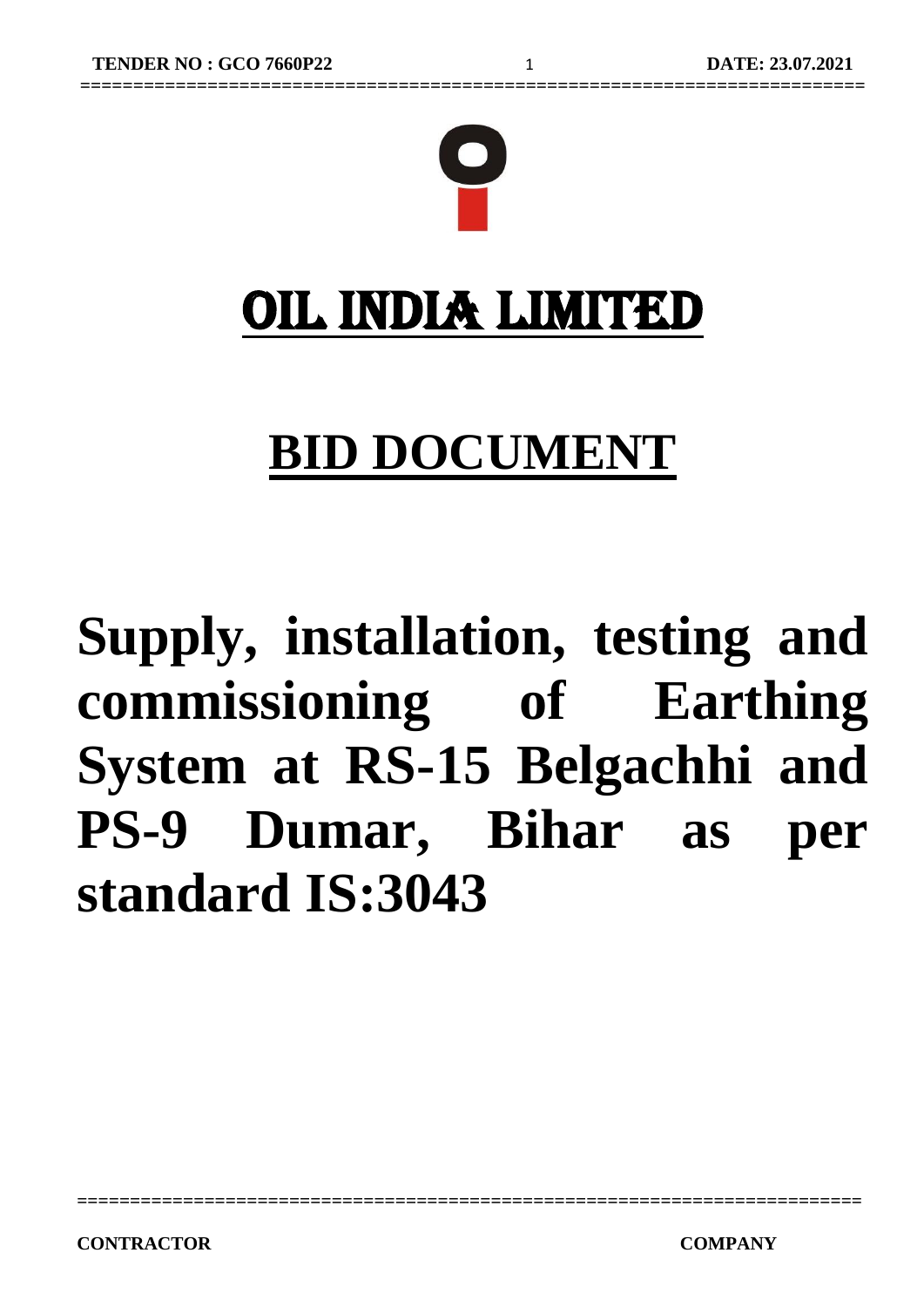#### **INDEX:**

**==========================================================================**

| Instruction to bidders                       |                      | $\ddot{\phantom{a}}$<br>Bidders are required to submit their hard copy bid with their<br>quoted rates as per <b>Price-Bid Format-A</b> along with all relevant<br>documents as required. |
|----------------------------------------------|----------------------|------------------------------------------------------------------------------------------------------------------------------------------------------------------------------------------|
| <b>Covering Letter with Salient features</b> |                      |                                                                                                                                                                                          |
| Part -I                                      | $\ddot{\phantom{0}}$ | <b>Bid Rejection/Evaluation Criteria</b>                                                                                                                                                 |
| Part-II                                      |                      | General terms and Condition of the Contract                                                                                                                                              |
| Section - II<br>Section - III                | $\ddot{\phantom{a}}$ | Schedule of Quantities, Service/work and Rates(PROFORMA-A)<br>Special Terms and Conditions of the Contract                                                                               |
| Section - IV                                 |                      | <b>Safety Measures</b>                                                                                                                                                                   |
|                                              |                      |                                                                                                                                                                                          |
| Proforma<br>- C                              | $\ddot{\phantom{a}}$ | <b>Bid Security Declaration format</b>                                                                                                                                                   |

| <b>Proforma</b> | - D | Bank Guarantee format for Performance Security Deposit   |
|-----------------|-----|----------------------------------------------------------|
| Proforma        | - E | Undertaking on Non Judicial Stamp Paper(To be notorised) |
| <b>Proforma</b> | - F | Net worth Certificate                                    |
| Proforma        | - G | e-payment vide RTGS                                      |
| <b>Proforma</b> | - H | Undertaking for submission of authentic information.     |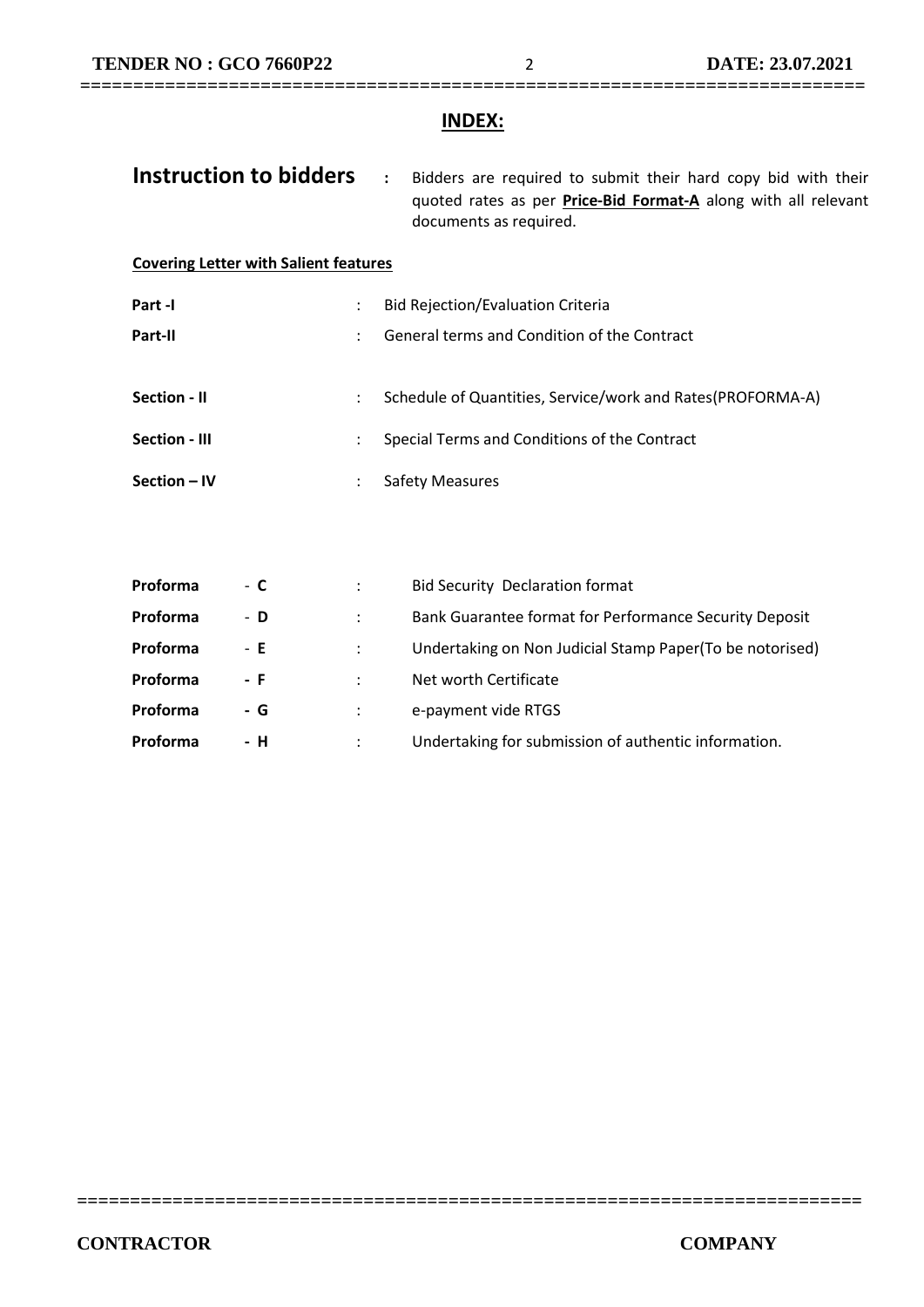**\_\_\_\_\_\_\_\_\_\_\_\_\_\_\_\_\_\_\_\_\_\_\_\_\_\_\_\_**

**\_\_\_\_\_\_\_\_\_\_\_\_\_\_\_\_\_\_\_\_\_\_\_\_**



| ंभारत सरकार का उद्यम )<br><b>Oil India Limited</b> | <b>Tender SI No:</b><br><b>Issued By</b> |
|----------------------------------------------------|------------------------------------------|
| (A Government of India Enterprise)                 | (Signature)                              |
| $\sim$<br>$\sim$ $\sim$ $\sim$ $\sim$ $\sim$       | <b>Name</b>                              |

 **(Contract Section) (A Govt. of India Enterprise) Udyan Vihar, Narengi, Guwahati Designation: \_\_\_\_\_\_\_\_\_\_\_\_ Assam**

**==========================================================================**

**To,**

#### **TENDER NOTICE NO. : GCO 7660 P22**

======================================================================= OIL INDIA LIMITED invites SEALED TENDERS from experienced and approved Contractors/ Firms for the under mentioned work:

| Description of Work / Service. Location                                                                                                               |                        | Contract<br>Period | i) Bid Closing Date $(BCD)$ /<br>Bid Opening date (BOD).<br>ii) Earnest money deposit<br>(EMD).                                                                                                                                                    |
|-------------------------------------------------------------------------------------------------------------------------------------------------------|------------------------|--------------------|----------------------------------------------------------------------------------------------------------------------------------------------------------------------------------------------------------------------------------------------------|
| Supply, installation, testing<br>commissioning<br>of<br>and<br>Earthing System at RS-15<br>Belgachhi and PS-9 Dumar,<br>Bihar as per standard IS:3043 | <b>PS9.</b><br>(DUMAR) | 6 Months.          | To<br>be<br>submitted<br>$\mathbf{i}$<br>at<br><b>GUWAHATI</b><br><b>BCD</b> at :<br>Guwahati on: 10-09-2021<br>at 11:30Hr<br><b>Bid opening at:</b><br>Guwahati on: 10-09-2021<br>at 13:00 hrs<br>$ii)$ <b>EMD</b> : NIL<br>iii) Tender Fee : NIL |

#### **a) Bid Security (EMD) : NIL (HOWEVER PROFORMA-C TO BE SUBMITTED)**

- 1. Earnest money deposited /Not deposited vide Online Transaction/Bank Guarantee / D. Draft/ B.Cheque/Money Receipt No. dated\_\_\_\_\_\_\_\_\_\_\_\_\_\_\_\_\_\_ of**\_\_\_\_\_\_\_\_\_\_\_\_\_ (strike out which is not applicable).**
- 2 The Bid Security is required to protect the Company against the risk of Bidder's conduct, which would warrant the security's forfeiture.

**==========================================================================**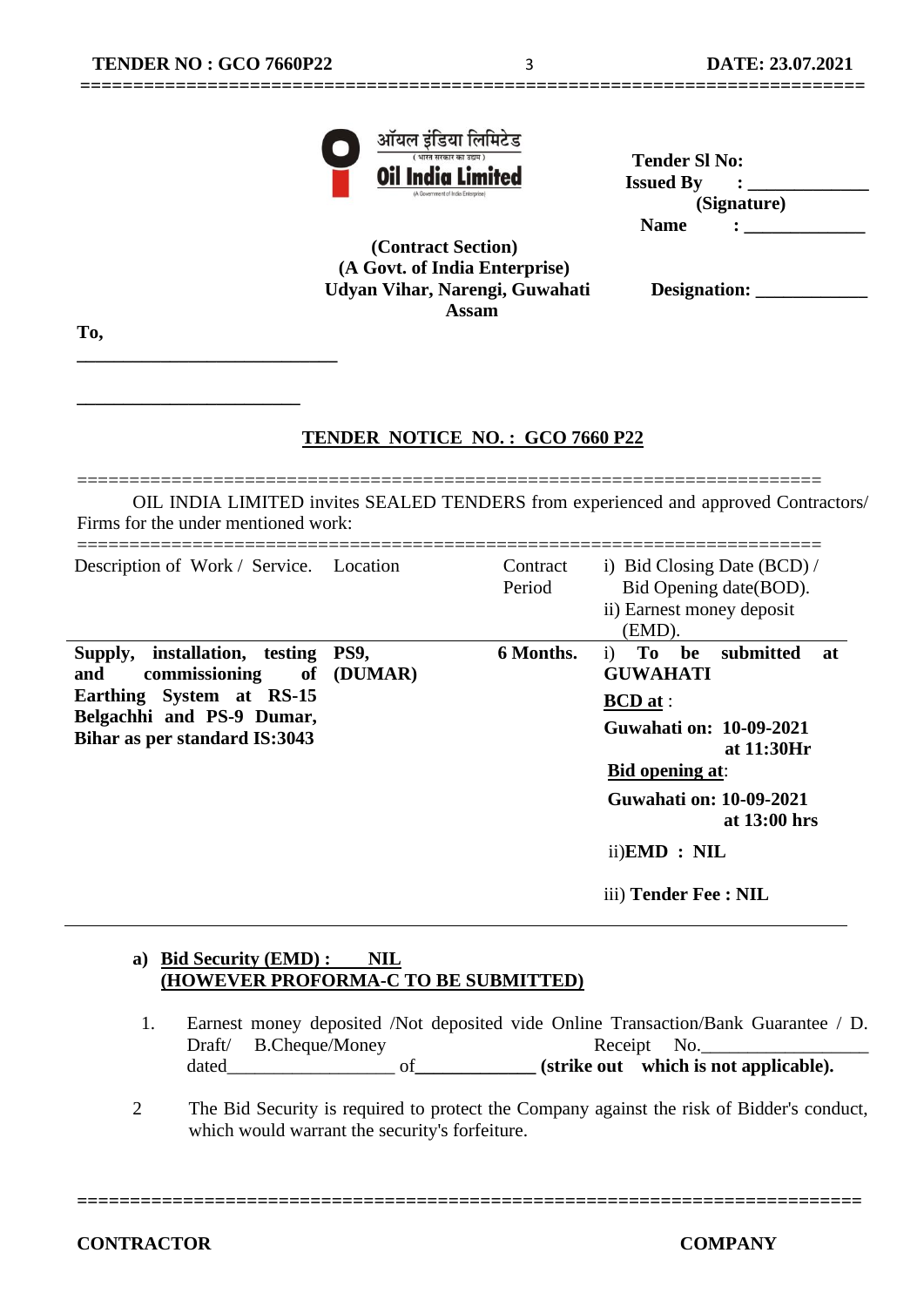3 The Bid Security shall be denominated in the currency of the bid or another freely convertible currency, and shall be in one of the following form:

**==========================================================================**

(a) A Bank Guarantee in the prescribed format vides **Annexure-A** or in another form acceptable to the Company issued by any of the following Banks.:

i)Any schedule Indian Bank or Any Branch of an International bank situated in India and registered with Reserve Bank of India as scheduled foreign bank in case of domestic bidder

#### **OR**

ii) Any foreign Bank which is not a Scheduled Bank in India, provided the Bank Guarantee issued by such Bank is counter-guaranteed by any Branch situated in India of any Scheduled Bank incorporated in India.

**Bank Guarantee issued by a scheduled Bank in India at the request of some other Non-Scheduled Bank of India shall not be acceptable.**

The Bank Guarantee shall be valid for **60 days beyond the validity of the bids** asked for in the Bid Document.

*Bank Guarantees issued by Banks in India should be on non-judicial stamp paper of requisite value, as per Indian Stamp Act, purchased in the name of the Banker.*

*The bank guarantee issued by the bank must be routed through SFMS platform as per the following details:*

- *a. (i) "MT760/ MT760 COV for issuance of bank guarantee"*
	- *(ii) "MT767/ MT767 COV for issuance of bank guarantee"*

*The above message/ intimation shall be sent through SFMS by the BG issuing bank branch to Axis Bank, Guwahati Branch, IFS Code- UTIB0000140, Branch Address – Axis Bank Ltd, Guwahati Branch, chibber House , G S Road, dispur,Assam , PIN- 781005."*

*b)The vendor shall submit to OIL the copy of SFMS message as sent by the issuing bank branch along with the original bank guarantee*

b) **Performance Security Deposit: N/A 3%** of the estimated contract value

Interested bidder may collect the Bid Documents from the office of the **General Manager (Contracts) Guwahati– 781171** from **11-08-2021 to 09-09-2021** during office hours from 8.00 AM to 10.00 AM. The Bid Closing Date (BCD) is **10-09-2021 at 11.30 hrs**. and Bid Opening Date (BOD) is **10-09-2021 at 13.00 Hrs.**

**The NIT is also available at OIL web site [www.oil-india.com.](http://www.oil-india.com/)**

All corrigenda, addenda, amendments, time extension, clarification etc. to the tender will be hosted on the Oil Website and no separate notification shall be issued in the press. Prospective bidders are requested to regularly visit the website.

**==========================================================================**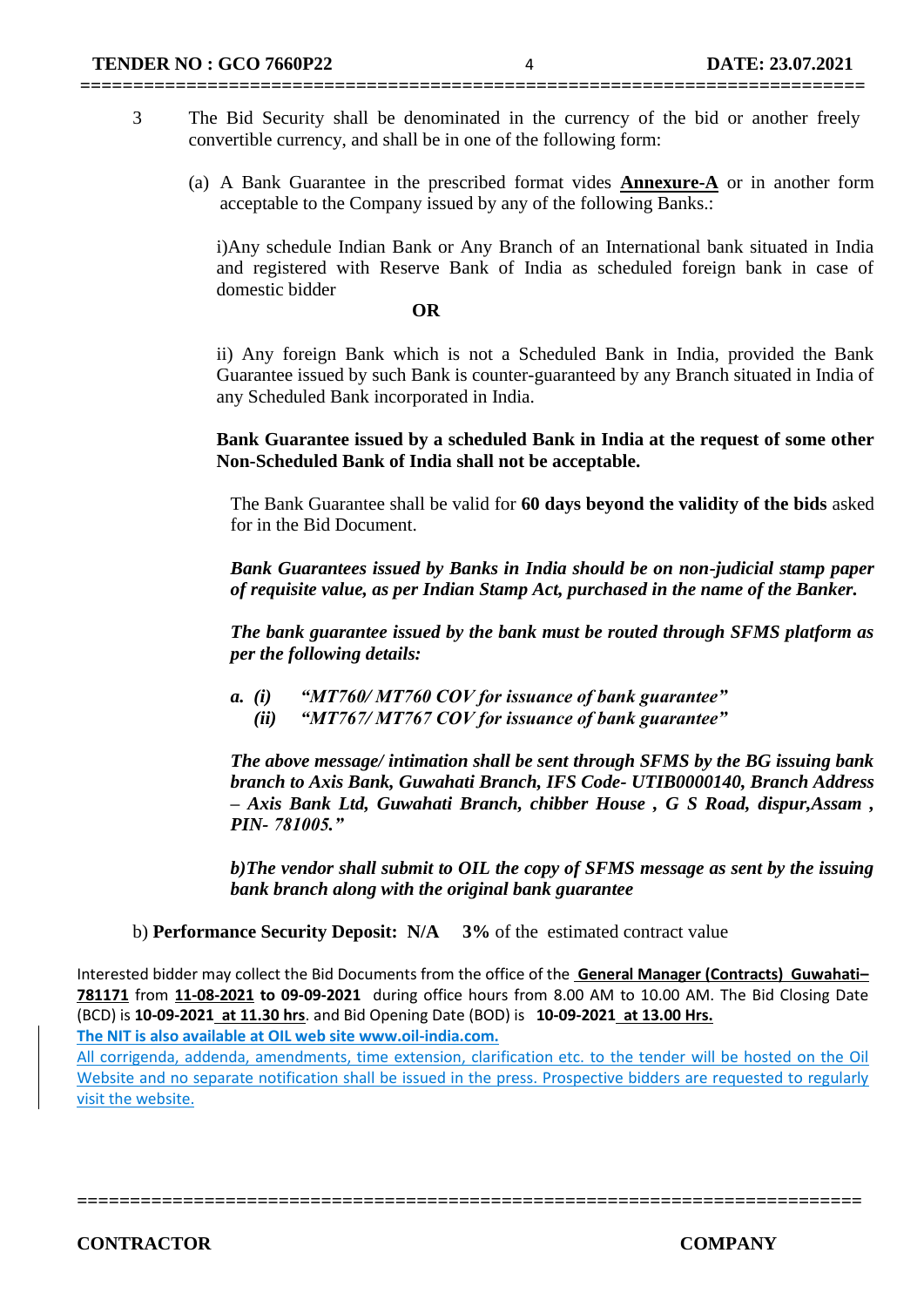#### **Bidders to submit the hard copy of the bid issued from OIL Contracts Office, PHQ,Narangi.**

**==========================================================================**

1.0 This bid document is not transferable and Bids can be collected by bidders w.e.f **11-08-2021 to 09-09-2021** (during office hours 08 AM to 10 AM). Bidders to submit the hard copy of the bid collected. In the event any bidder submits the bid by down loading the same from the OIL website, , the same will be rejected.

**==========================================================================**

Bid must accompany the **BID SECURITY DECLARATION FORMAT PROFORMA-C.** 

Otherwise the bid will be outright rejected.

.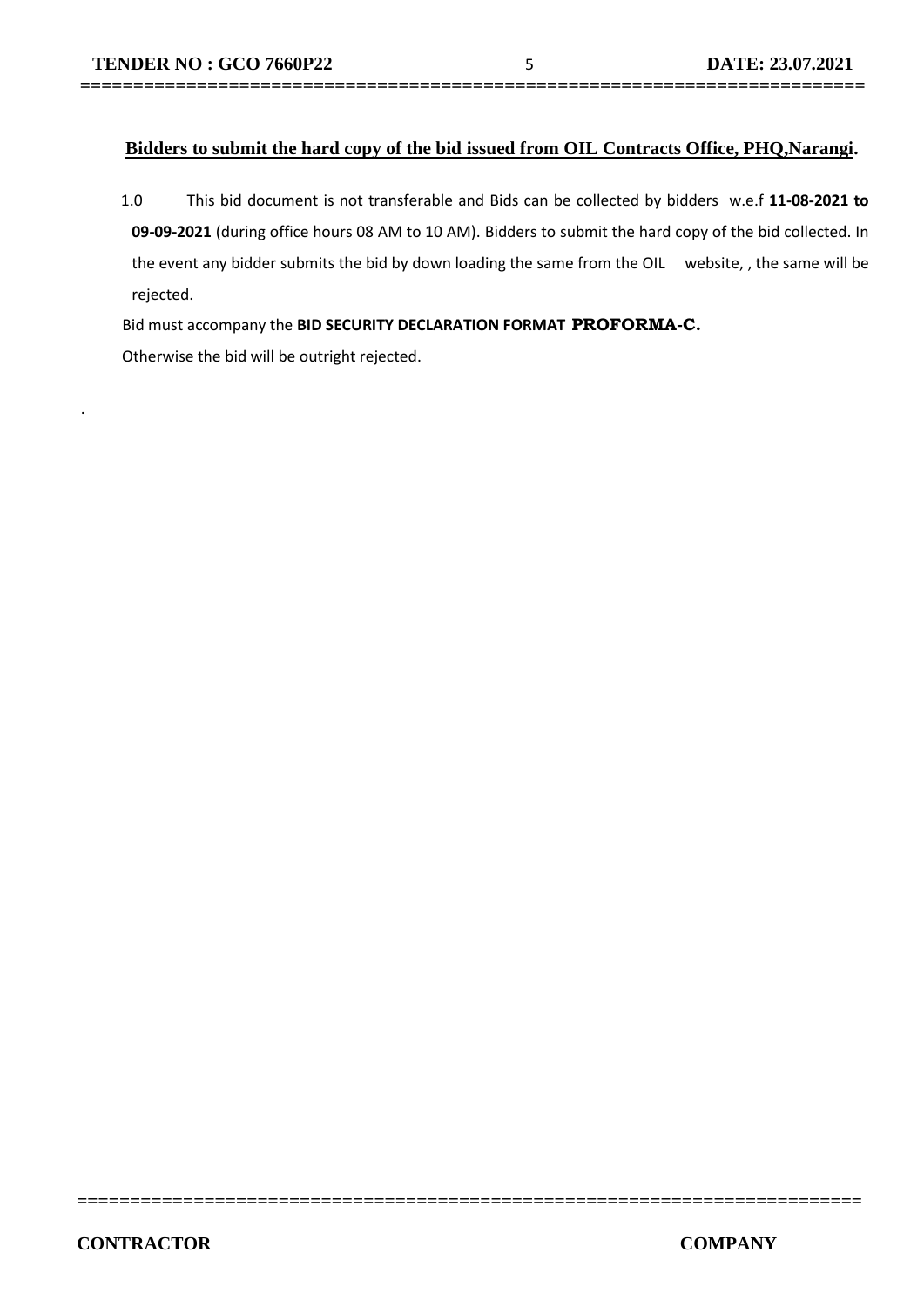## **==========================================================================**

#### **DECLARATION FOR BID SECURITY PROFORMA-C**

| To,                    |
|------------------------|
| M/s. Oil India Limited |
|                        |
|                        |
|                        |
|                        |

Dear Madam/Sir,

After examining / reviewing provisions of above referred tender documents (including all corrigendum/ Addenda), we M/s. …………… (Name of Bidder) have submitted our offer / bid no…………

We, M/s. ………………….(Name of Bidder) hereby understand that, according to your conditions, we are submitting this Declaration for Bid Security.

We understand that we will be put on watch list/holiday/banning list (as per policies of OIL INDIA in this regard), if we are in breach of our obligation(s) as per following:

- (a) have withdrawn/modified/amended, impairs or derogates from the tender, my/our Bid during the period of bid validity specified in the form of Bid; or
- (b) having been notified of the acceptance of our Bid by the OIL INDIA LIMITED during the period of bid validity:
	- (i) fail or refuse to execute the Contract, if required, or
	- (ii) fail or refuse to furnish the Contract Performance Security, in accordance provisions of tender document.
	- (iii) Fail or refuse to accept 'arithmetical corrections' as per provision of tender document.
- (c) having indulged in corrupt/fraudulent/collusive/coercive practice as per procedure.

Place: [Signature of Authorized Signatory of Bidder] Date: Name: Designation: Seal: Seal: Seal: Seal: Seal: Seal: Seal: Seal: Seal: Seal: Seal: Seal: Seal: Seal: Seal: Seal: Seal: Seal: Seal: Seal: Seal: Seal: Seal: Seal: Seal: Seal: Seal: Seal: Seal: Seal: Seal: Seal: Seal: Seal: Seal: Seal: Seal:

The company reserves the right to refuse issuance of bid document without assigning any reason there of.

**==========================================================================**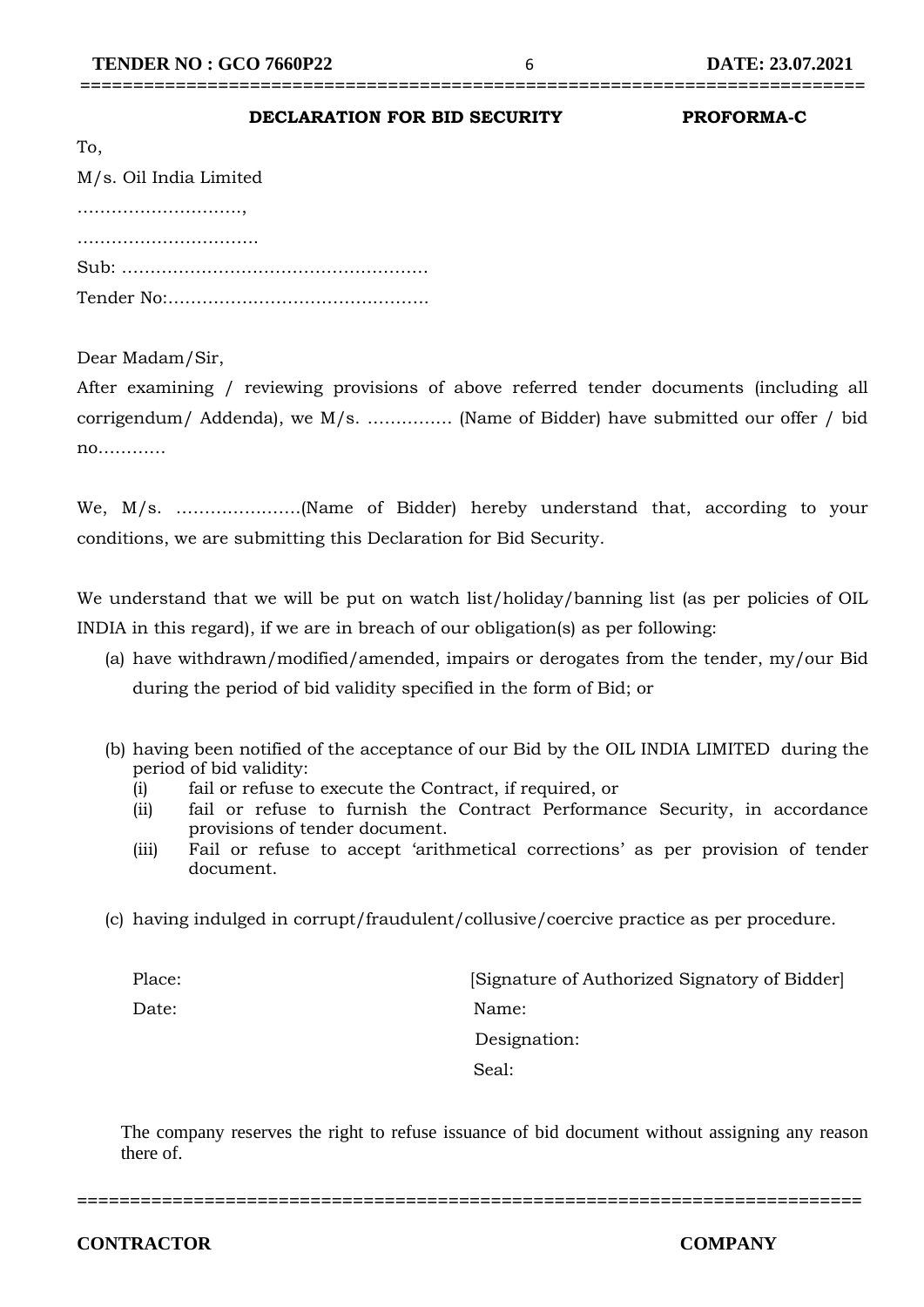2.0 SEALED ENVELOPES Containing the Tender shall be marked with the above Tender Number and description of work and addressed to the:

**==========================================================================**

GENERAL MANAGER (CONTRACTS), OIL INDIA LIMITED (A Govt. of India Enterprise) Udyan Vihar, Narengi, Guwahati 781 171

All tenderers shall submit the requisite **Bid Security Declaration Format** along with the Tender **Tenders received without Bid Security Declaration Format in the manner specified above will be summarily rejected**. The bid is to be submitted in **Original**.

- 3.0 Tenders will be received upto **11:30 AM (IST)** on the date as mentioned above and opened on the **date as mentioned above** day at **01:00 PM (IST)** at **GENERAL MANAGER (C &P), CONTRACTS SECTION Pipeline Head Quarters(PHQ) , Oil India Limited, Guwahati**  office before any attending tenderers. Tender box is placed at the office of **General Manager (C&P**). However, if the above mentioned closing / opening day of the tender happens to be nonworking day due to Bundh / Strike or any other reason, the tenders will be received and opened on the following working day at the same time except on Saturdays.
- 4.0 The rates shall be quoted per unit as specified in the Schedule of Work (Part II) and shall be in words as well as in figures. No overwriting shall be allowed, but all corrections may be inserted in the blank space above the corrected word / figure and must be initialled. However, white fluid shall not be used for making correction. Any bid not meeting this requirement will be rejected. In case of discrepancy the unit rate quoted in words shall be considerate to be correct.
- 5.0 The Company reserves the right to reject any or all the tenders or accept any tender in full or in part, without assigning any reason.
- 6.0 (a) No Tenderer must withdraw the tender after its public opening. Any such withdrawal will make the tenderer liable of forfeit his/her/their Earnest Money in full and debarred from further tendering at the sole discretion of the company and the period of debarment will not be less than 6(six) months.
	- (b) Once a withdrawal letter is received from any bidder, the offer will be treated as withdrawn and no further claim / correspondence will be entertained in this regard.
- 7.0 The tender must be valid for **90 (Ninety)** days from the date of opening of the tender.
- 8.0 Conditional tenders are liable to be rejected at the discretion of the Company.
- 9.0 Tenders can be dropped at the box placed at the office of Contract Department or can be sent by registered post addressed to

GENERAL MANAGER (CONTRACTS), PHQ OIL INDIA LIMITED (A Govt. of India Enterprise) P.O. :Udyan Vihar, Narengi, Guwahati, Assam

so as to reach his office before scheduled closing date and time. Company will not be responsible for any postal delay or non-receipt of the same.

**==========================================================================**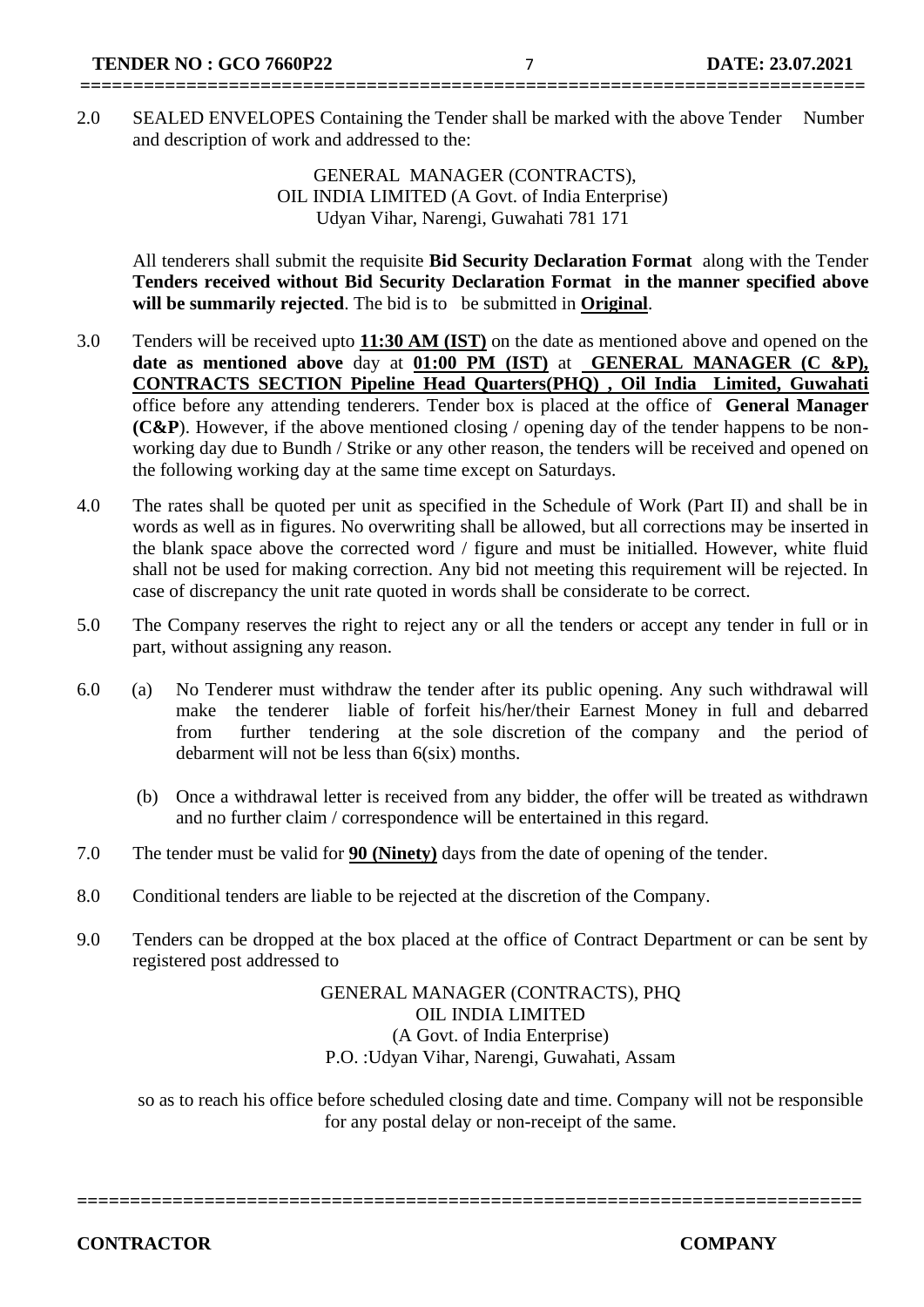10.0 The work may be split up amongst more than one contractor at the sole discretion of the Company.

**==========================================================================**

- 11.0 The bidders are required to furnish the composition and status of ownership of the firm in whose name tender documents have been purchased/issued along with one or more of the following documentary evidences(which are applicable to the bidder) in support of the same.
	- 01. In case of Sole Proprietorship Firm-Copies of Telephone/Electricity/Mobile Bill, PAN, latest Income Tax Return indicating therein the name, business and residential address, E-mail and telephone numbers of the owner and copies of GST and Central Excise Registration Certificate.
	- 02. In case of HUF-Copies of Telephone/Electricity/Mobile Bill, PAN, latest Income Tax Return, Family Arrangement indicating therein the name, residential address, E-mail and telephone numbers of the owners in general and Karta in particular and copies of GST and Central Excise Registration Certificate.
	- 03. In case of Partnership Firm-Copies of Telephone/Electricity/Mobile Bill, PAN, latest Income Tax Return indicating therein the name, residential address, E-mail and telephone numbers of all the partners(including the Managing Partner), registered partnership agreement/deed and copies of GST and Central Excise Registration Certificate.
	- 04. In case of Co-Operative Societies-Copies of Telephone/Electricity/Mobile Bill, PAN, latest Income Tax Return indicating therein the name, residential address, E-mail and telephone numbers of all the Directors or persons who are at the helm of affairs, registration certificate from Registrar of Co-Operative Societies and copies of GST and Central Excise Registration Certificate.
	- 05. In case of Societies registered under the Societies Registration Act -Copies of Telephone/Electricity/Mobile Bill, PAN, latest Income Tax Return indicating therein the name, residential address, E-mail and telephone numbers of all the Directors or persons who are at the helm of affairs, registration certificate from the Registrar of the state and copies GST and Central Excise Registration Certificate.
	- 06. In case of Joint Stock Companies registered under the Indian Companies Act Copies of Telephone/Electricity/Mobile Bill, PAN, latest Income Tax Return indicating therein the name, residential address, E-mail and telephone numbers of all the Directors or persons who are at the helm of affairs, Certificate of Incorporation from the Registrar of Companies, Memorandum and Articles and copies of GST and Central Excise Registration Certificate.
	- 07. In case of Trusts registered under the Indian Trust Act Copies of Telephone/Electricity/Mobile Bill, PAN, latest Income Tax Return indicating therein the name, residential address, E-mail and telephone numbers of all the Trustee or persons who are at the helm of affairs, registration certificate from the Registrar of the state, Trust Deed and copies GST and Central Excise Registration Certificate.
- 12.0 The selected tenderer will be required to enter into a formal contract, which will be based on their tender i.e O.I.L's Standard Form of Contract.

#### 13.0 **PERFORMANCE SECURITY: 3% OF THE CONTRACT VALUE.**

**==========================================================================**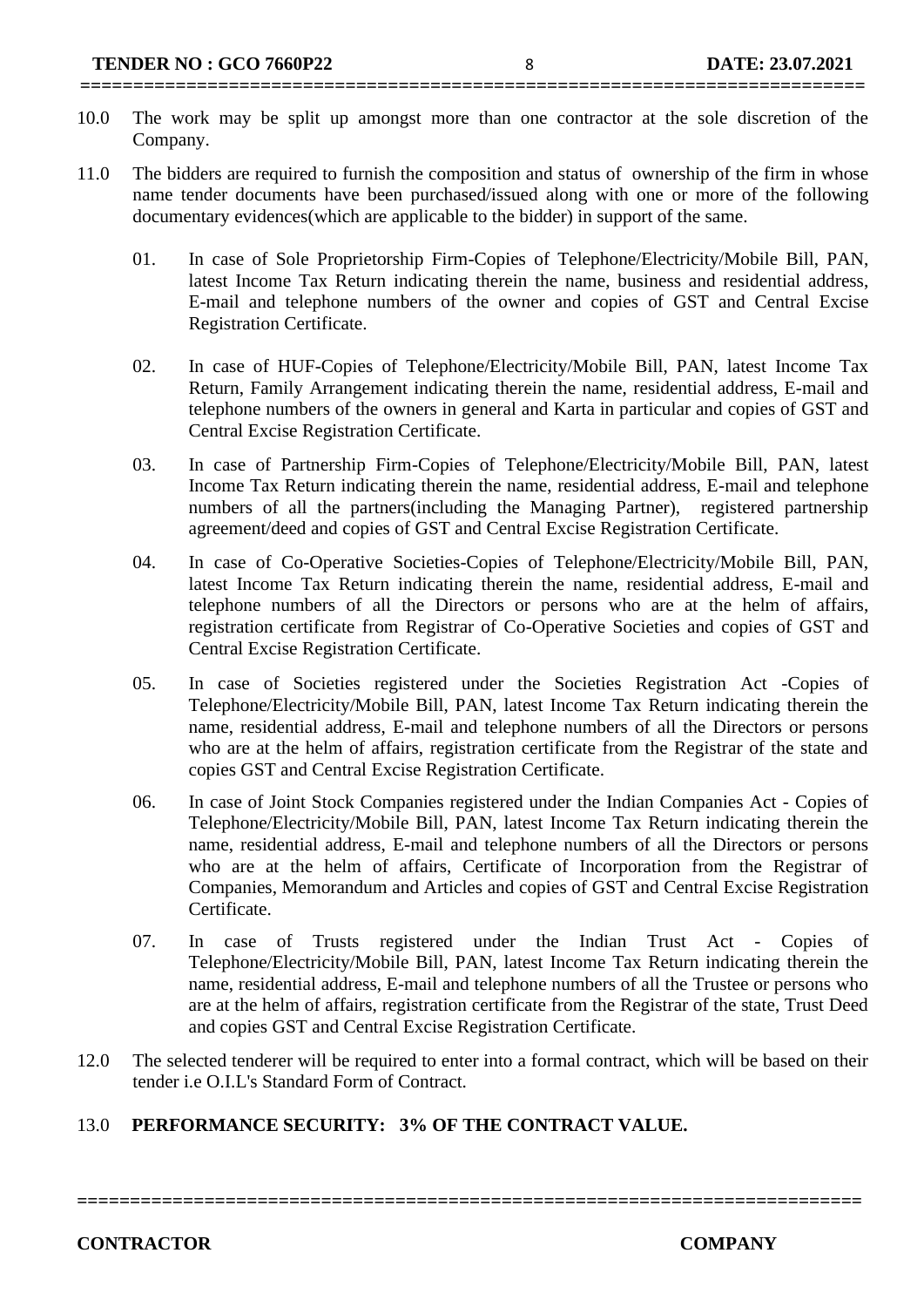13.1 Successful bidder shall be required to furnish an amount equivalent to **3%** of the estimated total contract value as Performance Security Deposit within 30 days of notification of award of contract and before signing of the formal contract. In case of default the award of contract may be cancelled and Security deposit forfeited. The Performance Security Deposit may be in the form of Demand Draft / Banker's Cheque/ Bank Guarantee issued by a Nationalized Bank. A copy of the Bank Guarantee format is enclosed as **Annexure –B.**

**==========================================================================**

- 13.2 The performance security and retention money shall be payable to Company as compensation for any loss resulting from Contractor's failure to fulfil its obligations under the Contract.
- 13.3 The performance security in the form of Bank Guarantee as specified above must be valid for 9**0 (Ninety)** days after the date of expiry of the tenure of the contract to cover the warranty obligations. The same will be discharged by company not later than 30 days following its expiry.
- 13.4 Failure of the successful Bidder to comply with the requirements of **clause 13.1 and /or 13.4** shall constitute sufficient grounds for annulment of the award and forfeiture of the Bid Security. In such an event the Company may award the contract to the next evaluated Bidder or call for new bid or negotiate with the next lowest bidder as then case may be.
- 14.0 The amount of retention money shall be released after expiry of Contractor's performance obligation under this contract.
- 15.0 The work shall have to be started within **1One)Week** from the date of issue of work order.
- 16.0 Time will be regarded as the essence of the Contract and the failure on the part of the Contractor to complete the work within the stipulated time shall entitle the Company to recover liquidate damages and / or penalty from the Contractor as per terms of the tender /contract.
- 17.0 The contractor will be required to allow OIL officials to inspect the work site and documents in respect of the workers payment.

#### 18.0 **DISCOUNTS / REBATES:**

- 1.1 Unconditional Discounts/ Rebates if any given in the bid or along with bid will be considered for evaluation.
- 1.2 Post bid or conditional discounts / rebates offered by any bidder shall not be considered for evaluation of bids. However, if the lowest bidder happens to be the final acceptable bidder for award of contract and if they have offered any discount/rebate, the contract shall be awarded after taking into consideration such discount / rebate. These provisions shall be incorporated suitably in the Bid Document.

#### 19.0 **BACKING OUT BY BIDDER**:

In case any bidder withdraws their bid within the bid validity period, Bid Security will be forfeited and the party will be debarred for a period of 2(two) years from the date of withdrawal of bid.

#### 20.0 **BACKING OUT BY L-1 BIDDER AFTER ISSUE OF LOA**: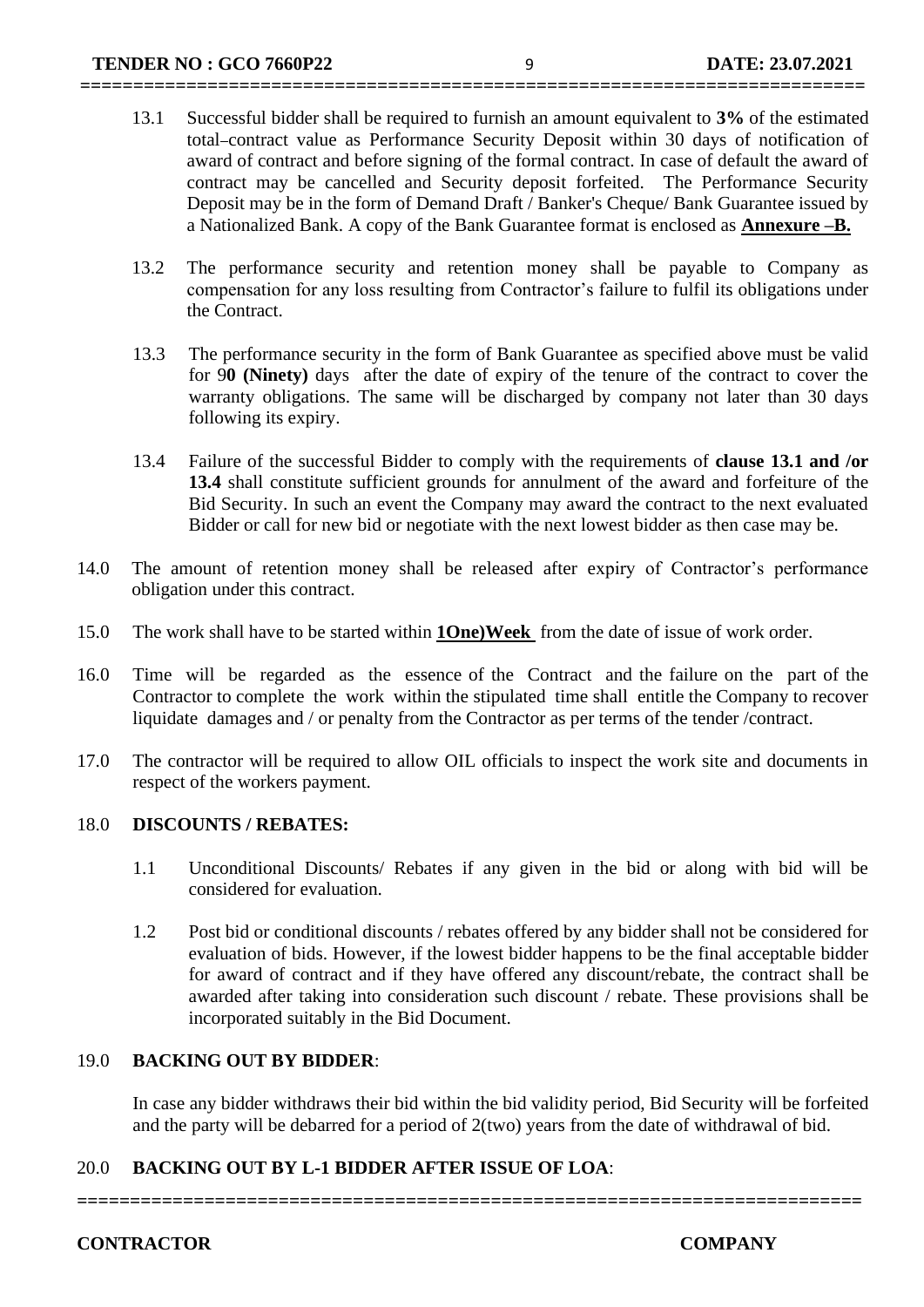In case LOA issued is not accepted by the L1 bidder or the Performance Security is not submitted as per the terms of the contract within the time specified in the Bid Document, the Bid Security shall be forfeited and the bidder shall be debarred for 2(two) years from the date of default.

**==========================================================================**

#### 21.0 **FURNISHING FRAUDULENT INFORMATION/DOCUMENT**:

If it is found that a Bidder/Contractor has furnished fraudulent document/information, the Bid Security/Performance Security shall be forfeited and the party shall be debarred for period of 3(three) years from date of detection of such fraudulent act, besides the legal action.

#### 22.0 **RESPONSIVENESS OF THE BIDS:**

The bids shall conform generally to the terms and conditions given in the bidding documents. Notwithstanding the general conformity of the bid, the following requirement under **Bid Rejection criteria (BRC)/ Bid Evaluation Criteria (BEC)** will have to be particularly met by the bidders without which the same will be considered non-responsive and rejected.

**\_\_\_\_\_\_\_\_\_\_\_\_\_\_\_\_\_\_\_\_\_\_\_\_\_\_\_\_\_\_\_\_\_\_\_\_\_\_**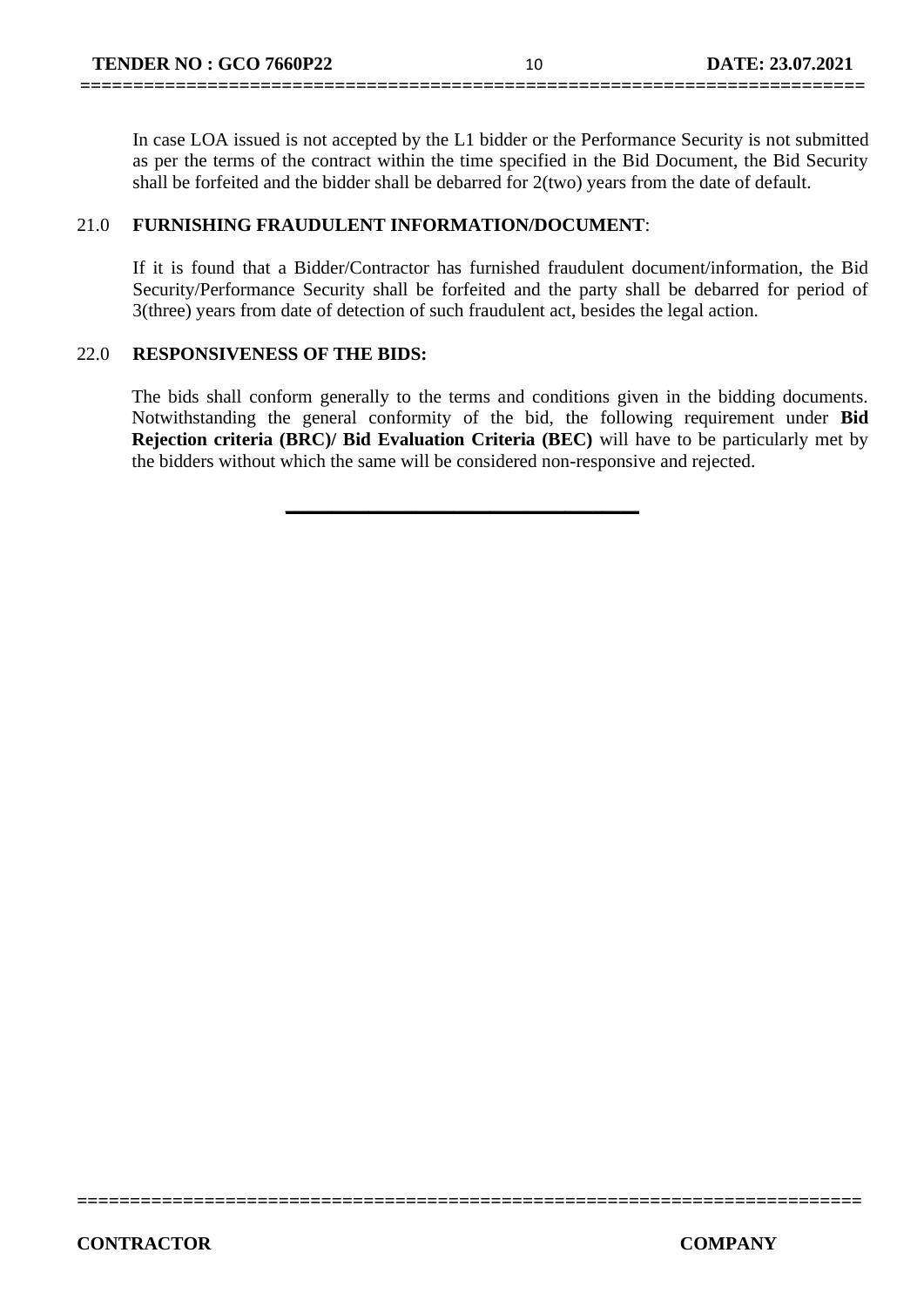#### **BID REJECTION CRITERIA (BRC) / BID EVALUATION CRITERIA (BEC):**

1.0 The bid shall conform to the specifications and terms and conditions given in the Bidding Documents. Bids will be rejected in case services offered do not conform to the required parameters stipulated in the technical specifications. Notwithstanding the general conformity of the bid to the stipulated specifications, the BRC requirements will have to be particularly met by the Bidders without which the same will be considered as non-responsive and rejected. All the documents related to BRC shall be submitted along with the Bid.

**==========================================================================**

#### [A] **Financial capability**: Bidders must have

1. (a) Annual financial turnover as per Audited Annual Reports in any of preceding three (3) financial years preceding scheduled bid opening date should be at least **Rs.1,71,100.00** .

**FOR CONSORTIUM**:At least one member of the consortium needs to meet the above criteria of 50% turnover.

The other members of consortium should meet minimum 25% turnover requirement.

(b) Net Worth should be positive for the preceding financial year.

**NOTE: -Considering the time required for preparation of Financial Statements, if the last date of preceding financial/ accounting year falls within the preceding six months reckoned from the original bid closing date and the Financial Statements of the preceding financial / accounting year are not available with the bidder, then the financial turnover of the previous three financial / accounting years excluding the preceding financial / accounting year will be considered. In such cases, the Net worth of the previous financial/ accounting year excluding the preceding financial/ accounting year will be considered. However, the bidder has to submit an affidavit/ undertaking certifying that the balance sheet/ Financial Statements for the financial year 2020-2021 (or as the case may be) has actually not been audited so far.**

For proof of Annual Turnover & Net worth any one of the following document must be submitted along with the bid: -

i) A certificate issued by a practicing Chartered/Cost Accountant (with Membership Number and Firm Registration Number), certifying the Annual turnover & Net worth. *In addition to membership number & Firm Registration Number, UDIN is also to be specified in the certificate of Turnover & Net worth issued by the CA.*

OR

ii) Audited Balance Sheet along with Profit & Loss account.

(c) In case the bidder is a Central Govt. Organization/PSU/State Govt. Organization/Semi-State Govt. Organization or any other Central/State Govt. Undertaking, where the auditor is appointed only after the approval of Comptroller and Auditor General of India and the Central Government, their certificates may be accepted even though FRN (Firm Registration Number) is not available. However, bidder needs to provide documentary evidence for the same.

[B] **Experience**: Bidders must have;

*(i)* Experience of having successfully completed o**ne similar completed works costing not less than Rs. 2,85,100.00** *in previous 7(Seven) years from date of original bid opening date where --*

*"Similar nature of job" means the bidder shall have the experience of "Providing services for Electrical & Telecom work with PSUs/Central Govt./ State Govt. Organizations or any other Central/State Govt. Undertaking in India" during last 7 (seven) years ending in original bid closing date.*

**==========================================================================**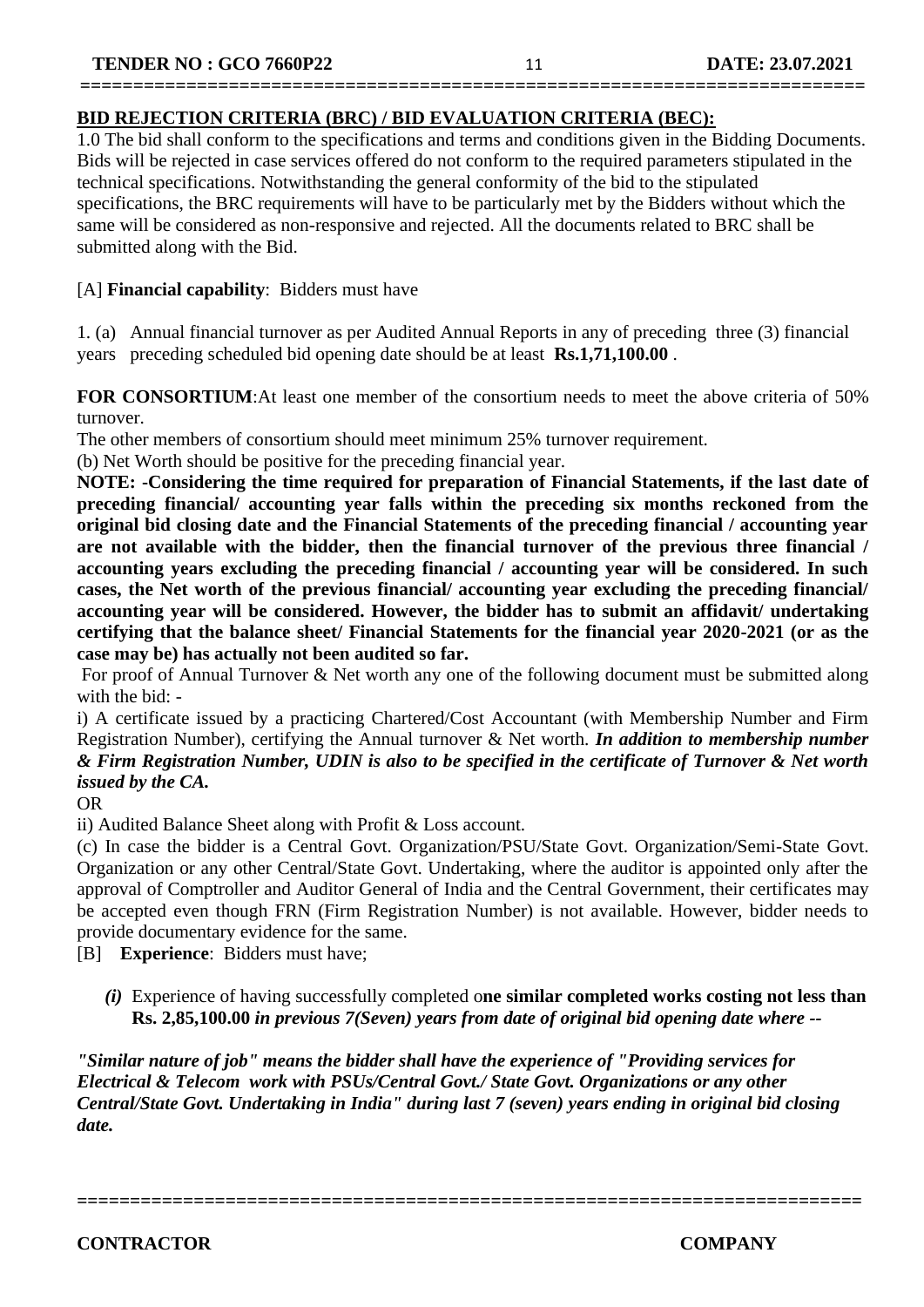For proof of requisite Experience, any one of the following document/ photocopy must be submitted along with the bid:

**==========================================================================**

i) **In case of contracts executed under Oil India Ltd., copy of 'Certificate of Completion (COC)'/ 'Certificate of Payment (COP)'/ 'Service Entry Sheet (SES)' of jobs successfully completed during the last 7 (seven) years ending bid closing date showing gross value of job done.It may be clearly noted that simply mentioning of OIL CCO/ Contract Number will not be accepted.**

ii) Certificate issued by any other Public Sector Undertaking/ Govt. Department/ Other Company in last 7 (seven) years ending bid closing date showing:

(a) Gross value of job done,

(b) Description of job done,

(c) Contract period

#### 2.0 **BID EVALUATION CRITERIA (BEC):**

2.1 The bids conforming to the technical specifications, terms and conditions stipulated in the tender documents and considered to be responsive after subjecting to Bid Rejection Criteria will be considered for further evaluation as per the Bid Evaluation Criteria given below.

2.2 To ascertain the inter-se-ranking, the comparison of the responsive bids will be made subject to loading for any deviation. Comparison of offers will be done on total evaluated cost on the basis of rates quoted in the Price Bid Format.

2.3 In case of identical lowest offered rate by more than 1 (one) bidder, the selection will be made by draw of lot between the parties offering the same lowest price.

Note: - 1)A job executed by a bidder for its own organization / subsidiary cannot be considered as experience for the purpose of meeting BEC

2.4 In case of tenders for Annual rate contracts / Maintenance and Service contracts, if the prospective bidder is executing rate / maintenance /service contract which is still running and the contract value / quantity executed prior to due date of bid submission is equal to or more than the minimum prescribed value in the BEC such experience will also be taken in to consideration provided that the bidder has submitted satisfactory work / supply / service execution certificate issued by end user.

3) Documentary proof must be furnished in support of the experience by way of purchase order / work order / contract document along with completion certificate from the organization to whom such services have been rendered.

[C]Deviation to the following provision of the tender document shall make the bid liable for rejection:

i. Firm price ii. EMD / Bid Bond iii. Scope of work iv. Specifications v. Price Schedule vi. Delivery / Completion Schedule vii. Period of Validity of Bid

**CONTRACTOR COMPANY**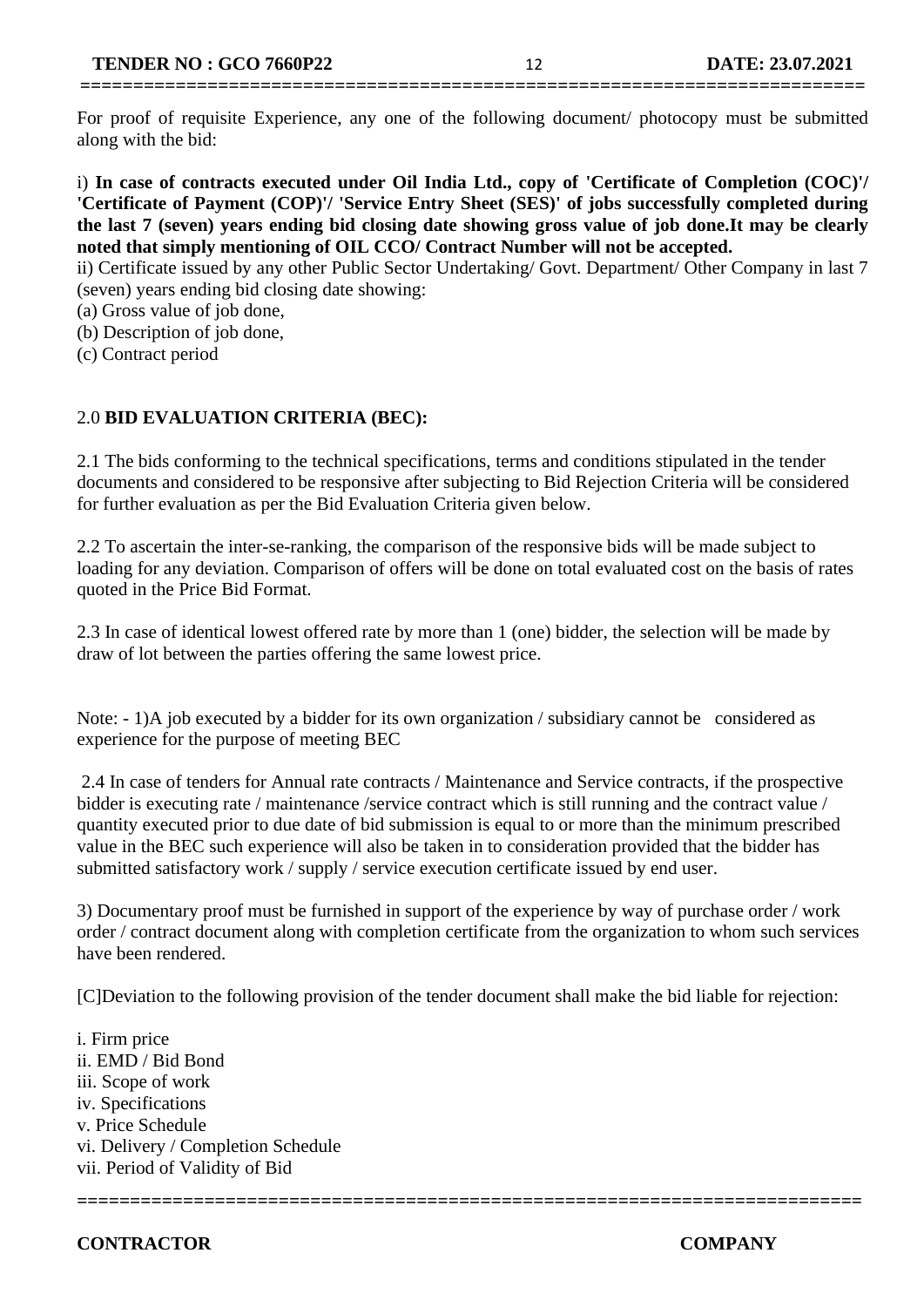**==========================================================================**

viii. Liquidated Damages

ix. Performance Bank Guarantee / Security deposit

x. Guarantee of material / work

xi. Arbitration / Resolution of Dispute

xii. Force Majeure

xiii. Applicable Laws

xiv. Integrity Pact, if applicable

xv. Any other condition specifically mentioned in the tender documents

Elsewhere that non-compliance of the clause lead to rejection of the bid.

2.0 Other Information /Documents: Bidders must furnish the following information with relevant documents wherever necessary:

a) Tax Exemption Certificate, if any, if /applicable.

b) PAN no. (Photocopy of the PAN card required).

c) Service Tax registration No.

d) VAT registration no. , if applicable.

e) Bank account No. with name of Bank, Type of account, Bank address.

f) P.F. Account No. / Code.

#### *3. In case of OIL contractor, copy of certificate of completion (COC)/Work Order showing gross value of job. It may be clearly noted that simply mentioning of OIL COC/WO no. will not be accepted.* (D) **GENERAL:**

a) In case, any of the clauses in the BRC contradict with other clauses of Bid Document elsewhere, then the clauses in the BRC shall prevail.

b)In case Bidder takes exception to any clause of Tender Document not covered under BEC/BRC, then the Company shall exercise its discretion to load or reject the offer on account of such exception if the Bidder does not withdraw/ modify the deviation when/as advised by the Company. The loading so done by the Company will be final and binding on the Bidders.

c)To ascertain the substantial responsiveness of the bid the Company reserves the right to ask the Bidder for clarification in respect of clauses covered under BEC/BRC also and such clarification fulfilling the BEC/BRC clauses must be received on or before the deadline given by the Company, failing which the offer will summarily rejected.

d)Any additional information/terms/ conditions furnished in sealed Price Bid will not be considered by Company for evaluation /award of contract.

e) The successful bidder /contractor shall undertake to indemnify the company against all claims which may arise under the under noted Acts during signing of the contract:

**==========================================================================**

a) The FACTORY Act - 1948

b) The Minimum Wages Act 1948

c) The Workman's compensation Act 1923

d) The payment of wages Act 1963

e) The payment of Bonus Act 1965

f) The Contract Labour (Regulation and Abolition) Act 1970 and the rules framed thereunder.

g) Employees Pension Scheme 1995.

h)Interstate Migrant (regulation of Employment and Condition of Service) Act 1979

i)The Employees Provident Fund and Miscellaneous Provisions Act 1952

j) GST Act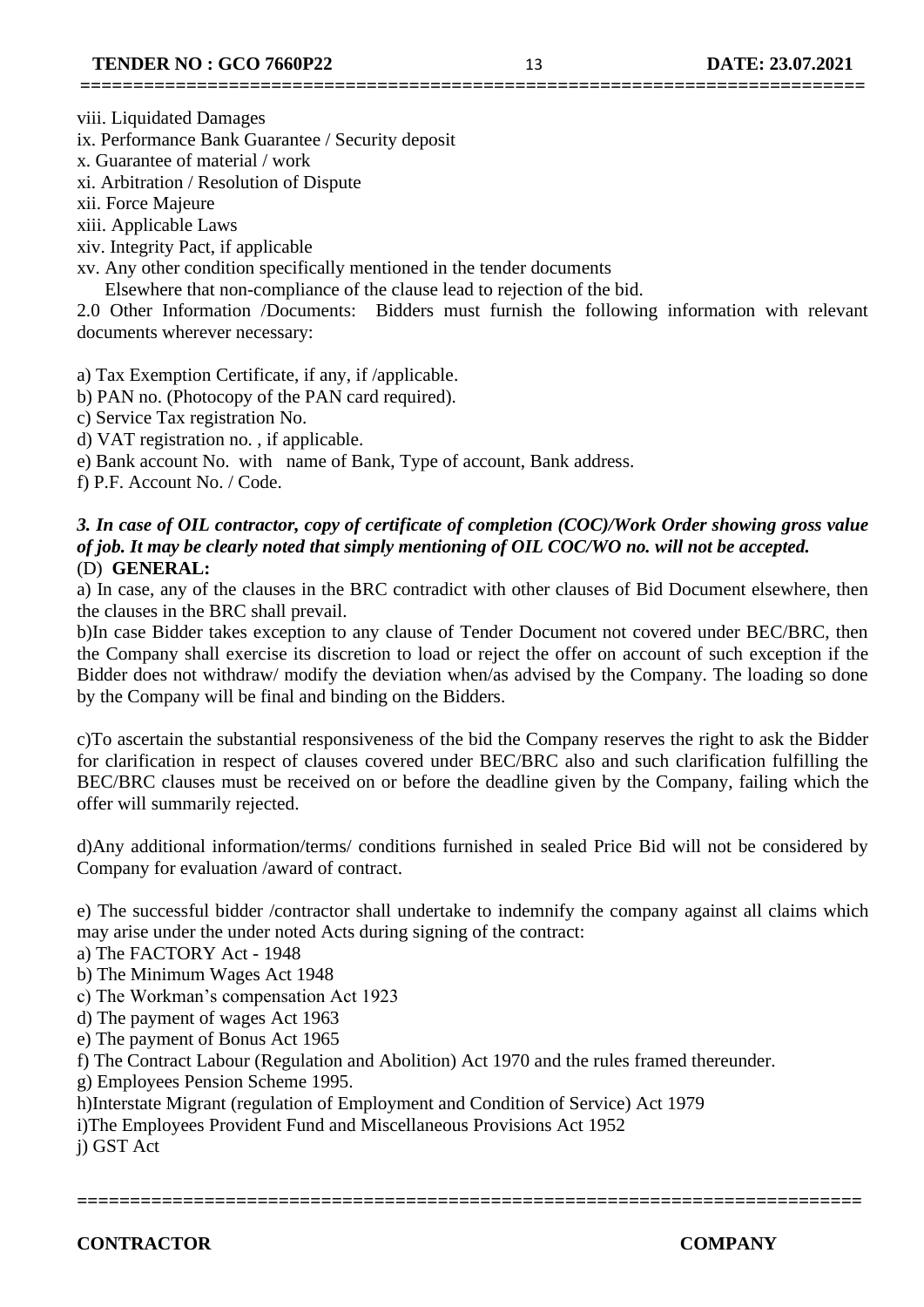#### (E) **COMMERCIA**L:

1 Bidder shall submit the offer under "*Single Stage Single Bid System*"- Technical bid" and the "Price Bid".

2. The original copy of documents [furnished by bidders(s)] shall have to be produced by bidder(s) to OIL as and when asked for.

3 The Technical Bid should not have any price indication.

5 Validity of the bid shall be minimum 90 days. Bids with lesser validity will be rejected.

6 Any bid received in the form of Telex/Cable/Fax/E-mail/ Telephone call will not be accepted.

7 Bidders must quote clearly and strictly in accordance with the price schedule outlined in relevant section of Bidding Documents; otherwise the bid will be rejected.

8 Any bid containing false statement will be rejected.

9 The Bid Documents are not transferable. Bids made by parties who have not purchased the Bid Documents from the Company will be rejected.

10 Any Bid received by the Company after the deadline for submission of bids prescribed by the Company will be rejected.

11 Price quoted by the successful Bidder must be firm during the performance of the Contract and not subject to variation on any account. A bid submitted with an adjustable price will be treated as nonresponsive and rejected.

12 Bids shall be typed or written in indelible ink and shall be digitally signed by the bidder or his authorized representative.

13 Any physical documents wherever called for, submitted by bidders shall contain no interlineations, white fluid erasures or overwriting except as necessary to correct errors made by the Bidder, in which case such correction shall be initialed by the person or persons who has/have digitally signed the Bid.

14 Bidder shall fulfill all the relevant clauses applicable for this e-Tender.

15 The following Clauses with all its sub-clauses should be agreed in toto, failing which the bid will be rejected. To this effect Bidder shall submit an undertaking along with the Technical Bid.

**==========================================================================**

a) Performance Security Clause

b) Force Majeure Clause

c) Termination Clause

d) Settlement of disputes Clause

e) Liquidated Damages Clause.

f) Acceptance of Jurisdiction and applicable law.

g) Tax liabilities clause.

h) Insurance clause.

i) With holding clause.

j) Liability clause.

k) Set off clause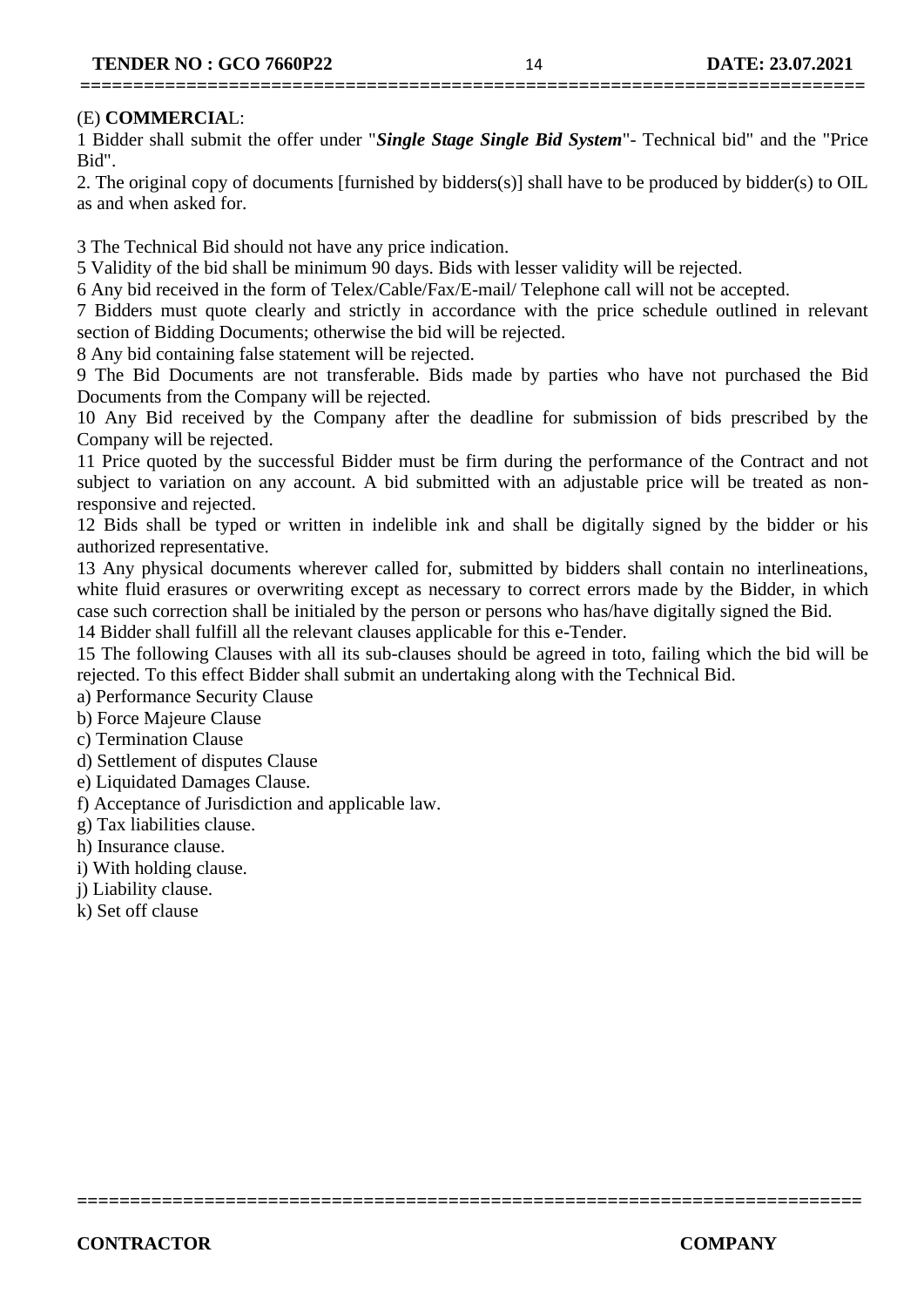**==========================================================================**

#### **CERTIFICATE OF ANNUAL TURNOVER & NETWORTH**

 (To be issued by practicing Chartered/Cost Accountant Firm on their Letter Head)

#### TO WHOM IT MAY CONCERN

This is to certify that the following financial positions extracted from the audited financial statement of M/s  $\overline{M}$  (Name of the bidder) for the last three(3) completed accounting  $\sqrt{\frac{1}{2}}$  years up to  $\sqrt{\frac{1}{2}}$  (as the case may be) are correct.

| <b>YEAR</b> | TURNOVER(₹) | NETWORTH(₹) |
|-------------|-------------|-------------|
|             |             |             |
|             |             |             |
|             |             |             |

Place:

Date:

Seal:

Membership Code and Registration No. Signature

> Yours faithfully, For OIL INDIA LIMITED

**General Manager (C&P) P/L For: Chief General Manager (Pipeline Services) I/C**

**\*\*\*\*\*\*\*\*\*\*\***

**==========================================================================**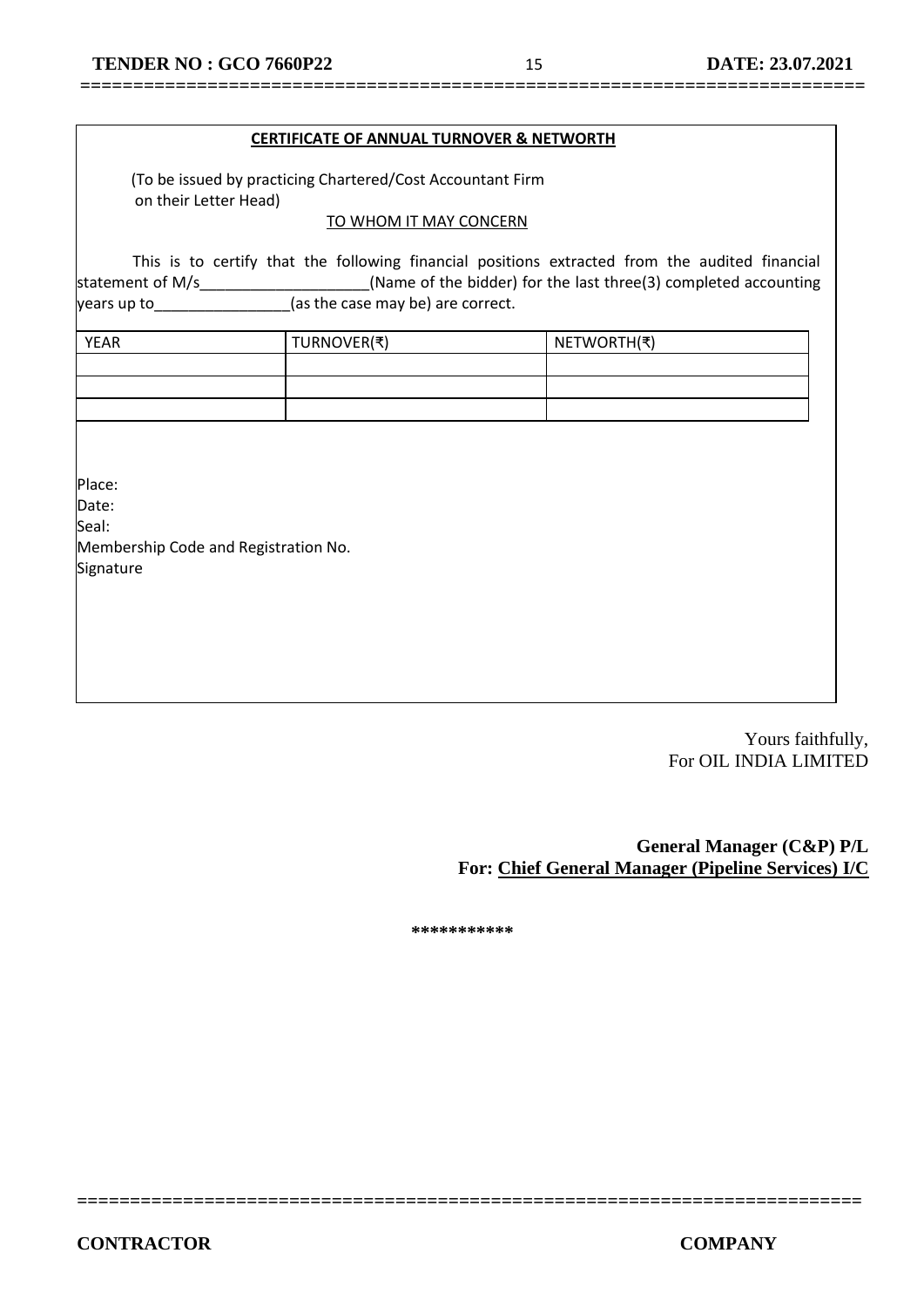#### OIL INDIA LIMITED (A Govt. of India Enterprise) Udyan Vihar, Narengi, Guwahati, Assam WORKS CONTRACT

**==========================================================================**

### **DESCRIPTION OF WORK/SERVICE:**

"**Supply, installation, testing and commissioning of Earthing System at RS-15 Belgachhi and PS-9 Dumar, Bihar as per standard IS:3043.***"*

#### **GENERAL CONDITIONS OF CONTRACT (GCC): PART-II**

MEMORANDUM OF AGREEMENT made this day of **Subsetuber OIL INDIA LIMITED** a Company incorporated under the Companies Act 1956 and having its Registered Office at Duliajan in the District of Dibrugarh, Assam ( hereinafter called Company ) of the one part and Shri/Smti \_\_\_\_\_\_\_\_\_\_\_\_\_\_\_\_\_\_\_ and Shri/Smti name and style of M/s.\_\_\_\_\_\_\_\_\_\_\_\_\_\_\_\_\_\_\_\_ with the main Office at\_\_\_\_\_\_\_\_\_\_\_\_\_\_\_\_\_\_\_\_\_\_in the District of \_\_\_\_\_\_\_\_\_\_\_\_\_\_\_\_\_\_\_\_\_\_\_ aforesaid hereinafter called ('Contractor') on the other part.

#### WITNESSETH :

- 1.
- a) The contractor hereby agrees to carry out the work set drown in the Schedule of work which forms part-II of this Contract in accordance with the 1968 General Conditions of Contract of Oil India Limited and General Specifications read in conjunction with any drawings and Particular Specifications & instructions which forms Part-III of the contract utilizing any materials/services as offered by the Company as per Part-IV of the contract at **\_OIL PS9(DUMAR), BIHAR**
- b) In this Contract all words and expressions shall have the same meaning as are respectively assigned to them in the 1968 General Conditions of Contract of Oil India Limited which the Contractor has perused and is fully conversant with before entering into this Contract.
- c) The clauses of this contract and of the specifications set out hereunder shall be paramount and in the event of anything herein contained being inconsistent with any term or terms of the 1968 General Conditions of Contract of Oil India Limited, the said term or terms of the 1968 General conditions of Contract to the extent of such inconsistency, and no further, shall not be binding on the parties hereto.
- 2. The contractor shall provide all labour, supervision and transport and such specified materials described in part-II of the Contract including tools and plants as necessary for the work and shall be responsible for all royalties and other levies and his rates shall include for these. The work executed and materials supplied shall be to the satisfaction of the Company's Engineer and Contractor's rates shall include for all incidental and contingent work which although not are necessary for its completion in a specifically mentioned in this contract sound and workman like manner.

**==========================================================================**

3. The Company's Engineer shall have power to: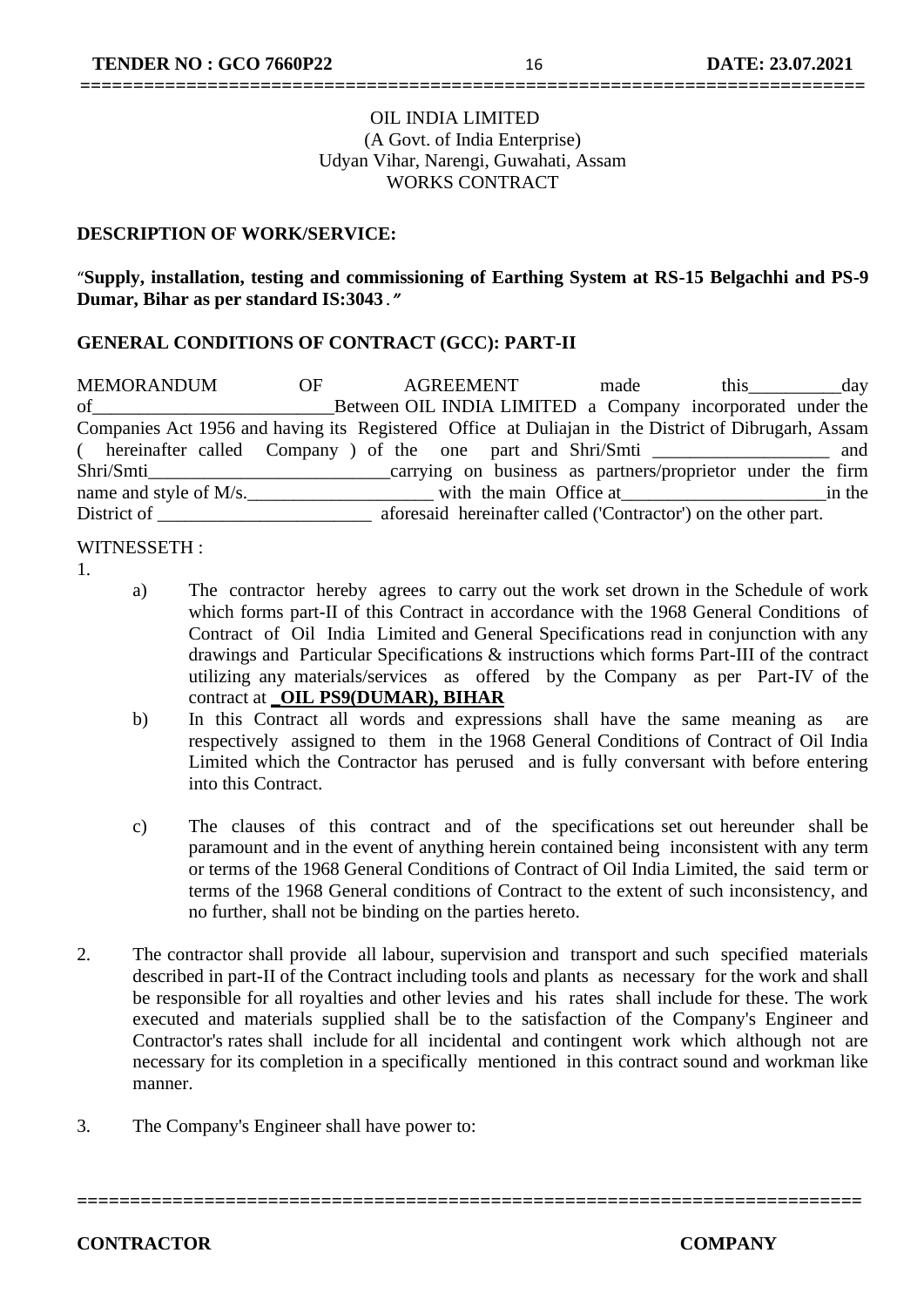a) Reduce the rates at which payments shall be made if the quality of work although acceptable is not upto the required standard set forth in the OIL Standard Specifications which have been perused and fully understood by the Contractor.

**==========================================================================**

- b) Order the Contractor to remove any inferior material from the site and to demolish or rectify any work of inferior workmanship, failing which the Company's Engineer may arrange for any such work to be demolished or rectified by any other means at the Contractor's expenses.
- c) Order the Contractor to remove or replace any workman who he (The Engineer) considers incompetent or unsuitable; the Engineer's opinion as to the competence and suitability of any workman engaged by the Contractor shall be final and binding on the Contractor.
- d) Issue to the Contractor from time to time during the progress of the work such further drawings and instructions as shall be necessary for the purpose of proper and adequate execution and maintenance of the works and the Contractor shall carry out and be bound by the same.
- e) Order deviations in Part II and III of this Contract. All such deviation orders shall be in writing and shall show the financial effect, if any, of such deviation and whether any extra time is to be allowed. The rates to be applied for such Deviation Order shall be the same for those appearing in Company's Schedule of Rate in force on the date of issue of such Deviation Order, to which the contractor has no objection.
- f)All the applicable Insurance for the subject Job and as per the requirement shall be submitted to the Engineer-in-Charge.

#### g) **LABOUR CLEARANCE ADVICE(LCA) / LABOUR CLEARANCE CERTIFICATE (LCC**)

 The Contractor shall obtain and submit the Labour Clearance Advice (LCA) / Labour Clearance Certificate (LCC) within 14 days of signing the contract agreement. If the contractor fails to submit the LCA/LCC within 14 days of signing the contract agreement, the period of delay in submission of LCA/LCC shall be deducted from the contractual period while issuing the work order. In such cases, the time period mentioned in the GCC shall not be applicable and the contractor must complete the work within the reduced time period allotted to the contractor as per the work order issued.

However, if submission of LCA/LCC is delayed, under some exceptional circumstances, for any reason not attributable to the contractor, the same should be recorded by the contractor with documentary proof. In such cases, the decision as to whether the reason of delay is attributable to the contractor or not shall be taken by the Head of Indenting Department and the work order will be issued accordingly.

4. The Contractor shall have no claim against the company in respect of any work which may be withdrawn but only for work actually completed under this contract. The contractor shall have no objection to carry out work in excess of the quantities stipulated in Part-II if so ordered by the company at the same rates, terms and conditions.

**==========================================================================**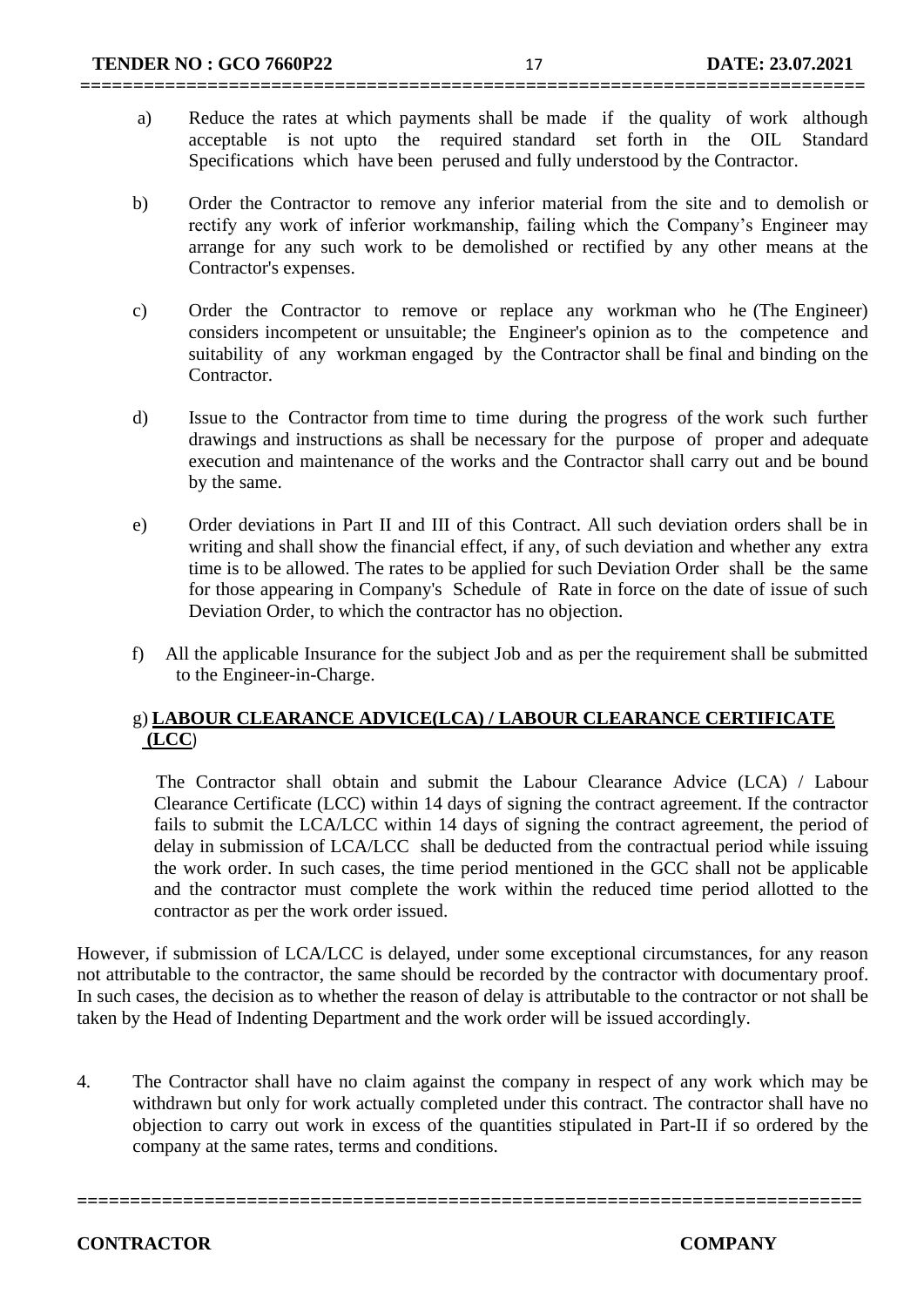5. The Company reserves the right to cancel this Contract at any time upon full payment of work done and the value of the materials collected by the contractor for permanent incorporation in the work under this contract particularly for execution of this contract upto the date of cancellation of the Contract. The valuation of the work done and the materials collected shall be estimated by the company's Engineer in presence of the contractor. The Contractor shall have no claim to any further payment whatsoever. The valuation would be carried out exparte if Contractor fails to turn up despite reasonable notice which will be binding on the Contractor.

**==========================================================================**

- 6. The Contractor hereby undertakes to indemnify the Company against all claims which may arise under the under noted Acts:
	- i) The Factory Act.
	- ii) The Minimum Wages Act, 1948.
	- iii) The Workman's Compensation Act, 1923.
	- iv) The Payment of wages Act, 1963.
	- v) The Payment of Bonus Act, 1965.
	- vi) The Contract Labour (Regulation & Abolition) Act, 1970 and the rules framed thereunder.
	- vii) Employees Pension Scheme, 1995.
	- viii) Inter-State Migrant (Regulation of Employment and Condition of Service) Act. 1979.
	- ix) The Employees Provident Fund and Miscellaneous Provisions Act, 1952. x) AGST Act.
	- xi) GST Act.

or any other Acts or Statute not here in above specifically mentioned having bearing over engagement of workers directly or indirectly for execution of work. The Contractor shall not make the Company liable to reimburse the Contractor for the statutory increase in the wage rates of the Contract Labour appointed by the Contractor. Such Statutory increase in the wage rates of Contract Labour shall be borne by the contractor.

- 7. The Contractor shall clear away all rubbish and surplus material from the site on completion of work and shall leave the site clean and tidy.
- 8. The Contractor must complete the work within 6**( SIX) Months** of the written order to commence the work. During the currency of the job, the work progress must be commensurate with the time elapsed. In the event of any delay on the contractor's part, he/she will be liable to pay to the company liquidated damages at the rate of 1/2% (Half p.c ) per week of the contract price of the item(s) delayed in completion and the maximum value of the liquidated damage will be 7.5% of the contract price of the item(s) delayed provided the item(s) delayed are not critical for commissioning and final utilization of the work. If, however, the item(s) delayed in completion are critical for commissioning and final utilisation of the work then the contractor will be liable to pay liquidated damages by way of penalty at the rate of **1/2% (Half percent)** per week of delay of the total contract cost subject to a maximum of **7.5%** of total contract cost. The Chief Engineer's certificate as to the criticality or otherwise of an item shall be final.

The payment of liquidated damages/penalty may be reduced or waived at the sole discretion of the Company whose decision in this regard will be final.

**==========================================================================**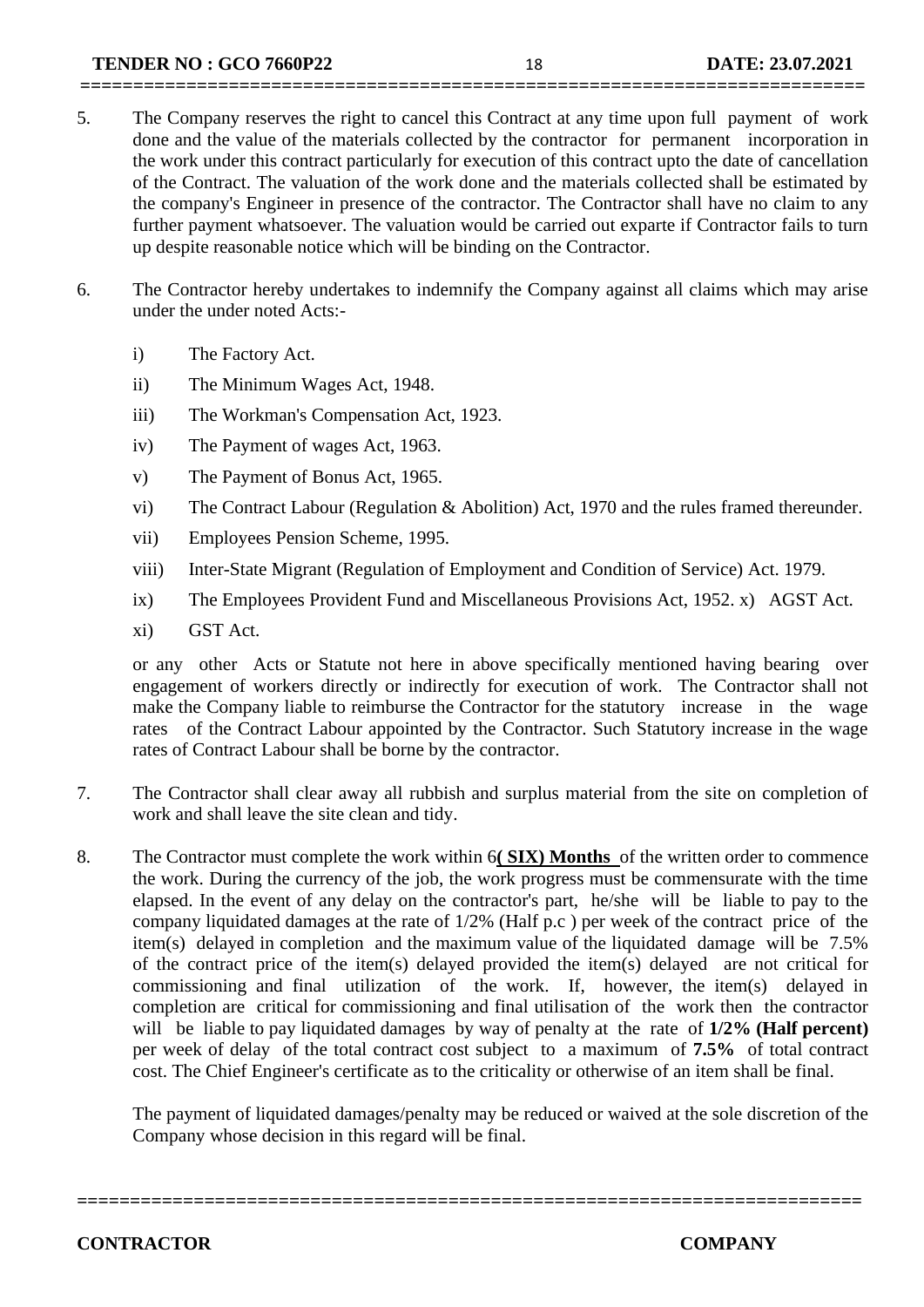In the event of there being undue delay in execution of the Contract, the Company reserves the right to cancel the Contract and / or levy such additional damages as it deems fit based on the actual loss suffered by the company attributable to such delay. The company's decision in this regard shall be final.

9. In order to promote, safeguard and facilitate the general operational economic in the interest of the Company during the continuance of this contract the Contractor hereby agrees and undertakes not to take any direct or indirect interest and or support, assist, maintain or help any person or persons engaged in antisocial activities, demonstration, riots , or in any agitation prejudicial to the Company's interest and any such event taking shape or form at any place of the Company's works or and its neighbourhood.

**==========================================================================**

- 10. The tendered all-inclusive Price **exclusive of GST** (i.e. the Contract price) is Rs.\_\_\_\_\_\_\_\_\_\_\_\_\_\_\_\_\_\_\_\_\_\_\_\_\_\_\_\_ (Rupees\_\_\_\_\_\_\_\_\_\_\_\_\_\_\_\_\_\_\_\_\_\_\_\_\_\_\_\_\_\_\_\_ \_\_\_\_\_\_\_\_\_\_\_\_\_\_\_\_\_\_\_\_\_\_\_\_\_\_\_\_\_\_\_\_\_\_\_\_\_\_\_\_\_\_\_\_\_\_\_\_\_\_\_\_\_\_\_\_\_\_\_\_\_only.) but the Company shall pay the Contractor only for actual work done at the all inclusive rates set down in the Schedule of work part II of this Contract. On account payment may be made, not oftener than monthly, upto the amount of **100%** of the value of work done. Final payment will be made only after satisfactory completion of the work. Such final payment shall be based on the work
- 11. The contractor employing 20 (twenty ) or more workmen on any day preceding 12 months shall be required to obtain requisite licence at his cost from the appropriate Licensing Officer before undertaking any Contract work. The Contractor shall also observe the rules & regulations framed under the Contract Labour (Regulation & Abolition) Act.

and certified correct by the Company's Engineer before any such final payment is made.

actually done allowing for deviations and any deductions and the measurement shall be checked

- 12. Wages shall be paid by the Contractor to the workmen directly without any intervention of any Jamadars or Thekaders and that the Contractor shall ensure that no amount by way of commission or otherwise be deducted/ recovered by the Jamadar from the wages of the workmen.
- 13. The Company for any reason whatsoever and of which the company shall be sole judge may terminate this Contract with a 24 hours notice in writing to the Contractor and in the event of Company's so doing the **clause 5** here of shall prevail and the accounts between the parties will be in accordance therewith finalised.
- 14. The Contractor will not be allowed to construct any structure (for storage / housing purpose) with thatch, bamboo or any other inflammable materials within any company's fenced area.
- 15. The Contractor shall ensure that all men engaged by him/her are provided with appropriate protective clothing and safety wear in accordance with regulation Factory Act and Rules. The Company's representative shall not allow/accept those men who are not provided with the same.
- 16. All Statutory taxes levied by the Central and State Government or any other competent authority from time to time will be borne by Contractor and the amount of the contract specified in the contract is inclusive of all tax liabilities.
- 17. The Contractor shall deploy local persons in all works.
- 18. The Contractor shall not engage minor labour below 18(eighteen) years of age under any circumstances.

**==========================================================================**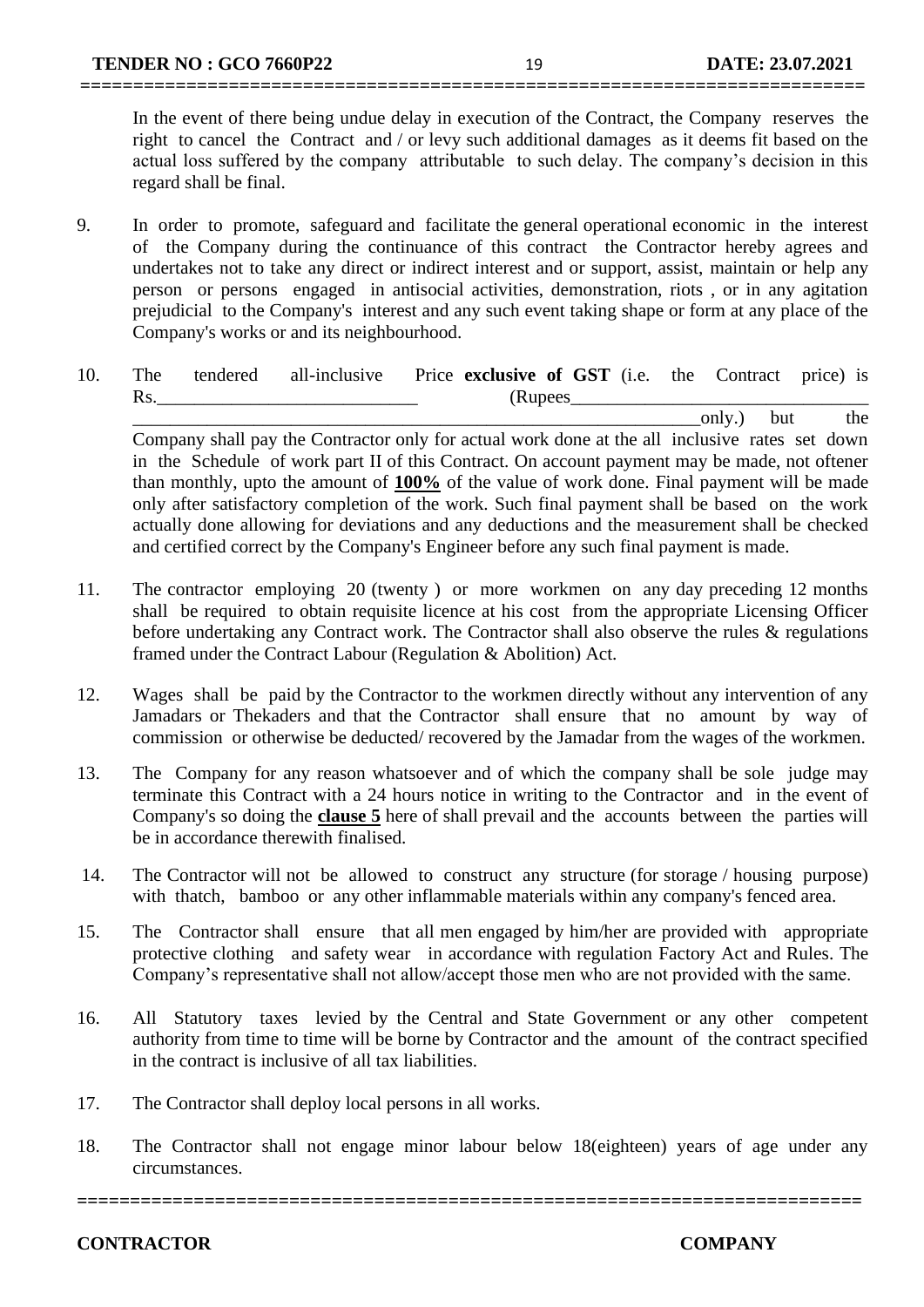## **==========================================================================**

19. The Contractor and his/her workmen shall strictly observe the rules and regulations as per Factory Act and Rules

### **20. SPECIAL CONDITIONS: PERFORMANCE SECURITY DEPOSIT : 3% OF CONTRACT VALUE .**

- 1 Successful bidder shall be required to furnish an amount equivalent to **3%** of the estimated contract value as Performance Security Deposit within two weeks of issue of Letter of acceptance and before signing of the formal contract. The Performance Security Deposit may be in the form of a Bank Guarantee (in the prescribed format enclosed herewith) issued by a Nationalized Bank, and shall remain valid for **3 (Three) more months** beyond validity of the contract. In case the contract is extended the Performance Bank Guarantee will accordingly be extended suitably.
	- 2 The Bank Guarantee will be discharged after successful completion of the contract and subsequent extensions if any. In the event of default in the execution of the contract by the contractor as per the terms and conditions of the contract the Bank Guarantee will be invoked either in part or in full.
	- 3 The proceeds of the Performance security shall be payable to Oil India Limited as compensation for any loss resulting from the contractors failure to complete his obligations under the contract.
	- 4 The Performance Security will not accrue any interest.

#### **NOTE :**

A Bank Guarantee in the prescribed format vides **Annexure-B** or in another form acceptable to the Company issued by any of the following Banks.:

i)Any schedule Indian Bank or Any Branch of an International bank situated in India and registered with Reserve Bank of India as scheduled foreign bank in case of domestic bidder

#### **OR**

ii) Any foreign Bank which is not a Scheduled Bank in India, provided the Bank Guarantee issued by such Bank is counter-guaranteed by any Branch situated in India of any Scheduled Bank incorporated in India.

**Bank Guarantee issued by a scheduled Bank in India at the request of some other Non-Scheduled Bank of India shall not be acceptable.**

*The bank guarantee issued by the bank must be routed through SFMS platform as per the following details:*

*a) (i) "MT760/ MT760 COV for issuance of bank guarantee" (ii) "MT767/ MT767 COV for issuance of bank guarantee"*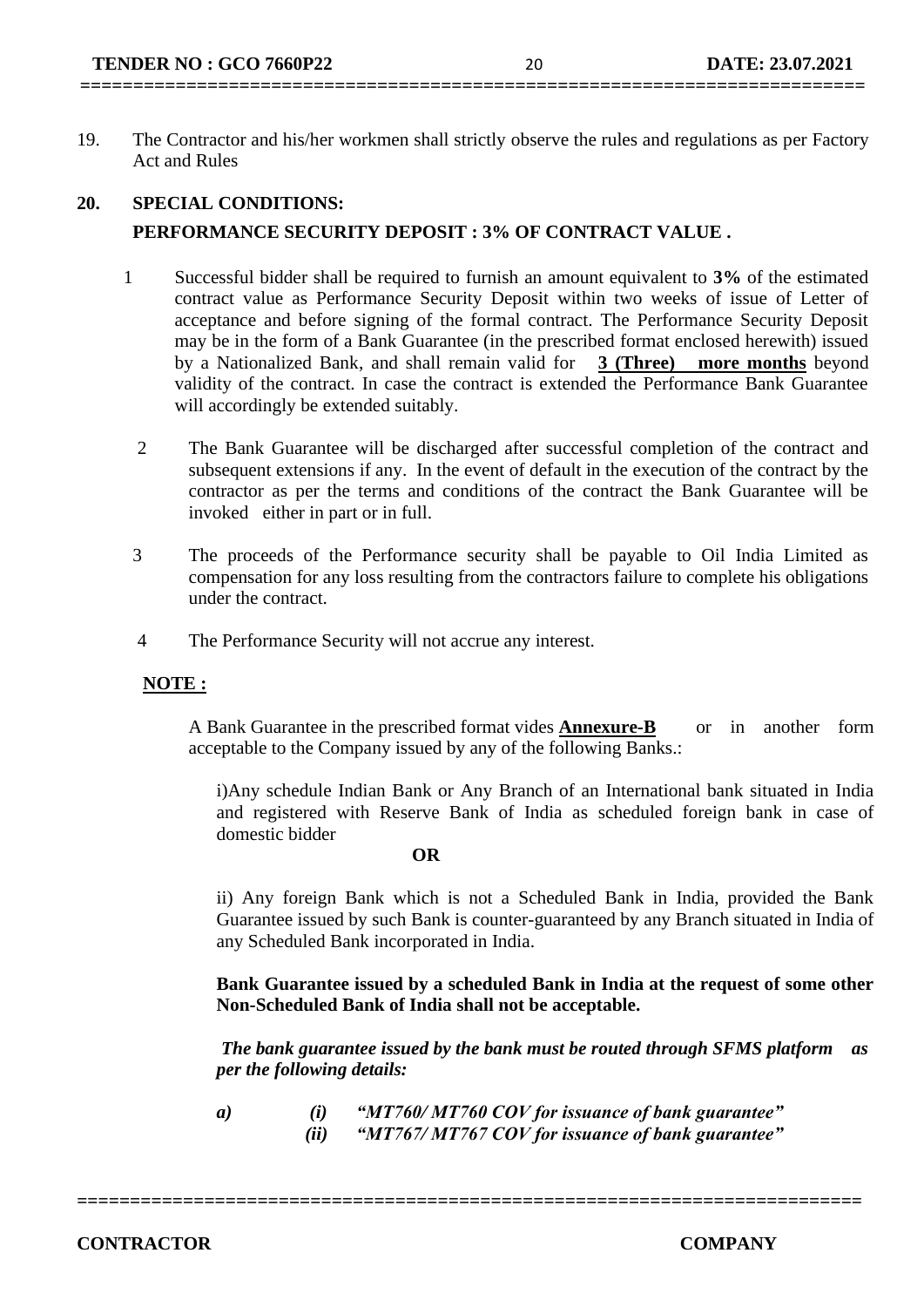*The above message/ intimation shall be sent through SFMS by the BG issuing bank branch to Axis Bank, Guwahati Branch, IFS Code- UTIB0000140, Branch Address – Axis Bank Ltd, Guwahati Branch, chibber House , G S Road, dispur,Assam , PIN-781005."*

- *b) The vendor shall submit to OIL the copy of SFMS message as sent by the issuing bank branch along with the original bank guarantee*
- 5 The performance security money shall be payable to Company as compensation for any loss resulting from Contractor's failure to fulfill its obligations under the Contract.

**==========================================================================**

- 6 **In addition to Performance Security Deposit, a retention money equivalent to 5% of each running account bill shall be deducted till final completion of the work.**
- 7 The performance security as specified above must be valid for **3 months** (plus 3 months to lodge claim, if any) after the date of expiry of the tenure of the contract to cover the warranty obligations. The same will be discharged by company not later than 30 days following its expiry.
- 8 Failure of the successful Bidder shall constitute sufficient grounds for annulment of the award and forfeiture of the Bid Security. In such an event the Company may award the contract to the next evaluated Bidder or call for new bid or negotiate with the next lowest bidder as then case may be.
- 9 The amount of retention money shall be released after expiry of Contractor's performance obligation under this contract.
- 10 The work shall have to be started within **7 Days** from the date of issue of work order.
- 11 Time will be regarded as the essence of the Contract and the failure on the part of the Contractor to complete the work within the stipulated time shall entitle the Company to recover liquidate damages and / or penalty from the Contractor as per terms of the tender /contract.
- 12 The contractor will be required to allow OIL officials to inspect the work site and documents in respect of the workers payment.
- 13 Contractor(s) whosoever is liable to be covered under the P.F. Act and contract cost is inclusive of P.F., must ensure strict compliance of provisions of Provident Fund and Miscellaneous Provisions Act, 1952 in addition to the various Acts mentioned elsewhere in this contract. Any contractor found violating these provisions will render themselves disqualified from any future tendering. As per terms of the contract, if applicable, the Contractor must deposit Provident Fund Contribution (covering Employee's & Employer's share) with the competent authority monthly under their direct code. The Contractor shall be required to submit documentary evidence of deposit of P.F. Contribution to the Company. In case of failure to provide such documentary evidence, the Company reserves the right to withhold the amount equivalent to 12% P.F. Contribution on wage component.

**==========================================================================**

#### 21. **ARBITRATION:**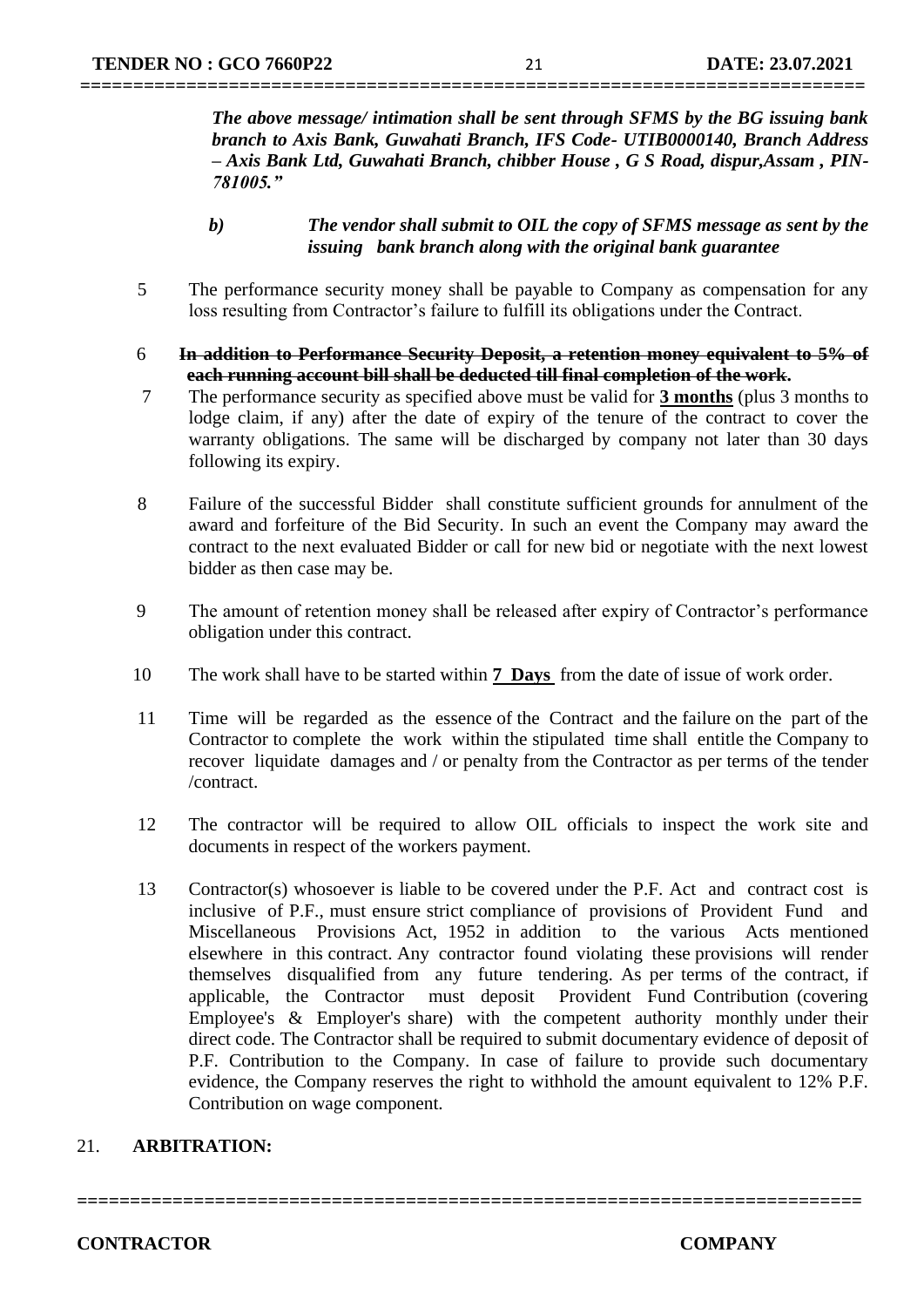Any dispute under this contract will be settled through Arbitration as per Indian Arbitration and Conciliation Act, 1996.

Place of Arbitration: **GUWAHTI, PHQ**.

#### 22. **FORCE MAJUERE:**

- 22.1 In the event of either party being rendered unable by `Force Majeure' to perform any obligation required to be performed by them under the contract, the relative obligation of the party affected by such `Force Majeure' will stand suspended as provided herein. The word `Force Majeure' as employed herein shall mean acts of God, war, revolt, agitation, strikes, riot, fire, flood, sabotage, civil commotion, road barricade (but not due to interference of employment problem of the Contractor) and any other cause, whether of kind herein enumerated or otherwise which are not within the control of the party to the contract and which renders performance of the contract by the said party impossible.
- 22.2 Upon occurrence of such cause and upon its termination, the party alleging that it has been rendered unable as aforesaid thereby, shall notify the other party in writing within Seventy Two (72) hours of the alleged beginning and ending thereof, giving full particulars and satisfactory evidence in support of its claim.
- 22.3 Should `force majeure' condition as stated above occurs and should the same be notified within seventy two (72) hours after its occurrence the 'force majeure' rate shall apply for a maximum cumulative period of fifteen days. Either party will have the right to terminate the Contract if such `force majeure' condition continues beyond fifteen (15) days with prior written notice. Should either party decide not to terminate the Contract even under such condition, no payment would apply after expiry of fifteen (15) days force majeure period unless otherwise agreed to.

#### 23. I.B. VERIFICATION REPORT AND SECURITY REVIEW:

Contractor will be required to submit the verification report to ascertain character and antecedents from the Civil Administration towards the persons engaged under this contract to the Head of the user Department before engagement.

24. In case of any doubt or dispute as to the interpretation of any clause herein contained, the decision of the Company's Engineer shall be final and binding on the contractor.

#### 25. **SET OFF CLAUSE:-**

"Any sum of money due and payable to the contractor (including Security Deposit refundable to them) under this or any other contract may be appropriated by Oil India Limited and set off against any claim of Oil India Limited (or such other person or persons contracting through Oil India Limited) for payment of a sum of money arising out of this contract or under any other contract made by the contractor with Oil India Limited (or such other person or persons contracting through Oil India Limited)."

#### 26.0 **FURNISHING FRAUDULENT INFORMATION/DOCUMENT:**

If it is found that a Bidder/Contractor has furnished fraudulent document/information, the Bid Security/Performance Security shall be forfeited and the party shall be debarred for period of 3(three) years from date of detection of such fraudulent act, besides the legal action.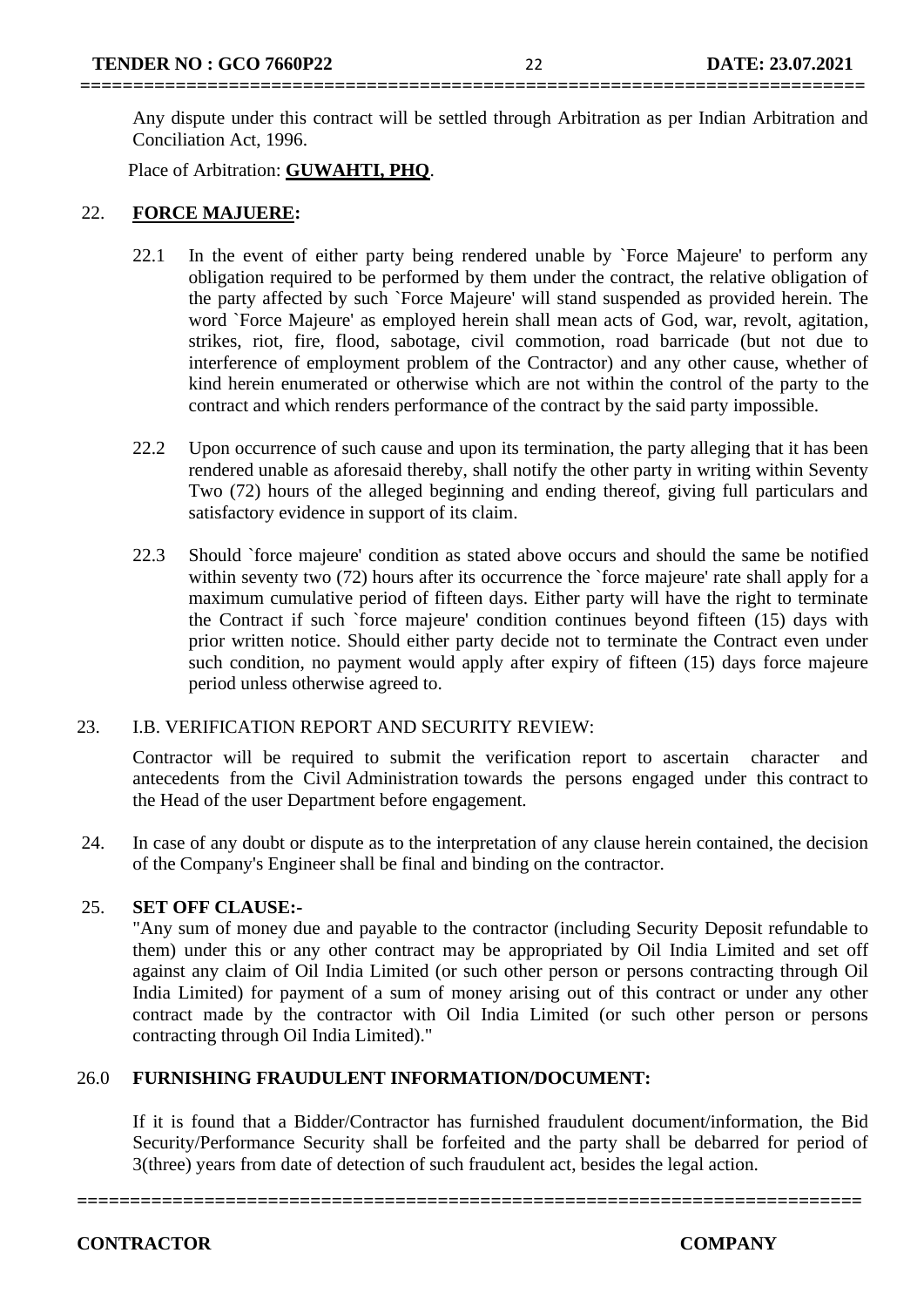# **==========================================================================**

#### 27.0 **LIQUIDATED DAMAGES FOR DELAY IN MOBILISATION AND/ OR COMPLETION OF WORKS AND SERVICES**

27.1 In normal case of works /service contracts, liquidated damages will be applicable @ 0.5% of the contract value per week or part thereof, for delay in contract mobilization /completion date subject to a maximum ceiling of 7.5% of contract value .

#### 28.0 **PAYMENT TERMS:**

28.1 The company shall make payment, subject to adjustment/deduction of TDS as necessary for the service, rendered as and when required, on the basis of rates finalized by OIL and as mentioned in SOQ of this service agreement, provided bills which are to be submitted by the service provider are received not later that end day of subsequent calendar month.

#### 29.0 **TERMINATION:**

#### 29.1 **TERMINATION ON EXPIRY OF THE TERMS (DURATION):**

The contract shall be deemed to have been automatically terminated on the expiry of duration of the Contract or extension, if any, thereof.

#### 29.2 **TERMINATION ON ACCOUNT OF FORCE MAJEURE:**

Either party shall have the right to terminate the Contract on account of Force Majeure as set forth in clause 22.0 above.

#### 29.3 **TERMINATION ON ACCOUNT OF INSOLVENCY:**

In the event that the Contractor at any time during the term of the Contract, becomes insolvent or makes a voluntary assignment of its assets for the benefit of creditors or is adjudged bankrupt, then the Company shall, by a notice in writing have the right to terminate the Contract and all the Contractor's rights and privileges hereunder, shall stand terminated forthwith.

#### 29.4 **TERMINATION FOR UNSATISFACTORY PERFORMANCE:**

If the Company considers that, the performance of the Contractor is unsatisfactory, or not upto the expected standard, the Company shall notify the Contractor in writing and specify in details the cause of the dissatisfaction. The Company shall have the option to terminate the Contract by giving 15 days notice in writing to the Contractor, if Contractor fails to comply with the requisitions contained in the said written notice issued by the Company,

#### 29.5 **TERMINATION DUE TO CHANGE OF OWNERSHIP & ASSIGNMENT:**

**==========================================================================**

In case the Contractor's rights and / or obligations under the Contract and/or the Contractor's rights, title and interest to the equipment/material, are transferred or assigned without the Company's consent, the Company may at its absolute discretion, terminate the Contract.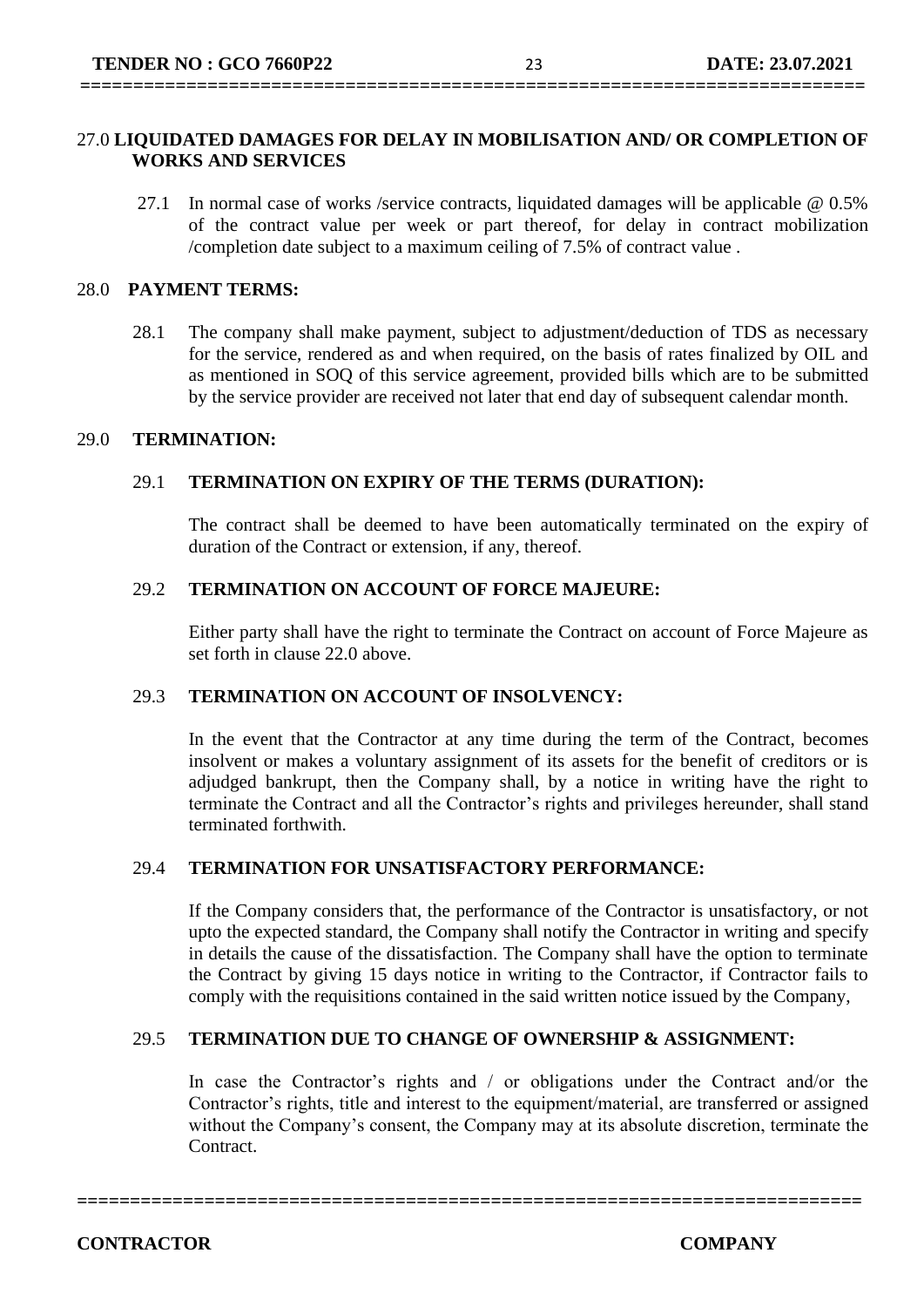29.6 If at any time during the term of the Contract, breakdown of Contractor's equipment results in Contractor being unable to perform their obligations hereunder for a period of 15 successive days, Company at its option may terminate this Contract in its entirely without any further right or obligation on the part of the Company except for the payment of money then due. No notice shall be served by the Company under the condition stated above.

**==========================================================================**

29.7 Notwithstanding any provisions herein to the contrary, the Contract may be terminated at any time by the company on giving 30 (thirty) days written notice to the Contractor due to any other reason not covered under the above clause from 12.1 to 12.6 and in the event of such termination the Company shall not be liable to pay any cost or damage to the Contractor except for payment for services as per the Contract upto the date of termination.

#### 29.8 **CONSEQUENCES OF TERMINATION:**

In all cases of termination herein set forth, the obligation of the Company to pay for Services as per the Contract shall be limited to the period upto the date of termination. Notwithstanding the termination of the Contract, the parties shall continue to be bound by the provisions of the Contract that reasonably require some action or forbearance after such termination.

- 29.8.1 Upon termination of the Contract, Contractor shall return to Company all of Company's items, which are at the time in Contractor's possession.
- 29.8.2 In the event of termination of contract, Company will issue Notice of termination of the contract with date or event after which the contract will be terminated. The contract shall then stand terminated and the Contractor shall demobilize their personnel & materials.

#### **31.0 GOODS AND SERVICES TAX**

#### **31.1 GENERAL REMARKS ON TAXES & DUTIES:**

In view of **GST** Implementation from 1st July 2017, all taxes and duties including Excise Duty, CST/VAT, Service tax, Entry Tax and other indirect taxes and duties have been submerged in **GST**. **Accordingly reference of Excise Duty, Service Tax, VAT, Sales Tax, Entry Tax or any other form of indirect tax except of GST mentioned in the bidding document shall be ignored.** 

#### **31.2 Bidders are required to submit copy of the GST Registration Certificate while submitting the bids wherever GST (CGST & SGST/UTGST or IGST) is applicable.**

- **31.3** "**GST**" shall mean Goods and Services Tax charged on the supply of material(s) and services. The term "**GST**" shall be construed to include the Integrated Goods and Services Tax (hereinafter referred to as "IGST") or Central Goods and Services Tax (hereinafter referred to as "CGST") or State Goods and Services Tax (hereinafter referred to as "SGST") or Union Territory Goods and Services Tax (hereinafter referred to as "UTGST") depending upon the import / interstate or intrastate supplies, as the case may be. It shall also mean GST compensation Cess, if applicable.
- **31.4** Quoted price/rate(s) should be inclusive of all taxes and duties, except **GST(i.e. IGST or CGST and SGST/UTGST applicable in case of interstate supply or intra state supply respectively and cess on GST if applicable) on the final service**. However, GST rate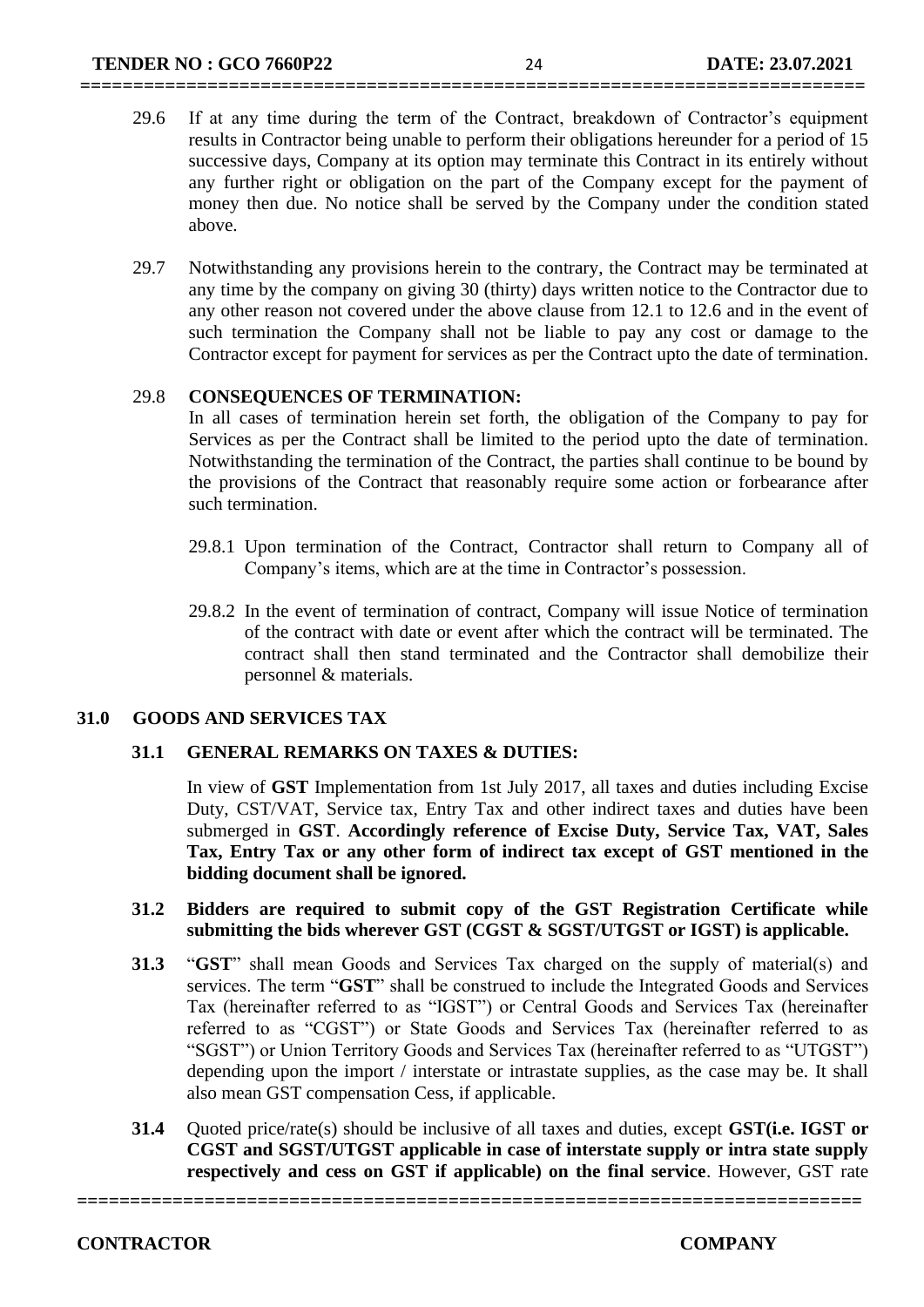(including cess) to be provided in the respective places in the Price Bid. Please note that the responsibility of payment of GST (CGST & SGST or IGST or UTGST) lies with the Supplier of Goods /Services (Service Provider) only. Supplier of Goods / Services (Service Provider) providing taxable service shall issue an Invoice/ Bill, as the case may be as per rules/ regulation of **GST**. Further, returns and details required to be filled under GST laws & rules should be timely filed by Supplier of Goods / Services (Service Provider) with requisite details.

**==========================================================================**

**31.4.1** Bidder should also mention the **Harmonised System of Nomenclature** (HSN) and **Service Accounting Codes (SAC)** at the designated place in **SOR.**

#### **31.5 Where the OIL is entitled to avail the input tax credit of GST**:

- **31.5.1** OIL will reimburse the **GST** to the Supplier of Goods / Services (Service Provider) at actuals against submission of Invoices as per format specified in rules/ regulation of GST to enable OIL to claim input tax credit of **GST** paid. In case of any variation in the executed quantities, the amount on which the **GST** is applicable shall be modified in same proportion. Returns and details required to be filled under GST laws & rules should be timely filed by supplier with requisite details.
- **31.5.2** The input tax credit of **GST** quoted shall be considered for evaluation of bids, as per evaluation criteria of tender document.

#### **31.6 Where the OIL is not entitled to avail/take the full input tax credit of GST**:

- **31.6.1** OIL will reimburse **GST** to the Supplier of Goods / Services (Service Provider) at actuals against submission of Invoices as per format specified in rules/ regulation of **GST** subject to the ceiling amount of **GST** as quoted by the bidder. In case of any variation in the executed quantities (If directed and/or certified by the In-Charge) the ceiling amount on which **GST** is applicable will be modified on prorata basis.
- **31.6.2** The bids will be evaluated based on total price including **GST**.
- **31.7** Payments to Service Provider for claiming **GST** amount will be made provided the above formalities are fulfilled. Further, OIL may seek copies of challan and certificate from Chartered Accountant for deposit of **GST** collected from OIL.
- **31.8 Contractor/vendor shall be required to issue tax invoice in accordance with GST Act and/or Rules so that input credit can be availed by OIL.** In the event that the contractor / vendor fails to provide the invoice in the form and manner prescribed under the **GST Act read with GST Invoicing Rules** thereunder, OIL shall not be liable to make any payment on account of **GST** against such invoice.
- **31.9 GST** shall be paid against receipt of tax invoice and proof of payment of **GST** to government. In case of non-receipt of tax invoice or non-payment of **GST** by the contractor/vendor, OIL shall withhold the payment of **GST**.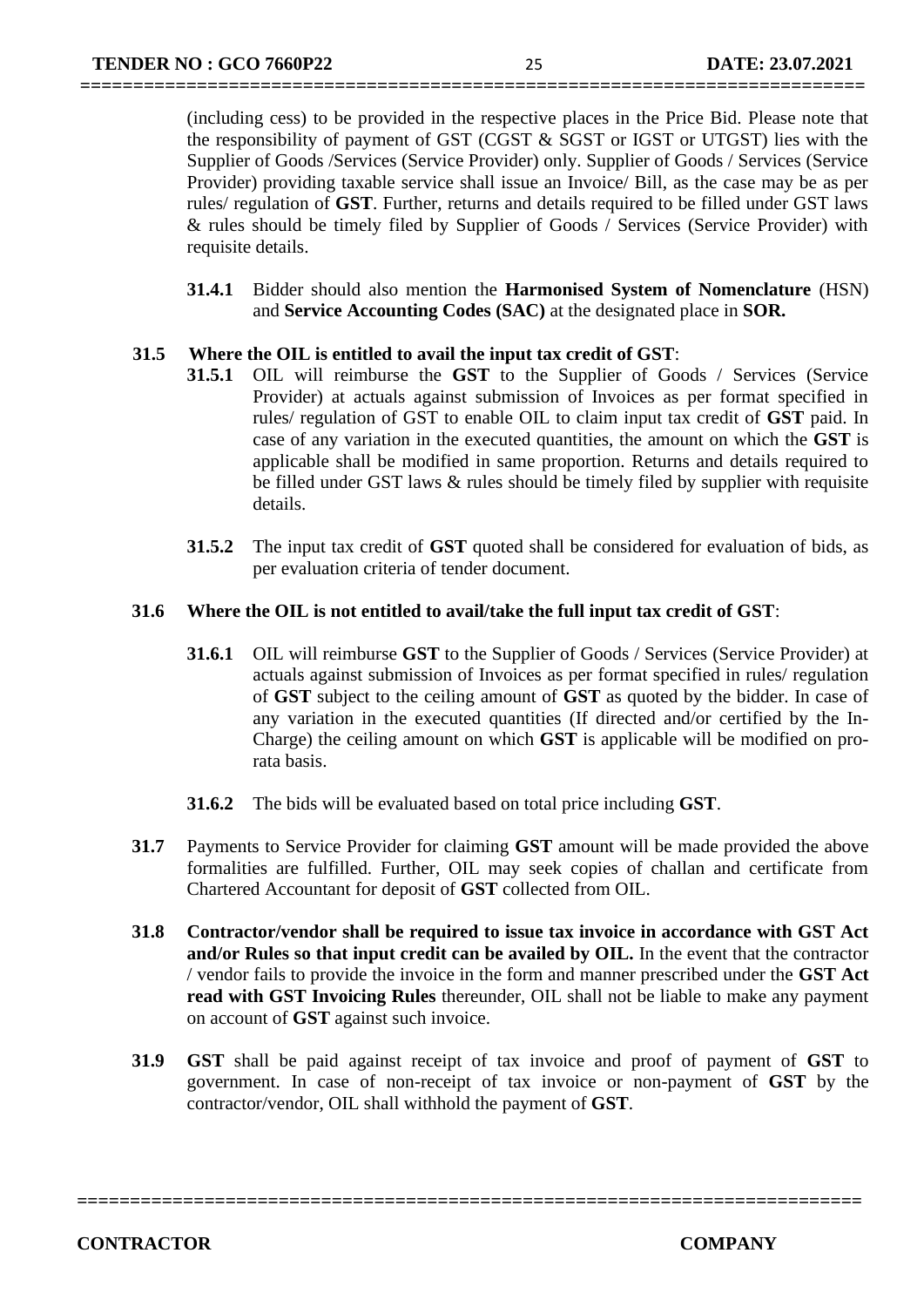- **31.10 GST payable under reverse charge mechanism for specified services or goods under GST act or rules, if any, shall not be paid to the contractor/vendor but will be directly deposited to the government by OIL.**
- **31.11** Where OIL has the obligation to discharge **GST** liability under reverse charge mechanism and OIL has paid or is /liable to pay **GST** to the Government on which interest or penalties becomes payable as per GST laws for any reason which is not attributable to OIL or ITC with respect to such payments is not available to OIL for any reason which is not attributable to OIL, then OIL shall be entitled to deduct/ setoff / recover such amounts against any amounts paid or payable by OIL to Contractor / Supplier.
- **31.12** Notwithstanding anything contained anywhere in the Agreement, in the event that the input tax credit of the **GST** charged by the Contractor / Vendor is denied by the tax authorities to OIL for reasons attributable to Contractor / Vendor, OIL shall be entitled to recover such amount from the Contractor / Vendor by way of adjustment from the next invoice. In addition to the amount of **GST**, OIL shall also be entitled to recover interest at the rate prescribed under GST Act and penalty, in case any penalty is imposed by the tax authorities on OIL.
- **31.13** TDS under GST, if applicable, shall be deducted from contractor's/vendor's bill at applicable rate and a certificate as per rules for tax so deducted shall be provided to the contractor/vendor.
- **31.14** The Contractor will be under obligation for charging correct rate of tax as prescribed under the respective tax laws. Further the Contractor shall avail and pass on benefits of all exemptions/concessions available under tax laws. Any error of interpretation of applicability of taxes/ duties by the contractor shall be to contractor's account.
- **31.15 It is the responsibility of the bidder to quote the correct GST rate. The classification of goods/services as per GST (Goods & Service Tax) Act should be correctly done by the contractor to ensure that input tax credit on GST (Goods & mine ) is not lost to the OIL on account of any error on the part of the contractor.**
- **31.16** In case, the quoted information related to various taxes, duties & levies subsequently proves wrong, incorrect or misleading, OIL will have no liability to reimburse the difference in the duty/ tax, if the finally assessed amount is on the higher side and OIL will have to right to recover the difference and in case the rate of duty/ taxes finally assessed is on the lower side.
- **31.17** Notwithstanding anything mentioned elsewhere in the Bidding Document the aggregate liability of OIL towards Payment of GST shall be limited to the volume of GST declared by the bidder in its bid  $&$  nothing shall be payable extra except for the statutory variation in GST.
- **31.18** Further, it is the responsibility of the bidders to make all possible efforts to make their accounting / IT system GST compliant in order to ensure availability of Input Tax Credit (ITC) to Oil India Ltd
- **31.19** GST liability, if any on account of supply of free samples against any tender shall be to bidder's account.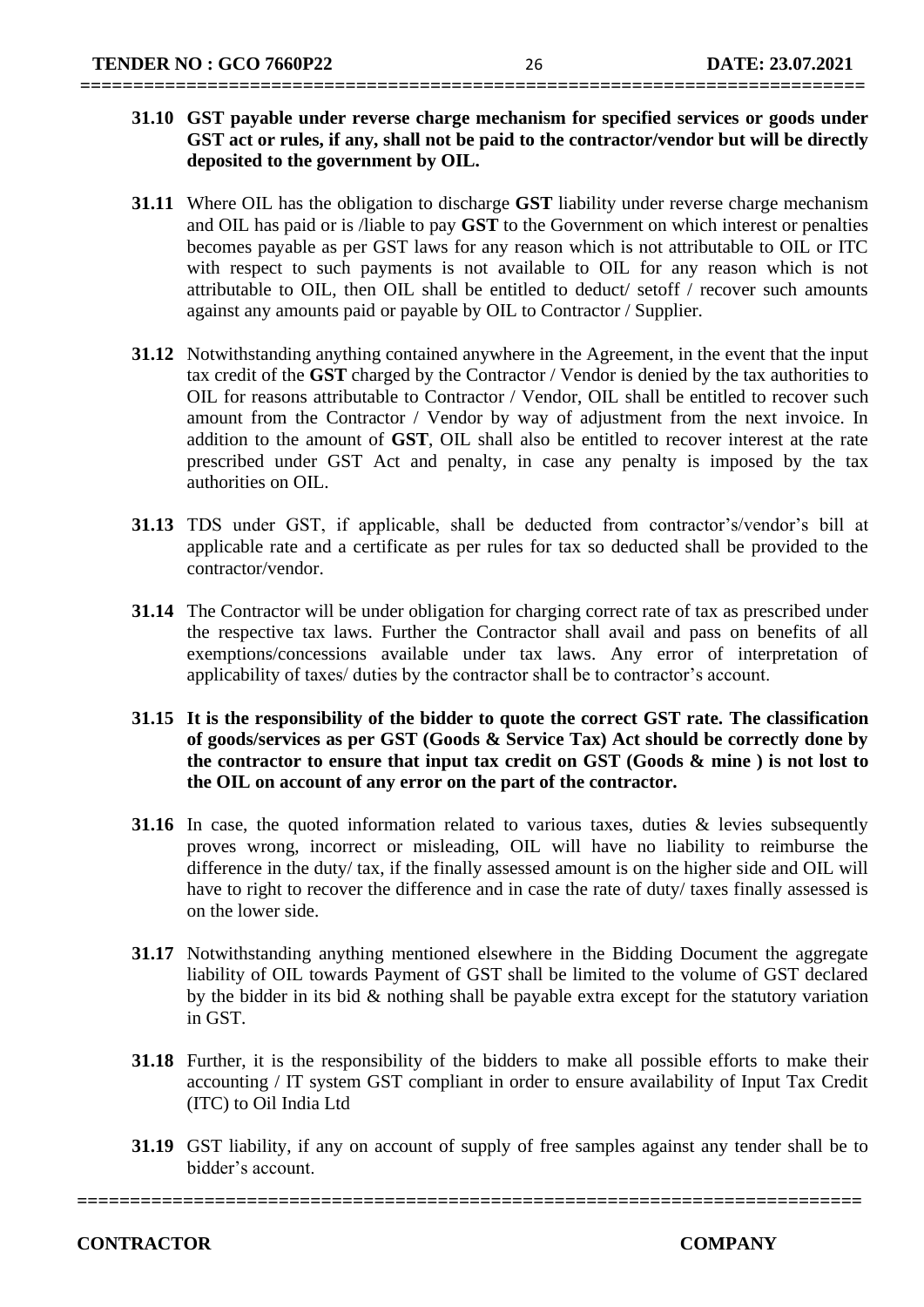**31.20** In case of statutory variation in **GST,** other than due to change in turnover, payable on the contract value during contract period, the Supplier of Goods / Services (Service Provider) shall submit a copy of the 'Government Notification' to substantiate the rate as applicable on the Bid due date and on the date of revision.

**==========================================================================**

Beyond the contract period, in case OIL is not entitled for input tax credit of **GST**, then any increase in the rate of **GST** beyond the contractual delivery period shall be to Service provider's account whereas any decrease in the rate **GST** shall be passed on to the OIL.

Beyond the contract period, in case OIL is entitled for input tax credit of **GST**, then statutory variation in applicable **GST** on supply and on incidental services, shall be to OIL's account.

Claim for payment of **GST**/ Statutory variation, should be raised within two [02] months from the date of issue of 'Government Notification' for payment of differential (in %) **GST**, otherwise claim in respect of above shall not be entertained for payment of arrears. **The base date for the purpose of applying statutory variation shall be the Bid Opening Date.**

- **31.21** The contractor will be liable to ensure to have registered with the respective tax authorities, wherever applicable and to submit self-attested copy of such registration certificate(s) and the Contractor will be responsible for procurement of material in its own registration (GSTIN) and also to issue its own Road Permit/ E-way Bill, if applicable etc.
- **31.22 In case the bidder is covered under Composition Scheme under GST laws, then bidder should quote the price inclusive of the GST (CGST & SGST/UTGST or IGST). Further, such bidder should mention "Cover under composition system" in column for GST (CGST & SGST/UTGST or IGST) of price schedule.**
- **31.23 OIL will prefer to deal with registered supplier of goods/ services under GST. Therefore, bidders are requested to get themselves registered under GST, if not registered yet. However, in case any unregistered bidder is submitting their bid, their prices will be loaded with applicable GST while evaluation of bid. Where OIL is entitled for input credit of GST, the same will be considered for evaluation of bid as per evaluation methodology of tender document.**
- **31.24** Procurement of Specific Goods: Earlier, there is no tax incidence in case of import of specified goods (i.e. the goods covered under List-34 of Customs Notification no. 12/2012- Cus dated. 17.03.2012 as amended). Customs duty is not payable as per the policy. However, under GST regime, IGST Plus GST compensation cess (if applicable) would be leyiable on such imports. Bidders should quote GST as inclusive considering IGST component for the imported Materials portion while quoting their prices on destination basis. However, GST rate to be specified in the price bid format.

#### **31.25 Documentation requirement for GST**

**The vendor will be under the obligation for invoicing correct tax rate of tax/duties as prescribed under the GST law to OIL, and pass on the benefits, if any, after availing input tax credit.**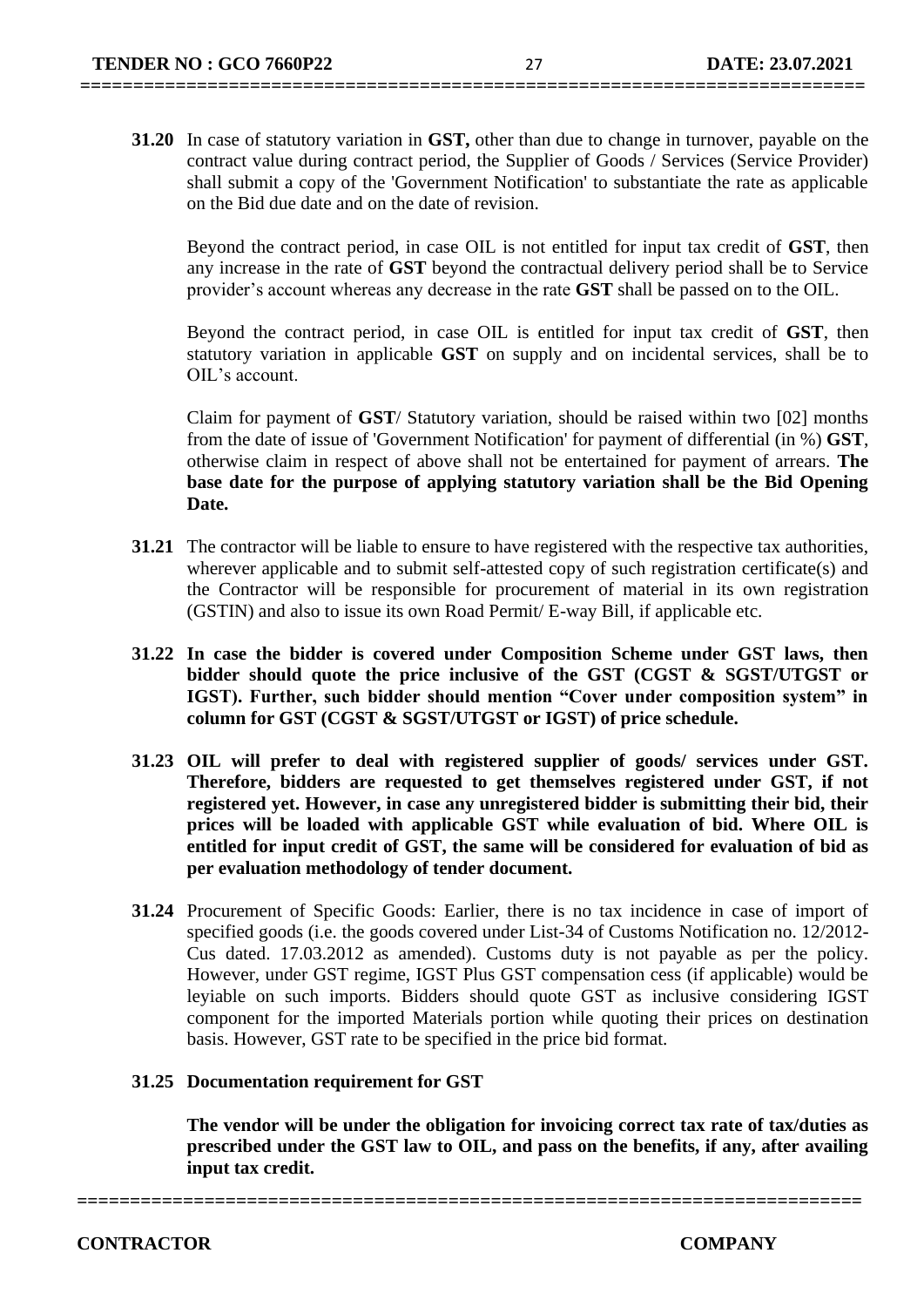Any invoice issued shall contain the following particulars :

- a) Name, address and GSTIN of the supplier;
- b) Serial number of the invoice;
- c) Date of issue;
- d) Name, address and GSTIN or UIN, if registered of the recipient;
- e) Name and address of the recipient and the address of the delivery, along with the State and its code,
- f) HSN code of goods or **Accounting Code of services[SAC];**
- g) Description of goods or services;
- h) Quantity in case of goods and unit or Unique Quantity Code thereof;
- i) Total value of supply of goods or services or both;
- j) Taxable value of supply of goods or services or both taking into discount or abatement if any;
- k) Rate of tax (IGST,CGST, SGST/ UTGST, cess);
- l) Amount of tax charged in respect of taxable goods or services (IGST,CGST, SGST/UTGST, cess);
- m) Place of supply along with the name of State, in case of supply in the course of interstate trade or commerce;
- n) Address of the delivery where the same is different from the place of supply and
- o) Signature or digital signature of the supplier or his authorised representative. GST invoice shall be prepared in triplicate, in case of supply of goods, in the following manner
- a) The original copy being marked as ORIGINAL FOR RECIPIENT;
- b) The duplicate copy being marked as DUPLICATE FOR TRANSPORTER and
- c) The triplicate copy being marked as TRIPLICATE FOR SUPPLIER.

In case of any advance given against any supplies contract, the supplier of the goods shall issue Receipt Voucher containing the details of details of advance taken along with particulars as mentioned in clause no. (a), (b), (c), (d), (g), (k), (l), (m) & (o) above.

IN WITNESS whereof the parties hereunto set their hands seals the day and year first written above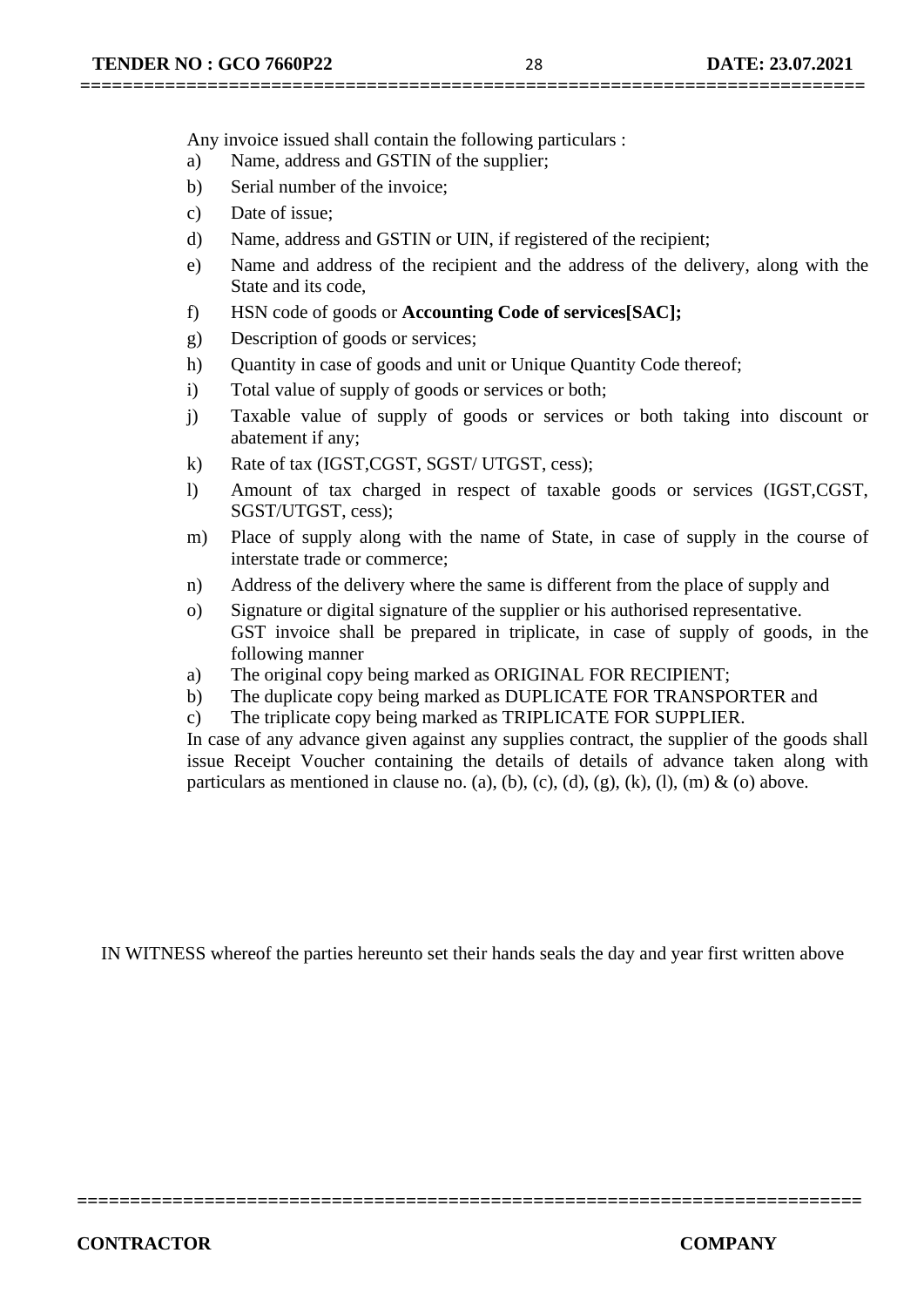#### SIGNED & DELIVERED FOR AND ON BEHALF OF CONTRACTOR

| the hand of            | its |
|------------------------|-----|
| Partner/Legal Attorney |     |

\_\_\_\_\_\_\_\_\_\_\_\_\_\_\_\_\_\_\_\_\_\_\_\_\_\_\_\_\_\_\_\_\_\_\_\_\_

 $\frac{1}{\sqrt{2\pi}}$  by

And in presence of

Date:

Date : \_\_\_\_\_\_\_\_\_\_\_\_\_\_\_\_\_\_

SIGNED & DELIVERED FOR & ON BEHALF OF OIL INDIA LIMITED

(Signature of Contractor or his legal Attorney)

\_\_\_\_\_\_\_\_\_\_\_\_\_\_\_\_\_\_\_\_\_\_\_\_\_\_\_\_\_\_\_\_\_\_\_\_\_

(Full Name of Signatory)

\_\_\_\_\_\_\_\_\_\_\_\_\_\_\_\_\_\_\_\_\_\_\_\_\_\_\_\_\_\_\_\_\_\_\_ (Seal of Contractor's Firm)

(Signature of witness)

\_\_\_\_\_\_\_\_\_\_\_\_\_\_\_\_\_\_\_\_\_\_\_\_\_\_\_\_\_\_\_\_\_\_\_\_\_\_\_

(Full Name of Signatory)

\_\_\_\_\_\_\_\_\_\_\_\_\_\_\_\_\_\_\_\_\_\_\_\_\_\_\_\_\_\_\_\_\_\_\_\_\_\_\_

Address:

**==========================================================================**

(Signature of Acceptor)

\_\_\_\_\_\_\_\_\_\_\_\_\_\_\_\_\_\_\_\_\_\_\_\_\_\_\_\_\_\_\_\_\_\_\_\_\_\_\_

\_\_\_\_\_\_\_\_\_\_\_\_\_\_\_\_\_\_\_\_\_\_\_\_\_\_\_\_\_\_\_\_\_\_\_\_\_\_\_

Designation \_\_\_\_\_\_\_\_\_\_\_\_\_\_\_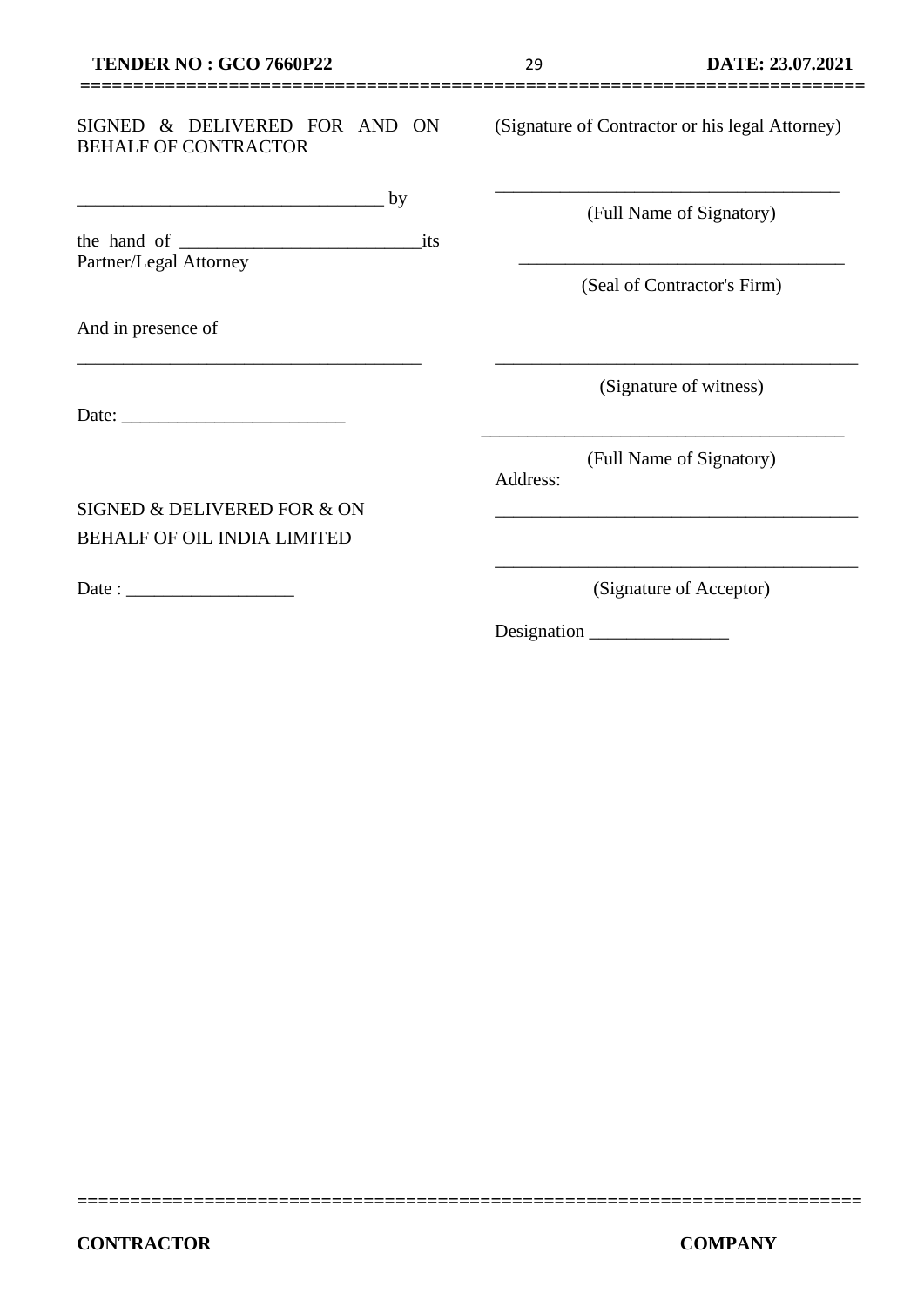**TENDER NO : GCO 7660P22** 30 **DATE: 23.07.2021**

### **SECTION-II PROFORMA-A PRICE BID FORMAT PART II – SOQ**

"**Supply, installation, testing and commissioning of Earthing System at RS-15 Belgachhi and PS-9 Dumar, Bihar as per standard IS:3043.***"*

**==========================================================================**

#### **SCHEDULE OF QUANTITIES (SOQ), SERVICE/WORK AND RATES**

| SL.<br>NO. | DESCRIPTION OF WORK                                                                                                                                                                                                                                                                                                                                | <b>QTY</b><br>(A) | <b>UNIT</b> | RATE PER UNIT<br>(B)<br>(Rs.) |             | <b>TOTAL</b><br><b>AMOUNT</b><br>$(C) = (AXB)$<br>(Rs.) | <b>SERV</b><br>ICE<br><b>ACC</b><br><b>OUN</b><br>TING<br><b>COD</b><br>E<br>(SAC) | <b>SPECIF</b><br>$Y\%$ OF<br>GST<br>$ON$ (C) | TOTAL<br><b>AMOUNT</b><br>(D)<br>$=(C) + GST$<br>ON(C)<br>(Rs.) |
|------------|----------------------------------------------------------------------------------------------------------------------------------------------------------------------------------------------------------------------------------------------------------------------------------------------------------------------------------------------------|-------------------|-------------|-------------------------------|-------------|---------------------------------------------------------|------------------------------------------------------------------------------------|----------------------------------------------|-----------------------------------------------------------------|
|            |                                                                                                                                                                                                                                                                                                                                                    |                   |             | <b>FIG</b>                    | <b>WORD</b> |                                                         |                                                                                    |                                              |                                                                 |
|            | <b>EARTHING SYSTEM AT RS-15 ,BELGACHHI</b>                                                                                                                                                                                                                                                                                                         |                   |             |                               |             |                                                         |                                                                                    |                                              |                                                                 |
| 10         | Supply and Commissioning of<br><b>Earth Pit:</b><br>Supply, Installation,<br>Testing and Commissioning of<br>Conventional Earthing System<br>with the Provision of<br>watering facility and<br>Inspection chamber with<br>covers as per detailed<br>Technical Specifications<br>attached (see Clause 4.0<br>under Special Terms and<br>Conditions) | 4                 | <b>NO</b>   |                               |             |                                                         |                                                                                    |                                              |                                                                 |
| 20         | of <sub>l</sub><br>Supply<br>installation<br>and<br>Copper strip:                                                                                                                                                                                                                                                                                  | 200               | M           |                               |             |                                                         |                                                                                    |                                              |                                                                 |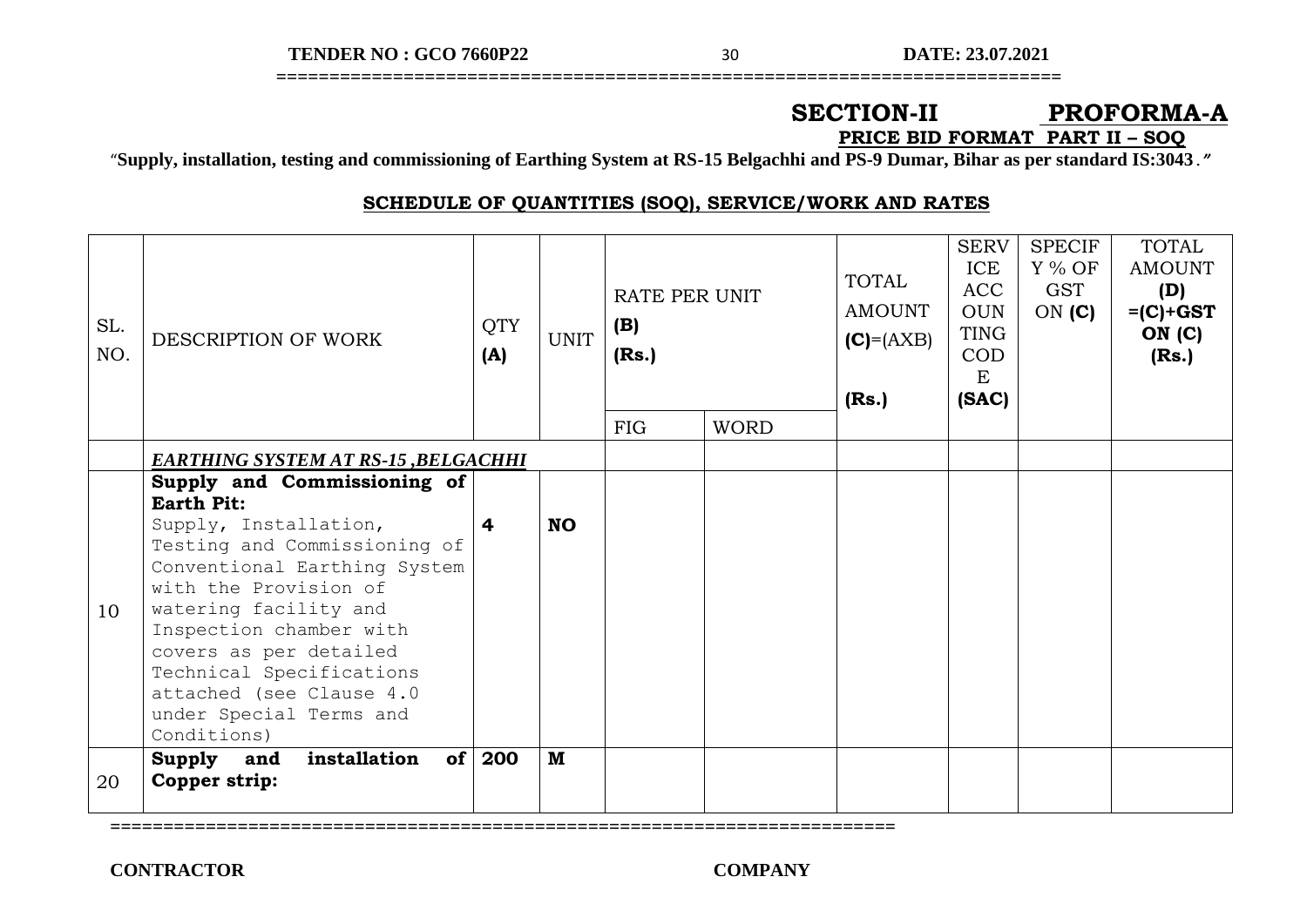**TENDER NO : GCO 7660P22** 31 **DATE: 23.07.2021**

**==========================================================================**

|    | Supply and installation of<br>Copper strip of size<br>25mmX3mm, copper strip shall<br>be ETP (Electrolytic Tough<br>Pitch 99.9% pure) conforming<br>to IS:1897 with high<br>insulation PVC Sleeve (see<br>Clause 4.0 under Special<br>Terms and Conditions)                                              |     |           |  |  |  |
|----|----------------------------------------------------------------------------------------------------------------------------------------------------------------------------------------------------------------------------------------------------------------------------------------------------------|-----|-----------|--|--|--|
|    | <b>Trenching and laying of Copper</b>                                                                                                                                                                                                                                                                    | 100 | M         |  |  |  |
| 30 | strip:<br>Trenching in soil, laying of<br>Copper strip, covering with<br>one layer of first class<br>bricks side wise for<br>protection and backfilling<br>and compacting of soil (see<br>Clause 4.0 under Special<br>Terms and Conditions).                                                             |     |           |  |  |  |
|    | <b>EARTHING SYSTEM AT PS-9, DUMAR</b>                                                                                                                                                                                                                                                                    |     |           |  |  |  |
| 40 | Supply and Commissioning of<br><b>Earth Pit:</b><br>Supply, Installation,<br>Testing and Commissioning of<br>Conventional Earthing System<br>with the Provision of<br>watering facility and<br>Inspection chamber with<br>covers as per detailed<br>Technical Specifications<br>attached (see Clause 4.0 | 4   | <b>NO</b> |  |  |  |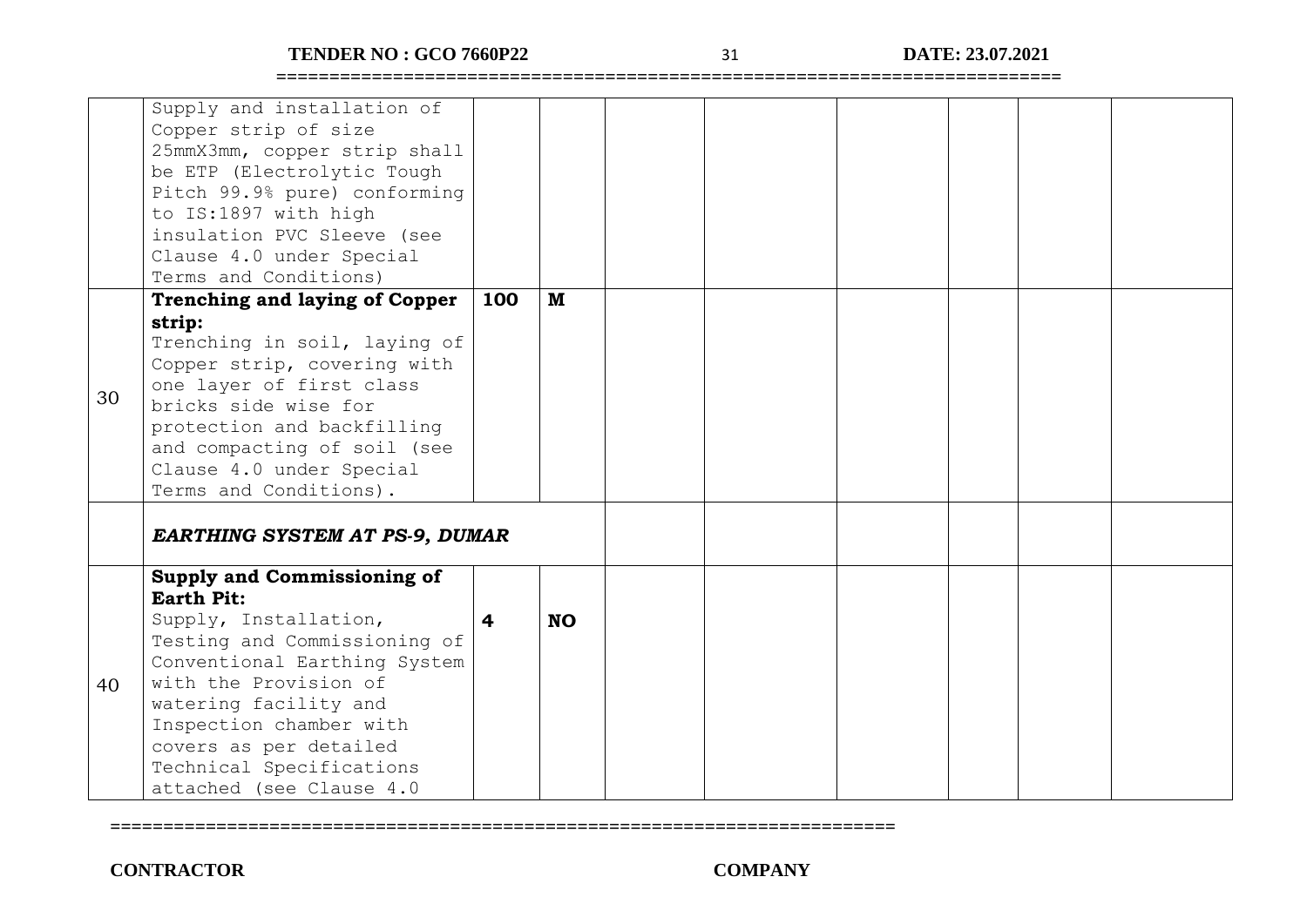**TENDER NO : GCO 7660P22** 32 **DATE: 23.07.2021**

**==========================================================================**

|              | under Special Terms and<br>Conditions)                                                                                                                                                                                                                                                |     |     |  |  |  |  |  |  |
|--------------|---------------------------------------------------------------------------------------------------------------------------------------------------------------------------------------------------------------------------------------------------------------------------------------|-----|-----|--|--|--|--|--|--|
|              | Supply and installation of                                                                                                                                                                                                                                                            | 200 | $M$ |  |  |  |  |  |  |
| 50           | Copper strip:<br>Supply and installation of<br>Copper strip of size<br>25mmX3mm, copper strip shall<br>be ETP (Electrolytic Tough<br>Pitch 99.9% pure) conforming<br>to IS:1897 with high<br>insulation PVC Sleeve (see<br>Clause 4.0 under Special<br>Terms and Conditions)          |     |     |  |  |  |  |  |  |
| 60           | <b>Trenching and laying of Copper</b><br>strip:<br>Trenching in soil, laying of<br>Copper strip, covering with<br>one layer of first class<br>bricks side wise for<br>protection and backfilling<br>and compacting of soil (see<br>Clause 4.0 under Special<br>Terms and Conditions). | 100 | M   |  |  |  |  |  |  |
| <b>TOTAL</b> |                                                                                                                                                                                                                                                                                       |     |     |  |  |  |  |  |  |

**==========================================================================**

Total Price with GST**(D)** (In words) \_\_\_\_\_\_\_\_\_\_\_\_\_\_\_\_\_\_\_\_\_\_\_\_\_\_\_\_\_\_\_\_\_\_\_\_\_\_\_\_\_\_\_\_\_\_\_\_\_\_\_\_\_\_\_\_\_\_\_\_\_\_\_\_\_\_\_\_\_\_\_\_\_\_\_\_\_\_\_

Total Price excluding GST**(C )** (In words) \_\_\_\_\_\_\_\_\_\_\_\_\_\_\_\_\_\_\_\_\_\_\_\_\_\_\_\_\_\_\_\_\_\_\_\_\_\_\_\_\_\_\_\_\_\_\_\_\_\_\_\_\_\_\_\_\_\_\_\_\_\_\_\_\_\_\_\_\_\_\_\_\_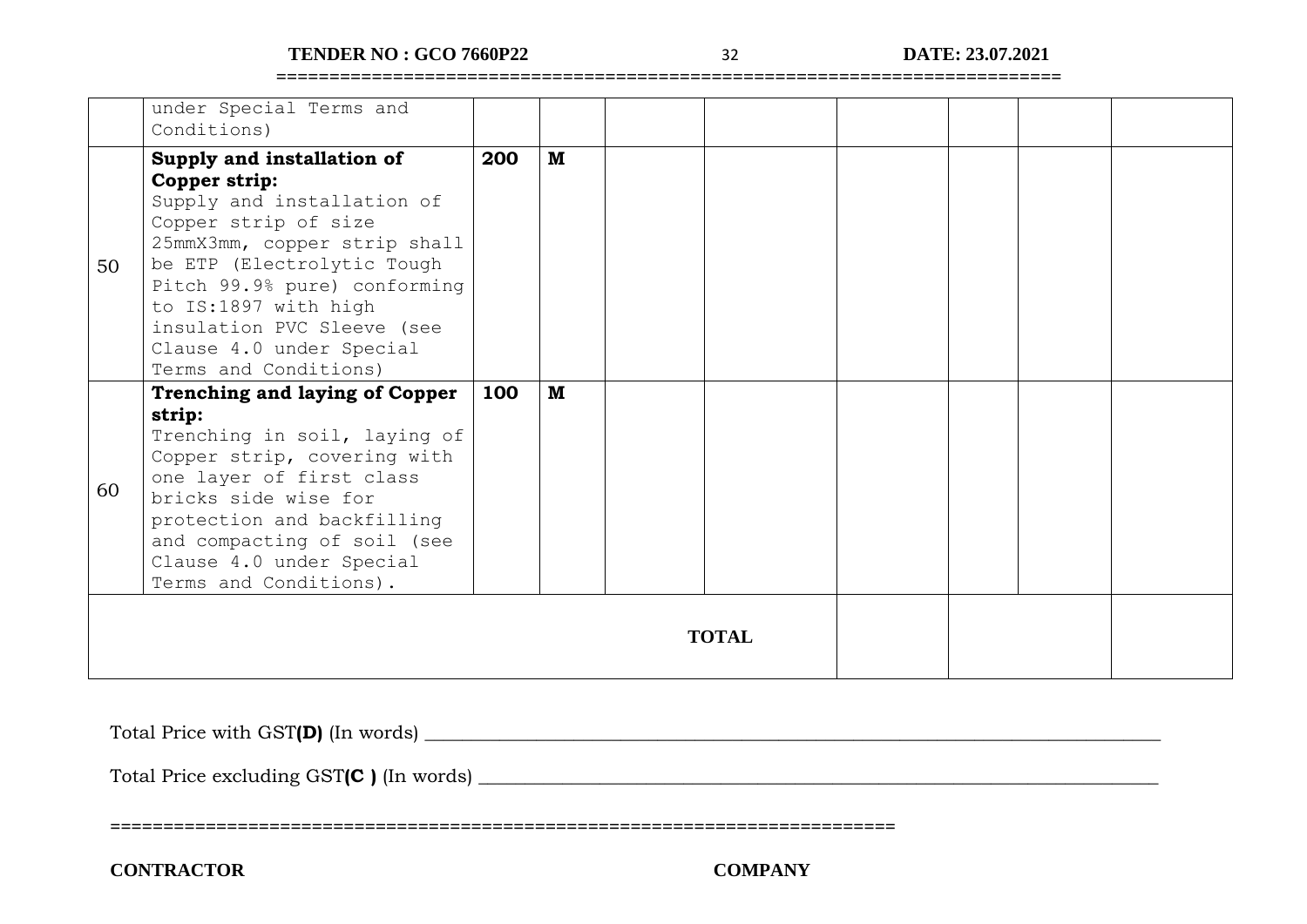**TENDER NO : GCO 7660P22** 33 **DATE: 23.07.2021**

#### **Notes:**

1. The price/rate(s) quoted by the Bidders will be inclusive of all taxes except **GST** (i.e. IGST or CGST and SGST/UTGST as applicable in case of interstate supply or intra state supply respectively and Cess on GST , if applicable) on the final services. However, GST rate (including cess) to be provided in the respective places in the Price Bid.

**==========================================================================**

2. OIL will prefer to deal with registered bidder under GST. Therefore, bidders are requested to get themselves registered under GST, if not registered yet.

However, in case any unregistered bidder is submitting their bid, their prices will be loaded with applicable GST while evaluation of bid. Where OIL is entitled for input credit of GST, the same will be considered for evaluation of bid as per evaluation methodology of tender document."

3. Price Bid uploaded without giving any of the details of the taxes (Including rates and amounts) will be considered as inclusive of all taxes including GST.

When a bidder mentions taxes as extra without specifying the rates & amount, the offer will be loaded with maximum value towards taxes received against the tender for comparison purposes. If the bidder emerges as lowest bidder after such loading, in the event of order on that bidder, taxes mentioned by OIL on the Purchase Order/ Contracts will be binding on the bidder."

4. Refer GST Clauses**(Clause no. 45 of GCC).**

5. Bidders are required to quote for all the items as per Price Bid Format; otherwise the offer of the bidder will be straightway rejected.

6. Bidders are also requested to refer the Taxes and Duties clause during GST regime attached vide *Annexure-I* for compliance *7. Bidders are also requested to sign & seal on their Price bid..*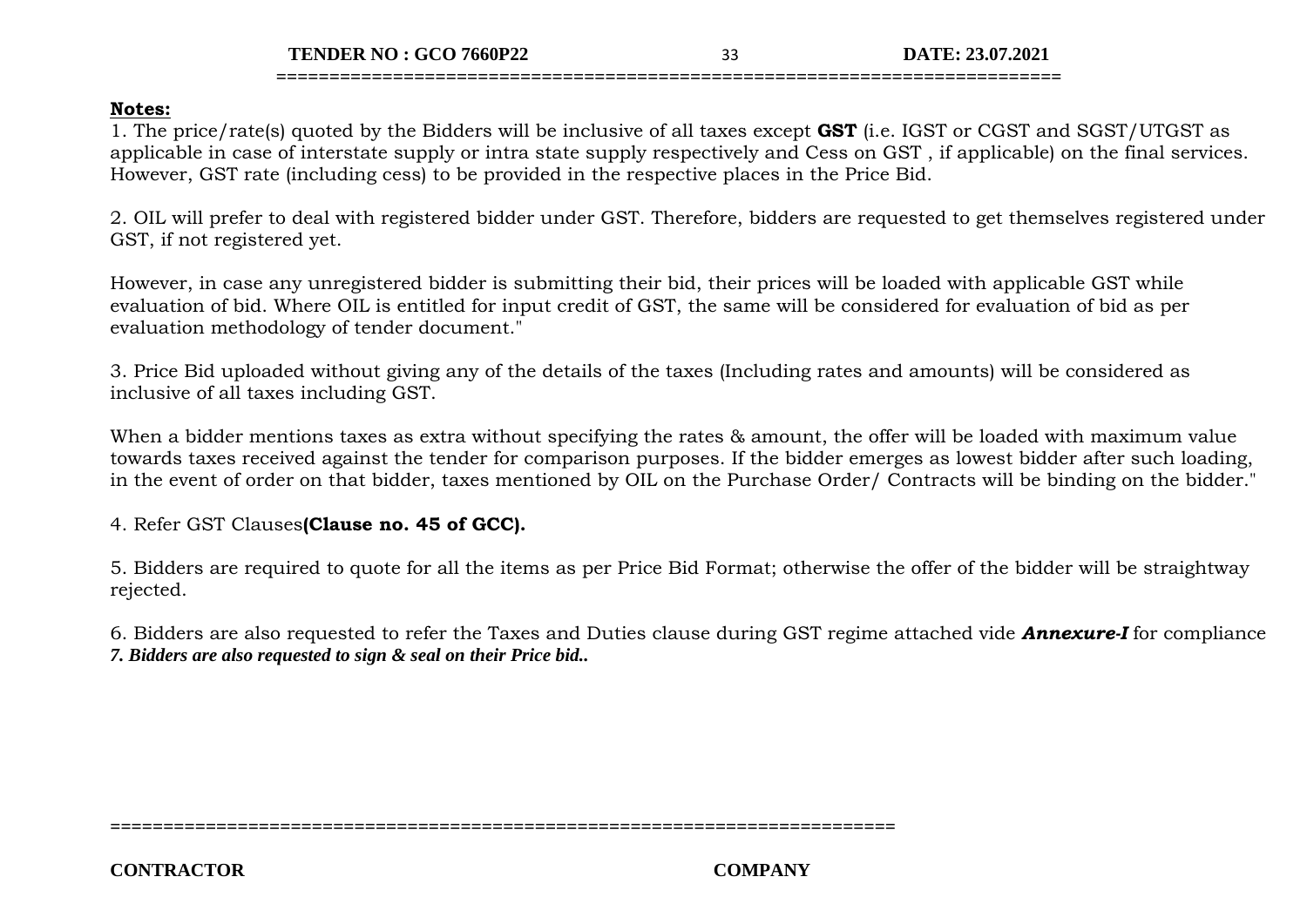**Annexure –I**

#### **TAXES AND DUTIES CLAUSE - FOR VENDOR/SUPPLIER/CONTRACTOR (For Supplies/ Services during GST Regime i.e., New Tender)**

**======================================================================**

#### **INDIRECT TAXES/ GST**

- 1. For the purposes of levy and imposition of GST, the expressions shall have the following meanings:
	- (a) GST means any tax imposed on the supply of goods and/or services under GST Law.
	- (b) Cess means any applicable cess, existing or future on the supply of Goods and Services as per Goods and Services Tax (Compensation to States) Act, 2017.
	- (c) GST Law means IGST Act 2017, CGST Act 2017, UTGST Act, 2017 and SGST Act, 2017and all related ancillary Rules and Notifications issued in this regard from time to time.
- 2. **The rates quoted by the bidders shall be inclusive of all taxes, duties and levies.** However, bidders are required to provide separately the rate and amount of all types of taxes, duties and levies. In case, the quoted information related to various taxes, duties & levies subsequently proves wrong, incorrect or misleading, OIL will have no liability to reimburse the difference in the duty/ tax, if the finally assessed amount is on the higher side and OIL will have to right to recover the difference in case the rate of duty/ taxes finally assessed is on the lower side. Further, for the purpose of this contract, it is agreed between the parties that if Goods and Services Tax introduced during the tenure of this contract/agreement then the bidders have to clearly show the amount of GST separately in the Tax Invoices. Further, it is the responsibility of the bidders to make all possible efforts to make their accounting / IT system GST compliant in order to ensure availability of Input Tax Credit (ITC) to Oil India Ltd.
- 3. **Offers without giving any of the details of the taxes (Including rates and amounts) as specified above will be considered as inclusive of all taxes including GST.** When a bidder mentions taxes as extra without specifying the rates &amount, the offer will be loaded with maximum value towards taxes received against the tender for comparison purposes. If the bidder emerges as lowest bidder after such loading, in the event of order on that bidder, taxes mentioned by OIL on the Purchase Order/ Contracts will be binding on the bidder.
- **4. Bidders are required to pass on the benefit arising out of introduction of GST, including seamless flow of Input Tax Credit, reduction in Tax Rate on inputs as well as final goods by way of reduction of price as contemplated in the provision relating to Anti-Profiteering Measure vide Section 171 of the CGST Act, 2017. Accordingly, for supplies made under GST, the bidders should confirm that benefit of lower costs has been passed on to OIL by way of lower prices/taxes and also provide details of the same as applicable. OIL reserves the right to examine such details about costs of inputs/input services of the bidders to ensure that the intended benefits of GST have been passed on to OIL.**
- 5. Oil India Ltd. shall declare the value of free issue of materials and services, if any, involved in the execution of the contract. The Contractor should consider the same while working out the GST liability, if any. Further in cases where GST is leviable on any facilities provided by OIL and used by bidders and the consideration for which is recovered by OIL in the form of reduction

**======================================================================**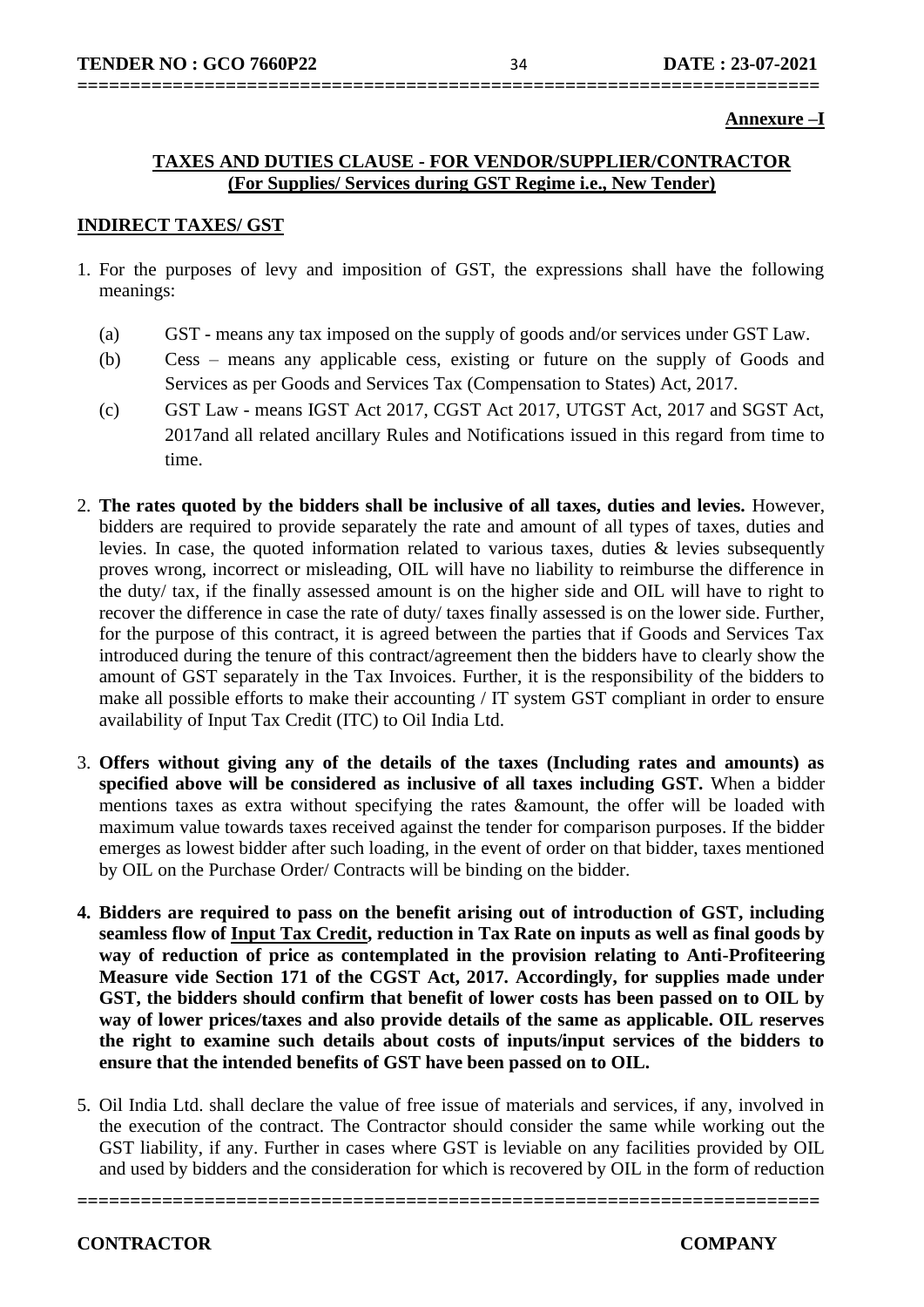in the invoice raised by bidders then OIL will raise GST invoices on such transactions and the same will be reimbursed by bidders.

**======================================================================**

#### **6. When Input tax credit is available for Set Off as per the end use certification given by User Department at the time of raising Purchase Requisition (P.R.)**

Evaluation of L-1 prices shall be done based on Quoted price after deduction of Input Tax Credit (ITC) of GST, if available to OIL.OIL shall evaluate the offers on the basis of the quoted rates only and any claim subsequently by the bidders for additional payment/liability shall not be admitted and has to be borne by the bidders

#### **When Input tax credit is NOT available for Set Off**

Evaluation of L-1 prices shall be done based on Quoted price only.OIL shall evaluate the offers on the basis of the quoted rates only and any claim subsequently by the bidders for additional payment/liability shall not be admitted and has to be borne by the bidders

- 7. In a situation where Purchase Orders (POs)/ Contracts have been placed prior to GST Regime and supplies are effected during GST Regime, it is made clear that any statutory variation (increase/decrease) due to introduction of GST, as the case may be, but within the contractual delivery/completion period will be to the account of OIL subject to documentary evidence. However, any increase in statutory levy after the expiry of the scheduled date of delivery shall be to the supplier's account.
- 8. Bidders agree to do all things not limited to providing GST compliant Tax Invoices or other documentation as per GST law relating to the supply of goods and/or services covered in the instant contract like raising of and /or acceptance or rejection of credit notes / debit notes as the case may be, payment of taxes, timely filing of valid statutory Returns for the tax period on the **Goods and Service Tax Network (GSTN),** submission of general information as and when called for by OIL in the customized format shared by OIL in order to enable OIL to update its database etc. that may be necessary to match the invoices on GSTN common portal and enable OIL to claim input tax credit in relation to any GST payable under this Contract or in respect of any supply under this Contract.
- **9. In case Input Tax Credit of GST is denied or demand is recovered from OIL by the Central / State Authorities on account of any non-compliance by bidders, including nonpayment of GST charged and recovered, the Vendor/Supplier/Contractor shall indemnify OIL in respect of all claims of tax, penalty and/or interest, loss, damages, costs, expenses and liability that may arise due to such non-compliance. OIL, at its discretion, may also withhold/recover such disputed amount from the pending payments of the bidders.**

**======================================================================** 

10.GST liability, if any on account of supply of free samples against any tender shall be to bidder's account.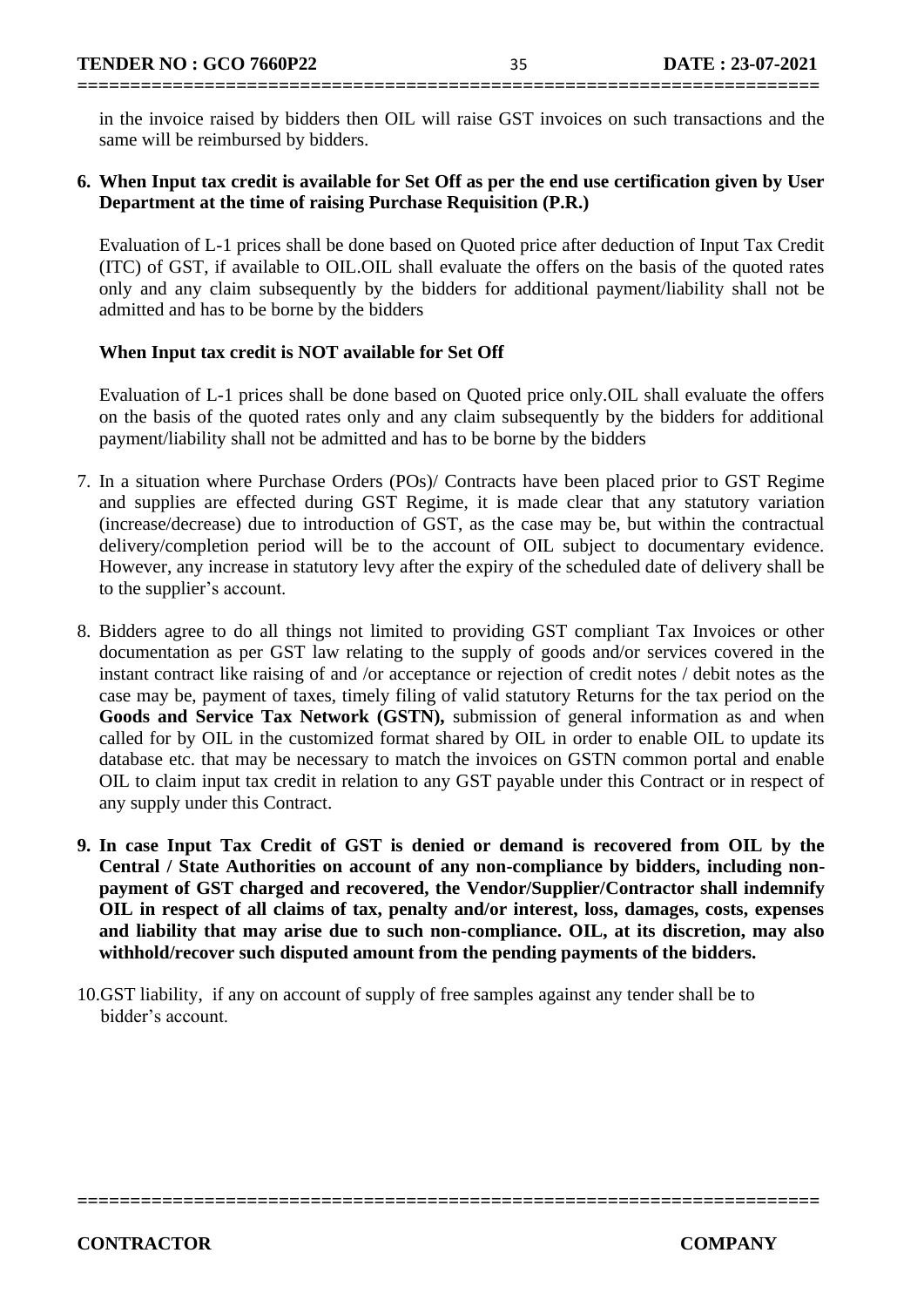#### OIL INDIA LIMITED (A Govt. of India Enterprise) Udyan Vihar, Narengi, Guwahati, Assam **WORKS CONTRACT**

#### **SPECIAL TERMS AND CONDITIONS SECTION-III**

**TECHNICAL SPECIFICATIONS:**

#### **1.0 SCOPE OF WORK**

**1.1 The work shall be supply, installation, testing and commissioning of Earthing System as per standard IS:3043.**

**1.2 The work should conform to the technical specification as per 4.0 below.**

**1.3 The work in general includes necessary soil excavation, providing and fixing of copper plate earth electrode, copper strips, providing with GI pipe and funnel arrangement for watering, providing and back-filling with charcoal and salt, supply / construction of earth pit chambers, providing earth pit cover, painting of earth pit covers, measurement of individual and combined earth pit resistance, interconnection of the earth pits, extension of the earthing and termination of the earth conductor (copper strip) to the main earth Busbar inside the equipment building.**

**1.4 The contractor will be responsible to complete the entire job in all respects, including any other item or work necessary to complete the job satisfactorily, though specifically not covered in the "Scope of Work & Technical Specifications" without any extra charge. Items supplied shall confom to the latest applicable BIS standards and codes of practice as mentioned in this specification. In case of conflict between the standards and this specification; requirements of this specification shall govern.**

#### **2.0 SCHEDULE OF QUANTITY AND LOCATION OF WORKS:**

**2.1 Location: RS-15 Belgachhi (Bihar):**

**Sl. No. (i) Work: Supply, Installation, Testing and Commissioning of Conventional Earthing System with the Provision of watering facility and Inspection chamber with covers as per detailed Technical Specifications attached (Clause 4.0) Quantity: 04 Nos.**

**Sl. No. (ii) Supply and installation of Copper strip of size 25mmX3mm, copper strip shall be ETP (Electrolytic Tough Pitch 99.9% pure) conforming to IS:1897 with high insulation PVC Sleeve**

**Sl. No. (iii)Trenching in soil, laying of Copper strip, covering with one layer of first class bricks side wise for protection and backfilling and compacting of soil Quantity: 100 meters**

**======================================================================**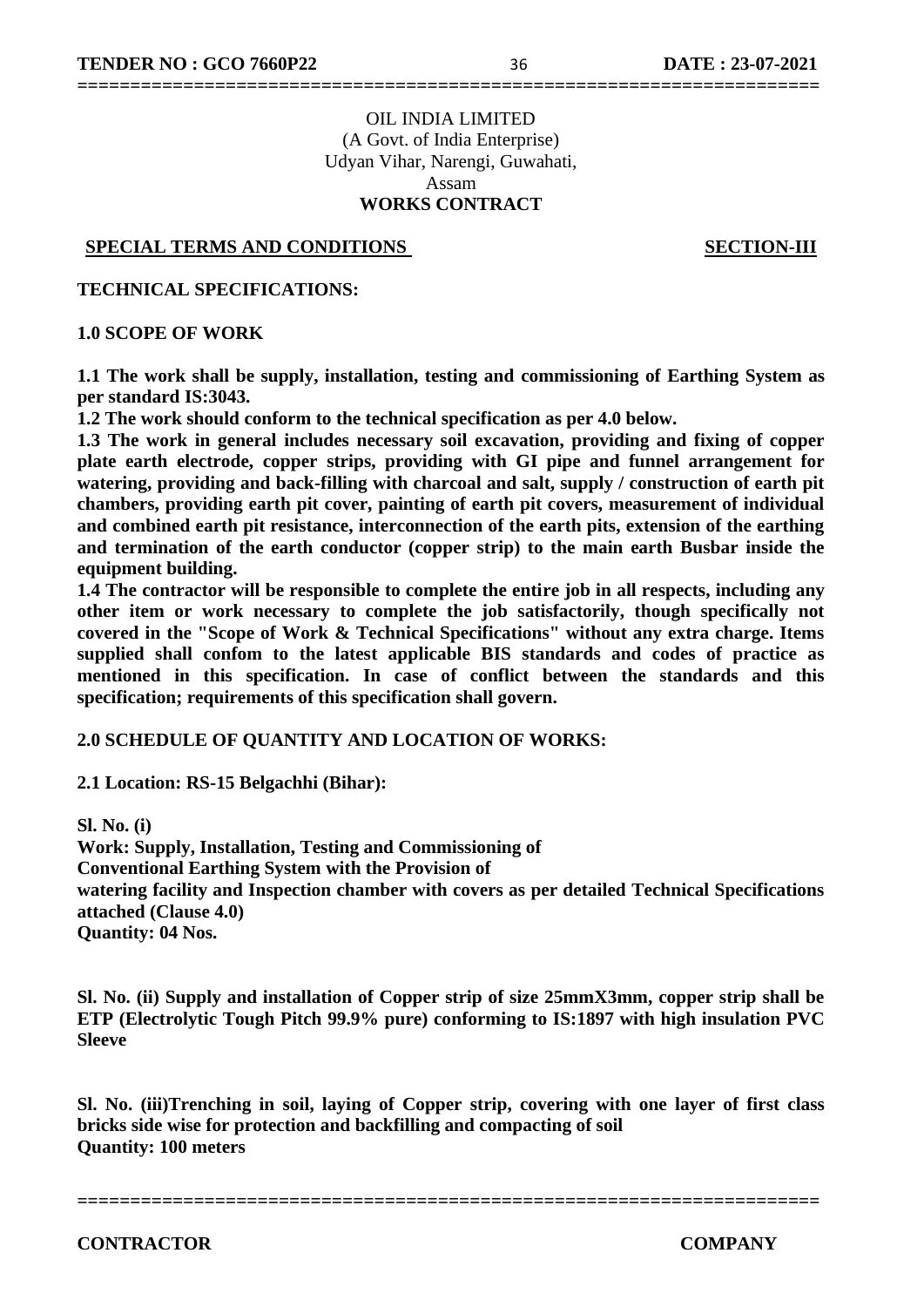**======================================================================**

#### **2.2 Location: PS-9 Dumar (Bihar):**

**Sl. No. (i) Work: Supply, Installation, Testing and Commissioning of Conventional Earthing System with the Provision of watering facility and Inspection chamber with covers as per detailed Technical Specifications attached (Clause 4.0) Quantity: 04 Nos.**

**Sl. No. (ii) Supply and installation of Copper strip of size 25mmX3mm, copper strip shall be ETP (Electrolytic Tough Pitch 99.9% pure) conforming to IS:1897 with high insulation PVC Sleeve**

**Sl. No. (iii)Trenching in soil, laying of Copper strip, covering with one layer of first class bricks side wise for protection and backfilling and compacting of soil Quantity: 100 meters**

#### **3.0 SITE INFORMATION:**

**It is understood that before quoting the rates, the bidder has visited the worksites at his own cost and has acquainted himself fully with the nature and quantum of job to be carried out by him in case of award. Ignorance of this will not be considered after the award of Contract.**

#### **4.0 THE COMPLETE DETAILS OF THE WORK ARE DETAILED BELOW:**

#### **4.1 EXCAVATION OF EARTH PITS:**

**(1) The job includes excavation of earth pit in hard / soft soil to 4 meters (Depth) x1 meter (Length) x1 meter (Width). Excavation shall be carried out by means of manual digging to prevent damage to existing facilities / cables etc. Excavation is to be carried out adopting necessary safety measures. Safety measures to be adopted during excavation may be like shoring with timber / metal props or cutting at an angle away from the excavation to prevent soil collapses / cave-in. Any hard rocks or stones found during the excavation are to be removed from the earth pit and Contractor shall dispose off the debris and other material at a place designated by the OIL Site Engineer.**

**(2) The necessary tools and tackles, material and labour required to carry out the digging and adopting the safety measures is in the scope of the contractor. No additional payment will be made for the same.**

#### **4.2 PROVIDING AND FIXING OF EARTH ELECTRODE:**

**(1) The job includes supply and installation of tinned copper plate electrode of 600 mm x 600 mm (minimum size) and not less than 3.18 mm in thickness.**

**(2) Double run Copper Earthing strip of 35 mm (Width) x 5 mm (Thickness) with PVC Sleeve should be provided for interconnecting the Horizontal Copper Strip of 35 mm (Width) x 5 mm (Thickness) fixed at 75 mm from the top of the GI Pipe to the Copper Earth Electrode. The two copper strips are to be fixed to the copper plate electrode 150 mm apart horizontally. Each strip is to be fixed to the copper plate at three places with Brass nut & bolts 150 mm vertically apart and also welding / brazing and to be covered with non-corrosive material. The**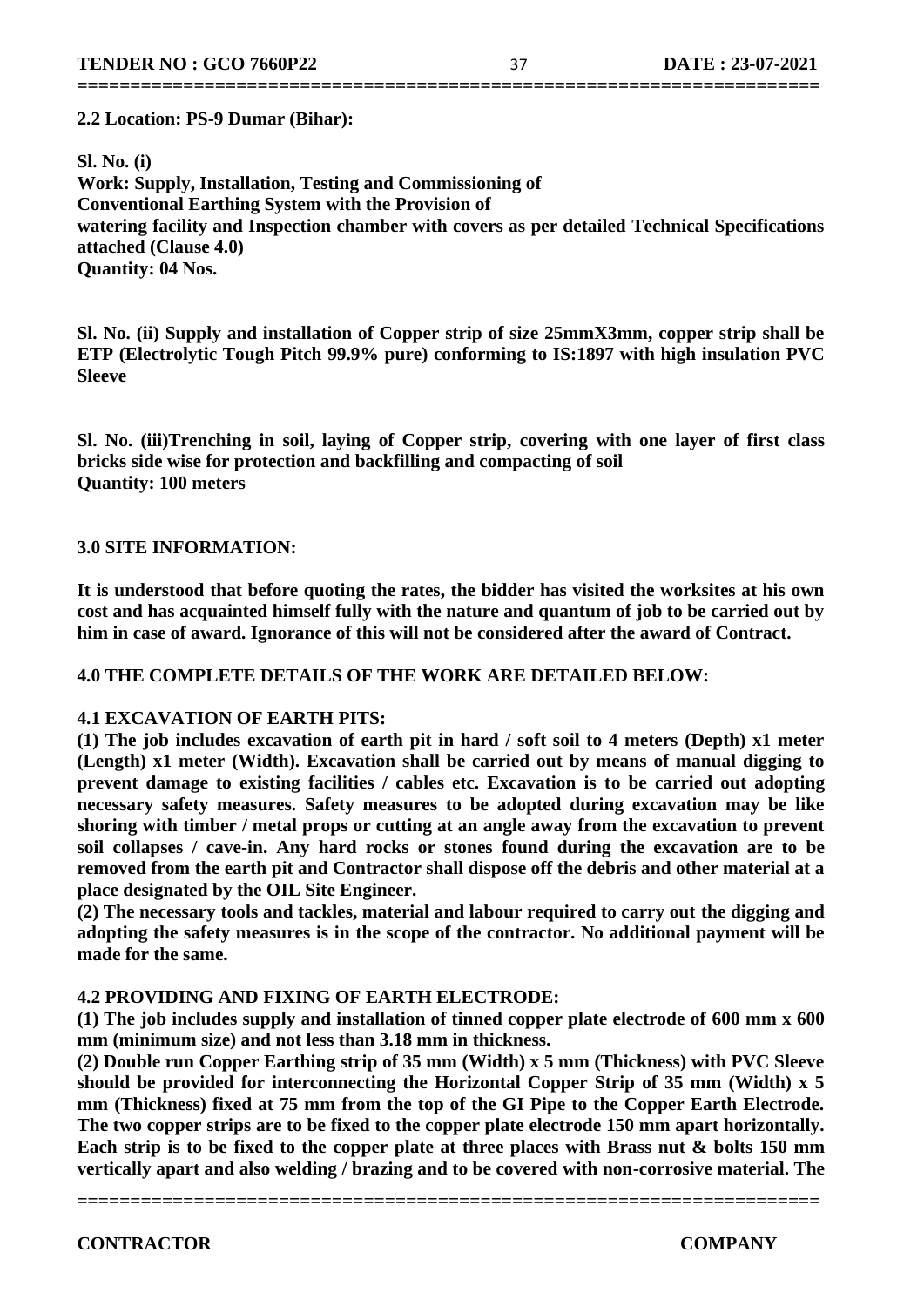**welding / brazing has to be done outside the installation area at safe distance from the hazardous area.**

**======================================================================**

**(3) Heavy duty 4" C-Class GI Pipe of required length from earth chamber to earth electrode shall be supplied and installed vertically for watering of earth electrode. The GI pipe is to be provided with 12 mm dia holes 150 mm apart in a jig zag manner for the bottom 2 meter of the pipe.**

**(4) Funnel with a mesh shall be provided on the top portion of the 4" diameter GI Pipe provided for watering of earth electrode.**

**(5) All earthing strips except the short horizontal strip fixed to the GI Pipe at each pit shall be provided with High Insulation PVC Sleeves.**

**(6) Schematic Drawings of earth pit and grid inter connection are enclosed as Annexure - 2 & Annexure-3.**

#### **4.3 PROVIDING AND FILLING OF CHARCOAL AND SALT:**

**(1) The job includes filling up of the earth pit with high conductivity alternate layers of charcoal or coke dust and common salt up to minimum 15 cm away from the plate on all sides after placing the earth electrode in the excavated earth pit. Charcoal, common salt and high conductivity soil are watered and rammed as tight as possible for proper bonding of the electrode with the adjacent soil. The salt and charcoal alternate layers are to be filled minimum 3 meters from the bottom of the pit.**

**(2) The necessary tools and tackles, material and labour required for filling of Charcoal, common salt and high conductivity soil, watering and ramming etc. is in the scope of the contractor.**

#### **4.4 CONSTRUCTION / FABRICATION OF EARTH PIT WITH INSPECTION COVERS:**

**(1) A concrete / masonry chamber with cover plate for each earth pit shall be provided for periodical testing of the earth resistance. The inspection cover should have provision of lifting hook.**

**Alternatively, prefabricated earthing inspection chambers with proper dimensions may also be supplied. The design and dimensions of the prefabricated chamber needs to be approved by OIL Site Engineer before supply & installation.**

**The cover plate should be made of Cast Iron (CI) or Fibre-reinforced plastic (FRP) or Mild steel and not less than 8 mm thick. A base frame of suitable dimensions shall be fixed to the top portion of the earth pit chamber to accommodate the earth pit cover.**

**Earth pit chamber may be Square / Rectangular or Circular conforming to size as mentioned below.**

**i) Square / Rectangular:**

**Size: Length: 450 mm (minimum), Breadth: 450 mm (minimum), Height: 600 mm (minimum)**

**Thickness: 100 mm (minimum) for Concrete 150 mm (minimum) for masonry work OR**

**ii) Circular:**

**Size: Diameter: 600 mm (minimum), Height: 600 mm (minimum)**

**Thickness: 100 mm (minimum) for Concrete 150 mm (minimum) for masonry work**

**Note: 1. All sizes mentioned are for the outer dimension of the chamber.**

**2. After construction / installation 100 mm of the chamber should be above ground level.**

**(2) The job includes painting of earth pit cover for Cast Iron covers.**

**(3) The necessary tools and tackles, all material and labour required for construction / fabrication of Earth Pit with covers is in the scope of the contractor.**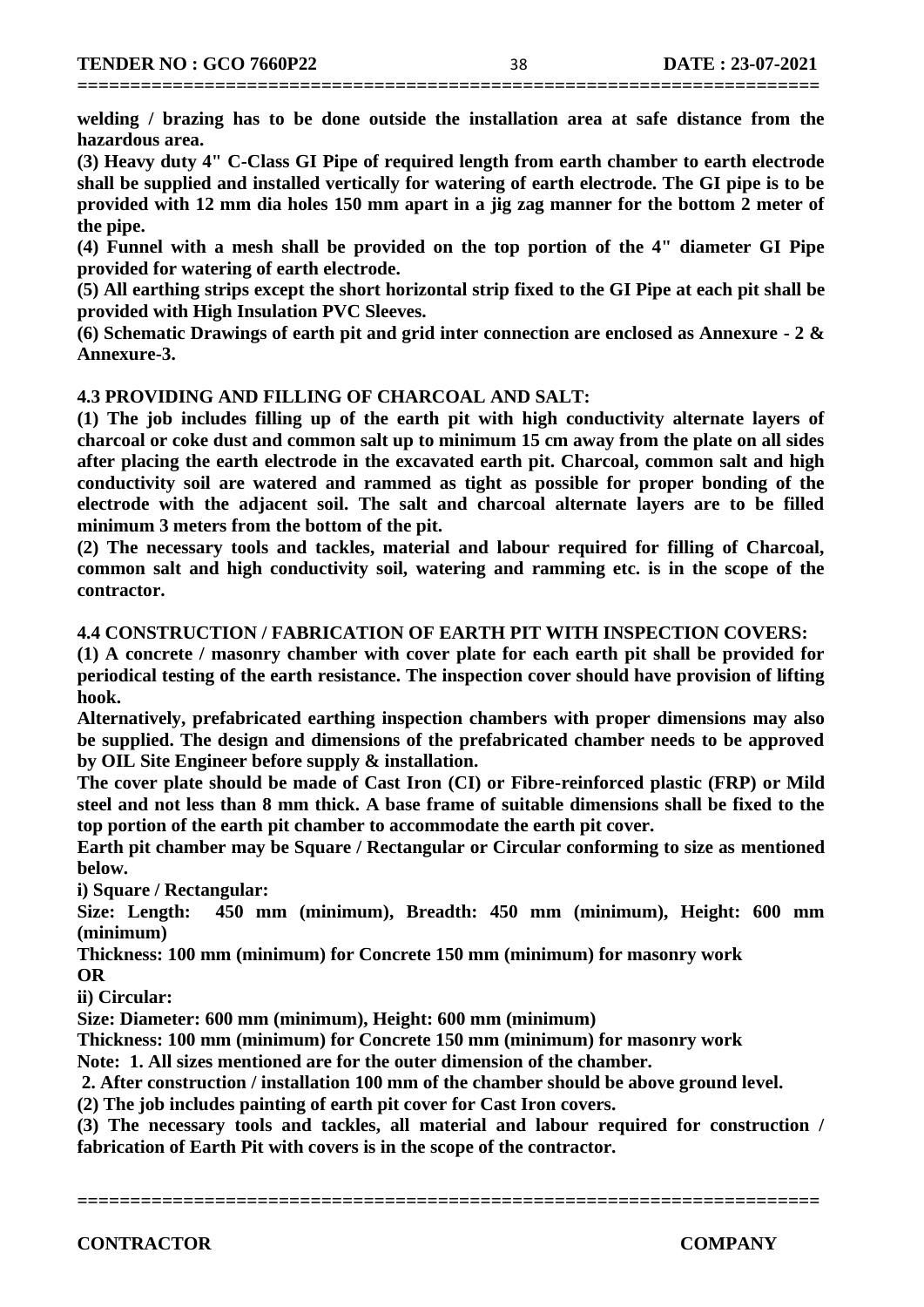#### **4.5 TRENCHING FOR LAYING OF EARTH STRIP:**

**Trenching in soil, 1 (one) metre in depth, laying of insulated Copper strip, covering with one layer of first class bricks side wise for protection and backfilling and compacting of soil.**

#### **4.6 MEASUREMENT OF EARTHPIT RESISTANCE:**

**(1) The job includes measurement of individual earth resistance of the earth pits as well as the combined value.**

**(2) The values are to be measured with valid calibrated instrument in the presence of concerned OIL Site Engineer, tabulated, jointly signed and submitted to OIL for record. The value of individual Earth resistance should not be more than 1 Ohm. If the earth pit resistances are not within the limits regeneration with charcoal and salt shall be carried out.**

**(3) The necessary instruments, tools and tackles, material and labour required for measurement of earth resistance and regeneration with charcoal and salt is in the scope of the contractor. No additional payment will be made for the same.**

#### **4.7 SUPPLY & LAYING OF COPPER EARTH STRIP:**

**(1) The new earth pits are to be connected with the adjacent earth pit / main earth grid with 25 mm x 3-mm High resistance PVC insulated Copper earth strip (conforming to IS:1897) to form the earth grid.**

**(2) The quantity and layout of earth-strip to be laid will be as per the direction of OIL site engineer.**

**(3) The jointing of the earth-strip is to be done by welding. Welding should be free from defects; the joint is to be properly cleaned before welding. All welded joints below ground and above ground shall be suitably protected by applying bitumen or non-corrosive material. The welding has to be done outside the installation area at safe distance from the hazardous area.**

**(4) Bolting of earths-strips is to be done at each earth-pit / Bus bar as per the grid design. Connecting the earth pits to earth grid including all items like Earth Strips, Copper / Brass bolts & nuts, washers on both sides etc., is in the scope of the contractor.**

**(5) It is also responsibility of the contractor to provide Trenching up to 1-meter depth in soil for laying of earth-strip, provide clamping support to earth strip with saddle buildings, drilling of holes in walls etc., as per the direction of OIL Site Engineer for completion of the job where ever required.**

> $\overline{\phantom{a}}$ \*\*\*\*\*\*\*\*\*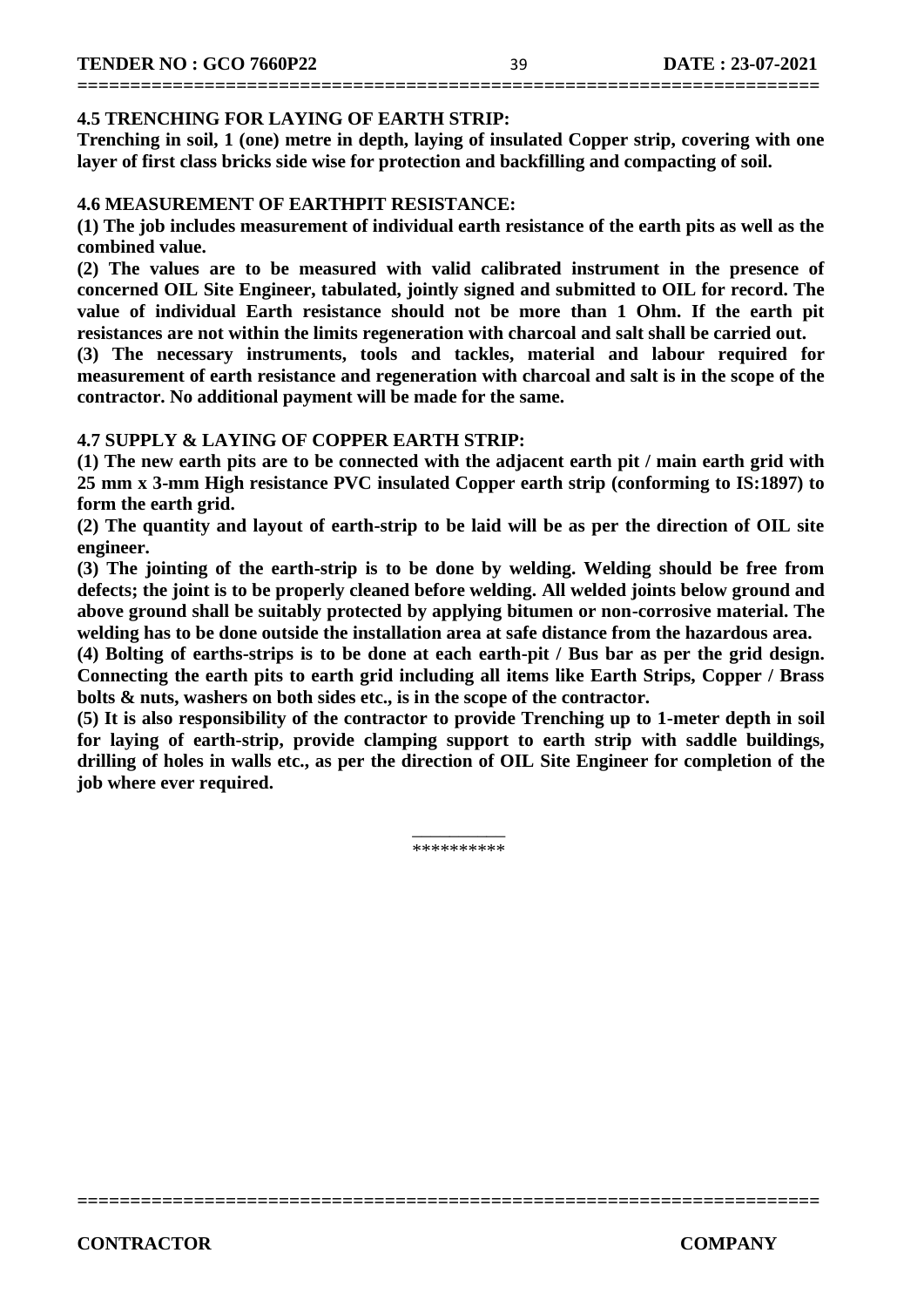#### OIL INDIA LIMITED (A Govt. of India Enterprise) Udyan Vihar, Narengi, Guwahati, Assam

**======================================================================**

#### **WORKS CONTRACT**

Schedule of company's Plants, Materials and Equipment (SCPME)

\_\_\_\_\_\_\_\_\_\_\_\_\_\_\_\_\_\_\_\_\_\_\_\_\_\_\_\_\_\_\_\_\_\_\_\_\_\_\_\_\_\_\_\_\_\_\_\_\_\_\_\_\_\_\_\_\_\_\_\_\_\_\_\_\_\_\_\_\_\_\_\_\_\_\_\_\_\_\_\_

**NIL**

 $\overline{\phantom{a}}$ \*\*\*\*\*\*\*\*\*\*

**======================================================================**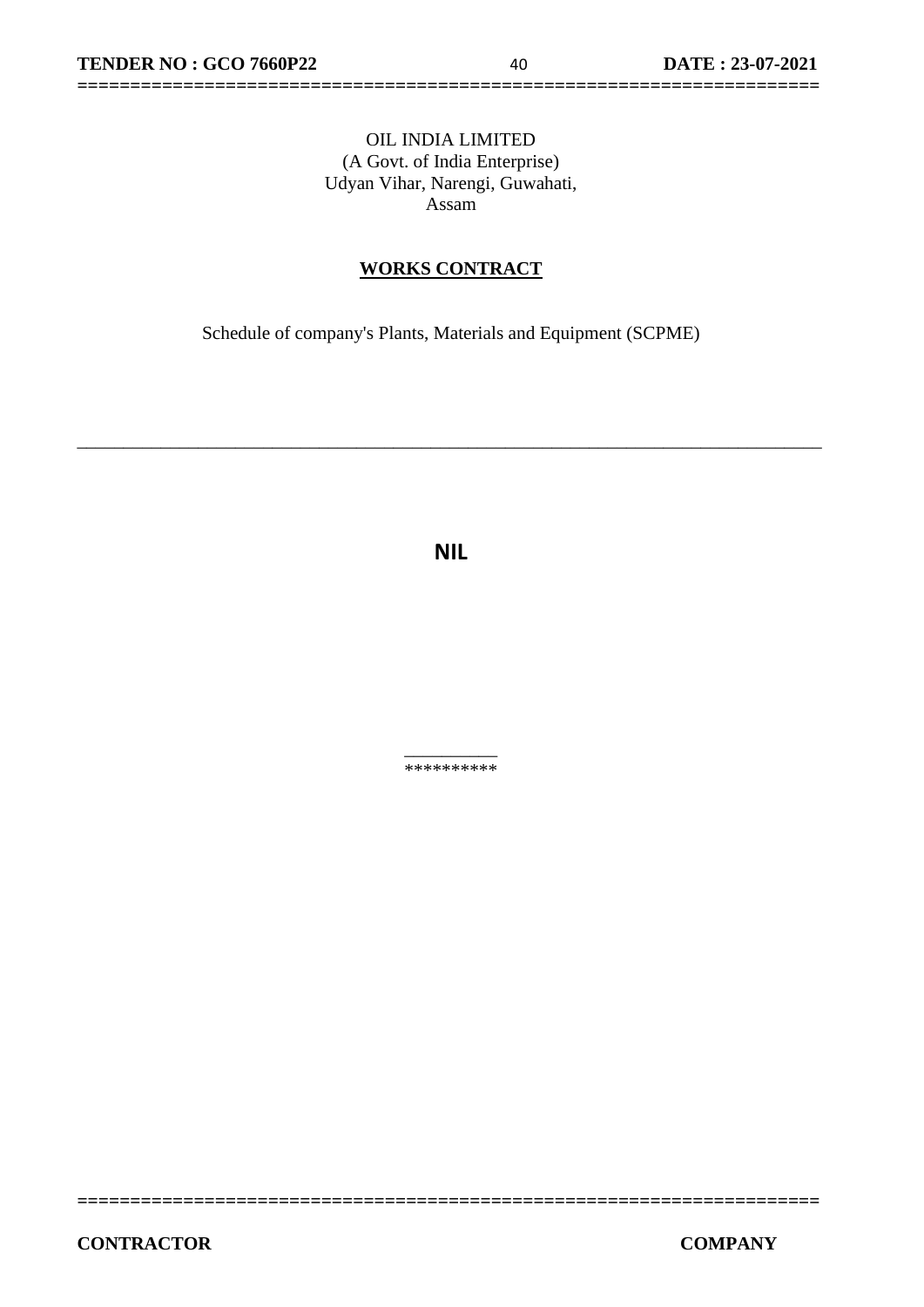To

 GENERAL MANAGER (CONTRACTS), PHQ Oil India Limited GUWAHTI, PHQ

#### **SUB: SAFETY MEASURES(SEC-1V)**

**======================================================================**

#### **Tender No. GCO 7660 P22**

Description of work/service:

#### "**Supply, installation, testing and commissioning of Earthing System at RS-15 Belgachhi and PS-9 Dumar, Bihar as per standard IS:3043.***"*

Sir,

 We hereby confirm that we have fully understood the safety measures to be adopted during execution of the above contract and that the same have been explained to us by the concerned authorities. We also give the following assurances.

- a) Only experienced and competent persons shall be engaged by us for carrying out work under the said contract.
- b) The names of the authorised persons who would be supervising the jobs on day to day basis from our end are the following
	- $i)$  $ii)$
	- $\overline{\text{iii}}$

The above personnel are fully familiar with the nature of jobs assigned and safety precautions required.

- c) Due notice would be given for any change of personnel under item(b) above.
- d) We hereby accept the responsibility for the safety of all the personnel engaged by us and for the safety of the Company's personnel and property involved during the course of our working under this contract. We would ensure that all the provisions under the Factory Act & Rules and other safety rules related to execution of our work would be strictly followed by our personnel. Any violation pointed out by the Company's Engineers would be rectified forthwith or the work suspended till such time the rectification is completed by us and all expenditure towards this would be on our account.
- e) We confirm that all persons engaged by us would be provided with the necessary Safety Gears at our cost.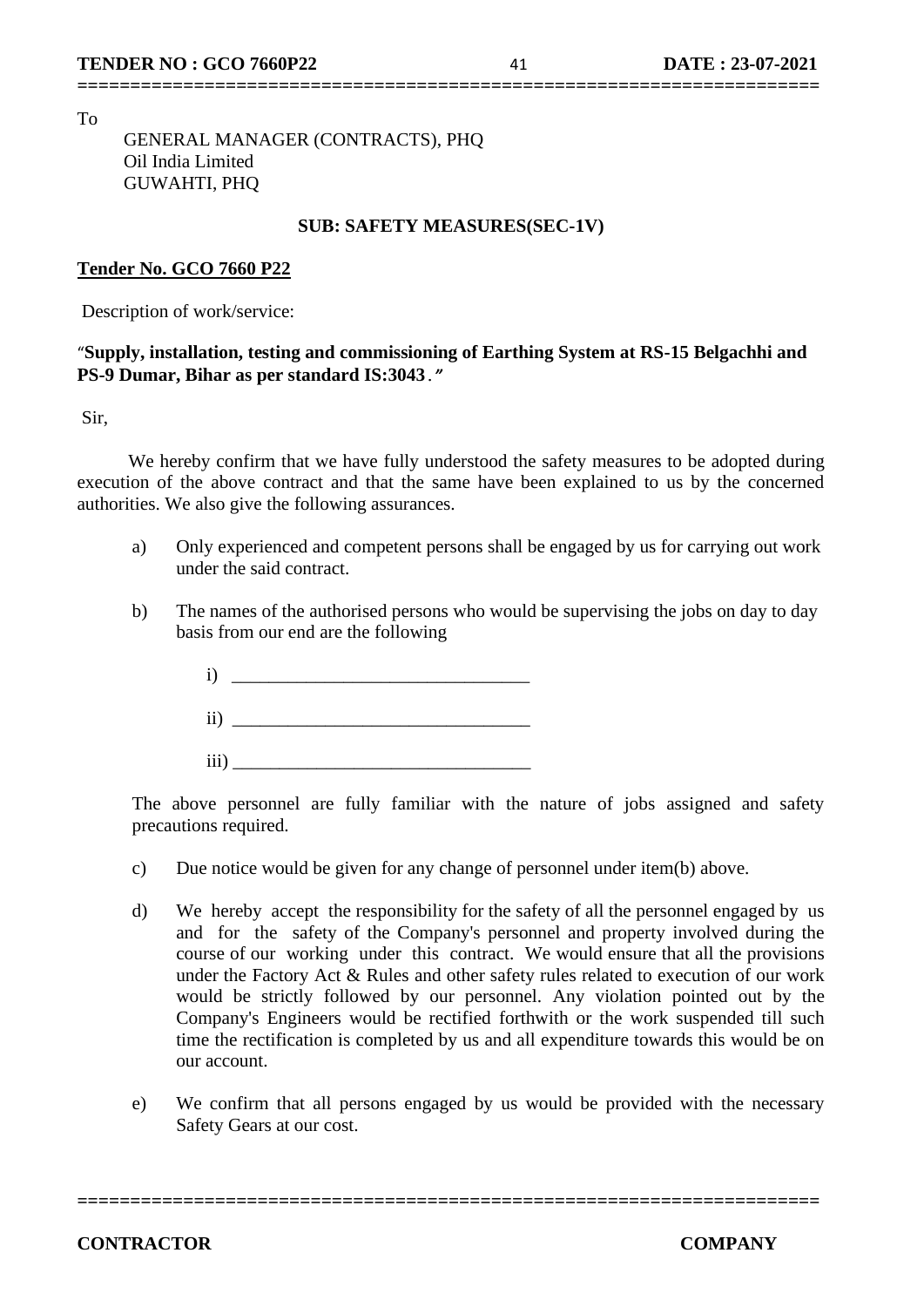f) All losses caused due to inadequate safety measures or lack of supervision on our part would be fully compensated by us and the Company will not be responsible for any lapses on our part in this regard.

(Seal) Yours Faithfully

Date  $\frac{M}{s}$ 

CONTRACTOR FOR & ON BEHALF OF

 $\overline{\phantom{a}}$ \*\*\*\*\*\*\*\*\*\*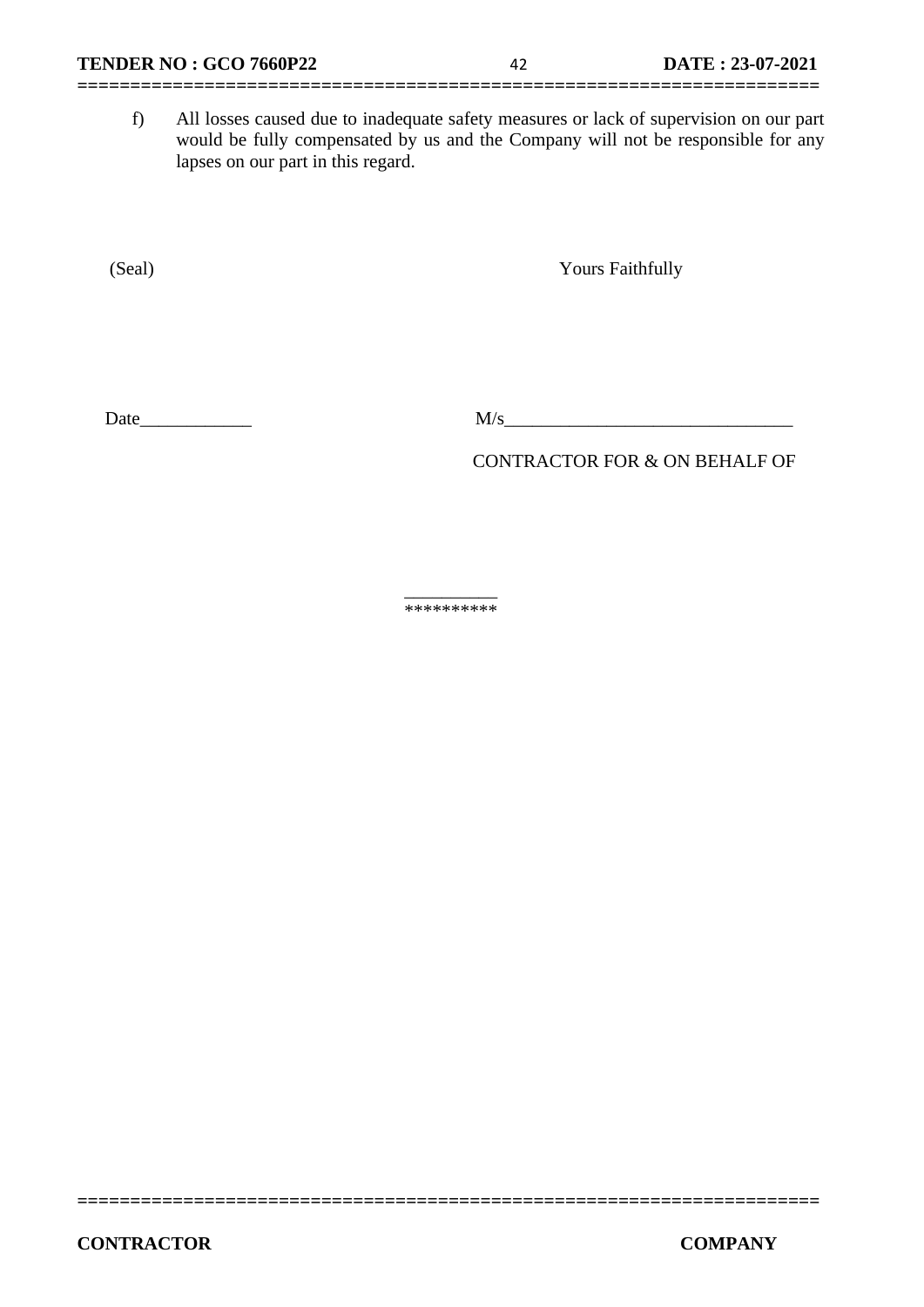# **======================================================================**

## **DECLARATION FOR BID SECURITY PROFORMA-C**

| To,                    |
|------------------------|
| M/s. Oil India Limited |
|                        |
|                        |
|                        |
|                        |

Dear Madam/Sir,

After examining / reviewing provisions of above referred tender documents (including all corrigendum/ Addenda), we M/s. …………… (Name of Bidder) have submitted our offer / bid no…………

We, M/s. ………………….(Name of Bidder) hereby understand that, according to your conditions, we are submitting this Declaration for Bid Security.

We understand that we will be put on watch list/holiday/banning list (as per policies of OIL INDIA in this regard), if we are in breach of our obligation(s) as per following:

- (d) have withdrawn/modified/amended, impairs or derogates from the tender, my/our Bid during the period of bid validity specified in the form of Bid; or
- (e) having been notified of the acceptance of our Bid by the OIL INDIA LIMITED during the period of bid validity:
	- (iv) fail or refuse to execute the Contract, if required, or
	- (v) fail or refuse to furnish the Contract Performance Security, in accordance provisions of tender document.
	- (vi) Fail or refuse to accept 'arithmetical corrections' as per provision of tender document.
- (f) having indulged in corrupt/fraudulent/collusive/coercive practice as per procedure.

| [Signature of Authorized Signatory of |
|---------------------------------------|
|                                       |
|                                       |
|                                       |
|                                       |
|                                       |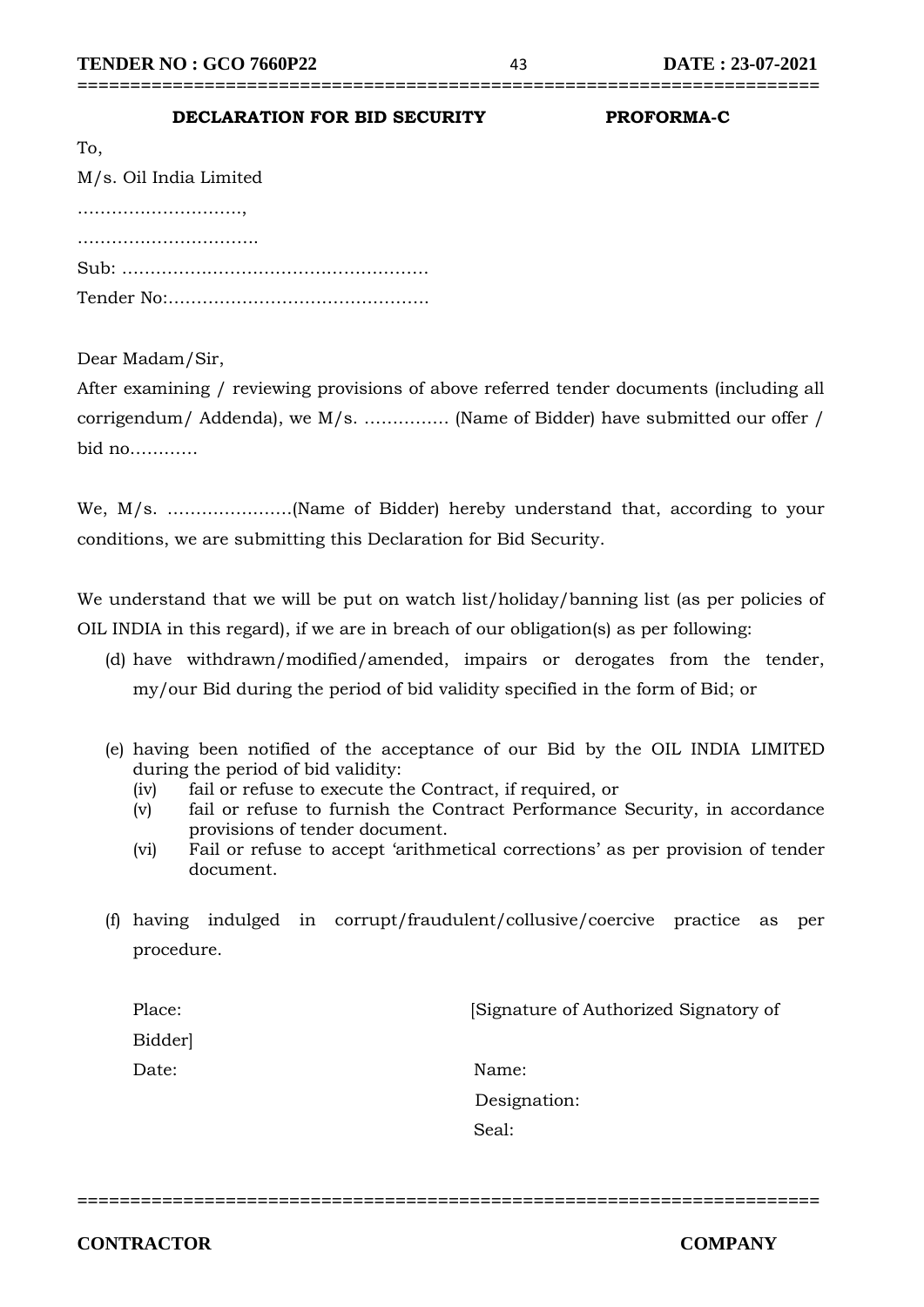#### **PROFORMA-D**

#### **FORM OF PERFORMANCE BANK GUARANTEE (PROFORMA-D)**

 $To^{\dagger}$ M/s. OIL INDIA LIMITED, (**GENERAL MANAGER -CONTRACTS**) Guwahati, Assam, India, Pin – 781171

WHEREAS **EXECUTE:** (Name and address of Contractor) (hereinafter called "Contractor") had undertaken, in pursuance of Contract No. \_\_\_\_\_\_\_\_\_\_\_\_\_\_\_\_\_\_\_\_\_\_\_ to execute (Name of Contract and Brief Description of the Work) \_\_\_\_\_\_\_\_\_\_\_\_\_\_\_\_\_\_\_ (hereinafter called "the Contract").

**======================================================================**

AND WHEREAS it has been stipulated by you in the said Contract that the Contractor shall furnish you with a Bank Guarantee as security for compliance with Contractor's obligations in accordance with the Contract.

AND WHEREAS we have agreed to give the Contractor such a Bank Guarantee; NOW THEREFORE we hereby affirm that we are Guarantors on behalf of the Contractor, up to a total of (Amount of Guarantee in figures) \_\_\_\_\_\_\_\_\_\_\_\_\_ (in words \_\_\_\_\_\_\_\_\_\_\_\_\_\_\_\_\_\_\_), such amount being payable in the types and proportions of currencies in which the Contract price is payable, and we undertake to pay you, upon your first written demand and without cavil or argument, any sum or sums within the limits of guarantee sum as aforesaid without your needing to prove or to show grounds or reasons for your demand for the sum specified therein. We hereby waive the necessity of your demanding the said debt from the Contractor before presenting us with the demand.

We further agree that no change or addition to or other modification of the terms of the Contract or the work to be performed thereunder or of any of the Contract documents which may be made between you and the Contractor shall in any way cease us from any liability under this guarantee, and we hereby waive notice of such change, addition or modification.

This guarantee is valid until the date \_\_\_\_\_\_\_\_\_ (calculated at 3 **months** after Contract completion date).

SIGNATURE AND SEAL OF THE GUARANTORS \_\_\_\_\_\_\_\_\_\_\_\_\_\_\_\_\_\_\_\_\_

| Designation  |              |  |  |
|--------------|--------------|--|--|
| Name of Bank |              |  |  |
| Address      |              |  |  |
| Witness      |              |  |  |
| Address      |              |  |  |
| Date         |              |  |  |
| Place        |              |  |  |
|              |              |  |  |
|              | ************ |  |  |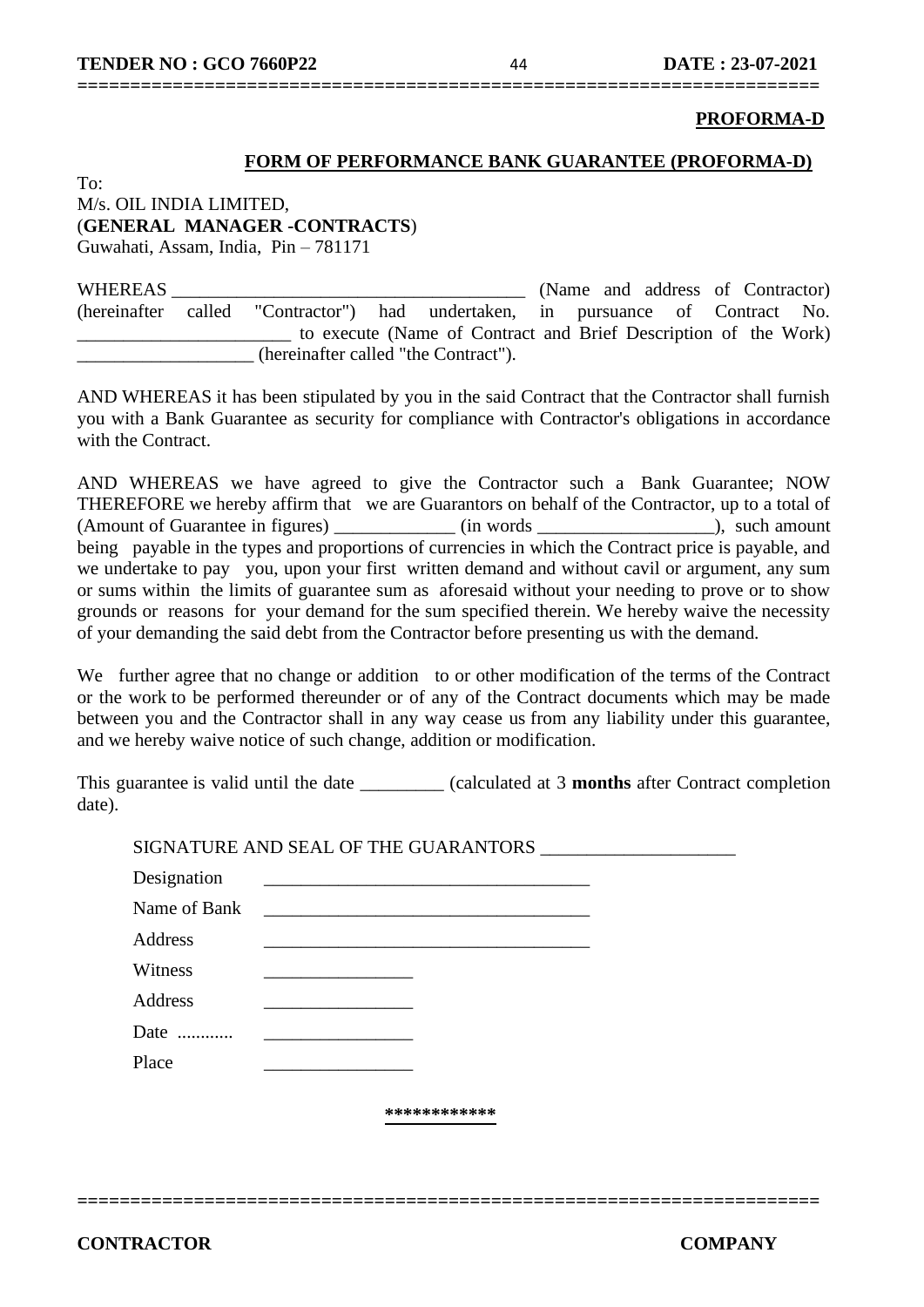#### **PROFORMA-E**

#### FORMAT FOR UNDERTAKING

**======================================================================**

#### **(IN TERMS OF TENDER NO. GCO 7660 P22 )**

(On Non-Judicial Stamp Paper of Rs. 100/-) TO BE NOTORISED

To THE GENERAL MANAGER (CONTRACTS) PL OIL INDIA LIMITED **GUWAHATI** 

Dear Sirs,

#### UNDERTAKING/DECLARATION BY THE BIDDER IN RESPECT OF TENDER NO **GCO 7660P22**

This is in connection with the Bid submitted by me/us, ………….... (Name of Bidder), against Tender No. **GCO 7660P22** for "**Supply, installation, testing and commissioning of Earthing System at RS-15 Belgachhi and PS-9 Dumar, Bihar as per standard IS:3043.***"*

I/We, the afore mentioned Bidder against the subject tender, hereby declare that my/our quoted rates include the following -

(a) Labour wages as per Minimum Wages Act and notifications issued by the Central Govt. from time to time, including P.F, insurance and Bonus.

(b) Material and Equipment (if any) cost.

(c) PPE cost.

(d) IME (Initial Medical Examination) cost.

(e) Other charges / cost including overheads, profit, insurance and handling charge..

I/We, the afore mentioned Bidder against the subject tender take note that minimum wages may increase from time to time as notified by statutory authority and Central Govt. and undertake that I/We shall not make Company (i.e. OIL) liable to reimburse me/us for such statutory increase in wage rates of the labours/workers engaged by me/us during the entire period of the contract, including extension if any. Currently, such increase in the wage rates is twice in a year. I/We have bid after considering this increase in wage rates for the entire period of Contract including extension provision.

I/We, the afore mentioned Bidder against the subject tender, further undertake that I/We will pay my/our workers the existing Daily wages as notified under the Minimum Wages Act from time to time by the Central Govt. and such statutory or any other increase in the wages rates including consequent increase in statutory contributions like provident fund etc. of contract labours engaged by me/us shall be borne solely by me/us during the entire period of the contract, including extension if any, without any cost implication whatsoever upon the Company.

**======================================================================**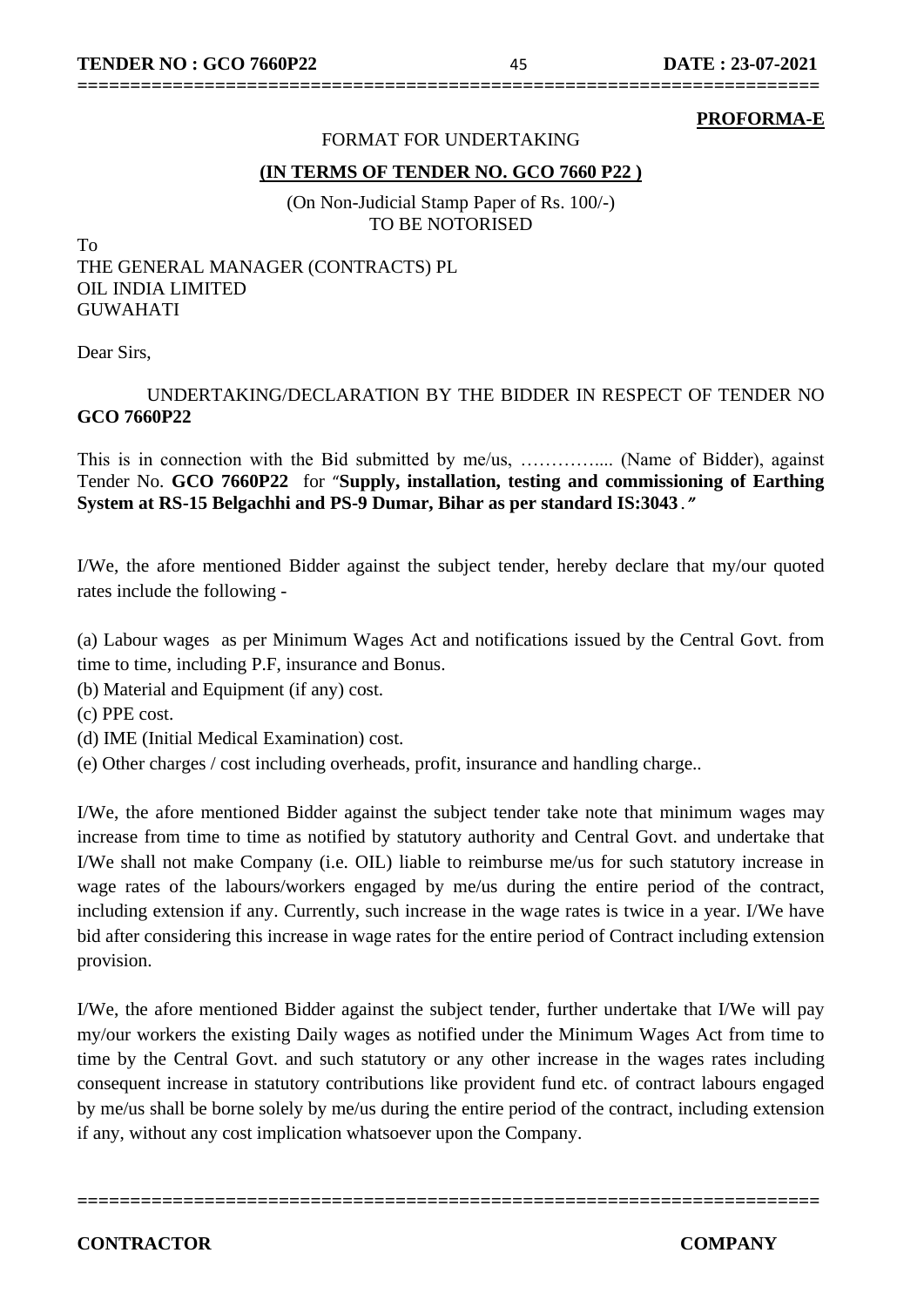I/We further agree and undertake that in case of any violation of the above undertaking, Oil India Limited (OIL) shall be at liberty to take appropriate action against me/us in terms of the Tender/Contract including but not limited to termination of contract and debarment from future business with OIL. I shall duly comply with all the statutory obligations, more particularly under applicable labour laws. I further agree and undertake that in case of any dispute or claims arise out of my non-compliance of statutory obligations under the Contract, by the Labourers engaged by me or by any statutory authorities, I shall only be responsible for the same and hold the Company harmless against such dispute or claims. I further authorize the Company, in the event of my default or non-compliance of any statutory obligations, to deduct/recover and adjust such amount or claim against my Bills due under the Contract or against any other existing or future Contracts with the Company including performance security.

**======================================================================**

I/We declare that the information given above is true and any misstatement, misrepresentation, or suppression of facts in connection with the above undertaking may entail rejection of the bid and cancellation of contract, if awarded.

Yours faithfully,

1.Authorized Signatory with Seal

(Bidder)

\_\_\_\_\_\_\_\_\_\_\_\_\_\_\_\_\_\_\_\_\_\_\_\_\_\_\_\_\_\_\_\_\_\_

Place:-

Date:-

\*\*\*\*\*\*\*\*\*\*\*\*\*\*\*\*\*

**======================================================================**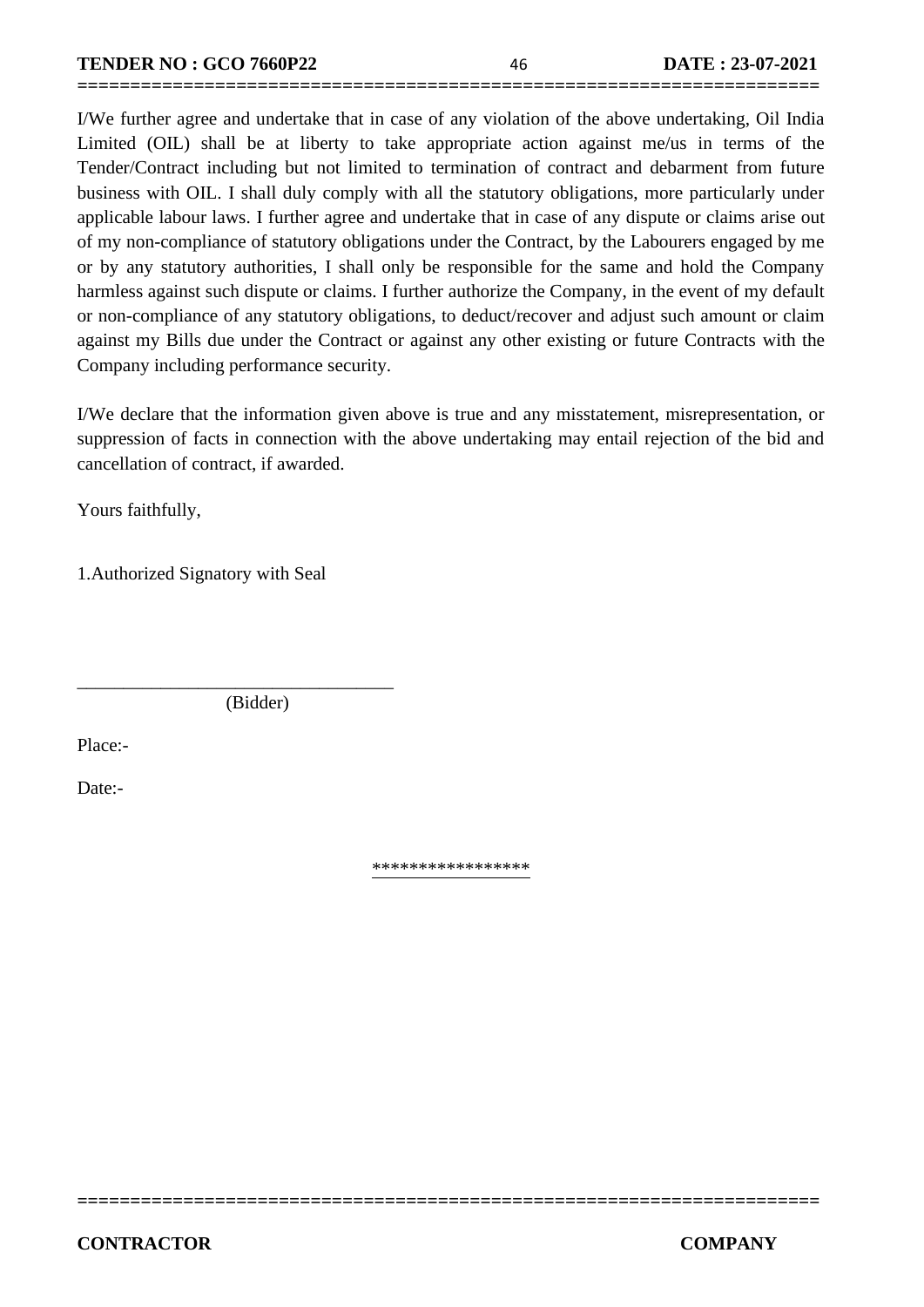#### **ANNEXURE -F**

#### **CERTIFICATE OF ANNUAL TURNOVER & NET WORTH**

**======================================================================**

#### **(**TO BE ISSUED BY **PRACTISING CHARTERED ACCOUNTANTS' FIRM** ON THEIR LETTER HEAD **)**

#### **TO WHOM IT MAY CONCERN**

This is to certify that the following financial positions extracted from the audited financial statements of M/s.......................................... (Name of the Bidder) for the last three (3) completed accounting years up to ……………..**(as the case may be)** are correct.

| <b>YEAR</b> | <b>TURN OVER</b> | <b>NET WORTH</b> |
|-------------|------------------|------------------|
|             | In $INR(Rs.)$    | In $INR(Rs.)$    |
|             |                  |                  |
|             |                  |                  |
|             |                  |                  |
|             |                  |                  |
|             |                  |                  |
|             |                  |                  |
|             |                  |                  |
|             |                  |                  |
|             |                  |                  |

**======================================================================** 

*Place:*

*Date:*

*Seal:*

*Membership Code & Registration No. :*

*Signature*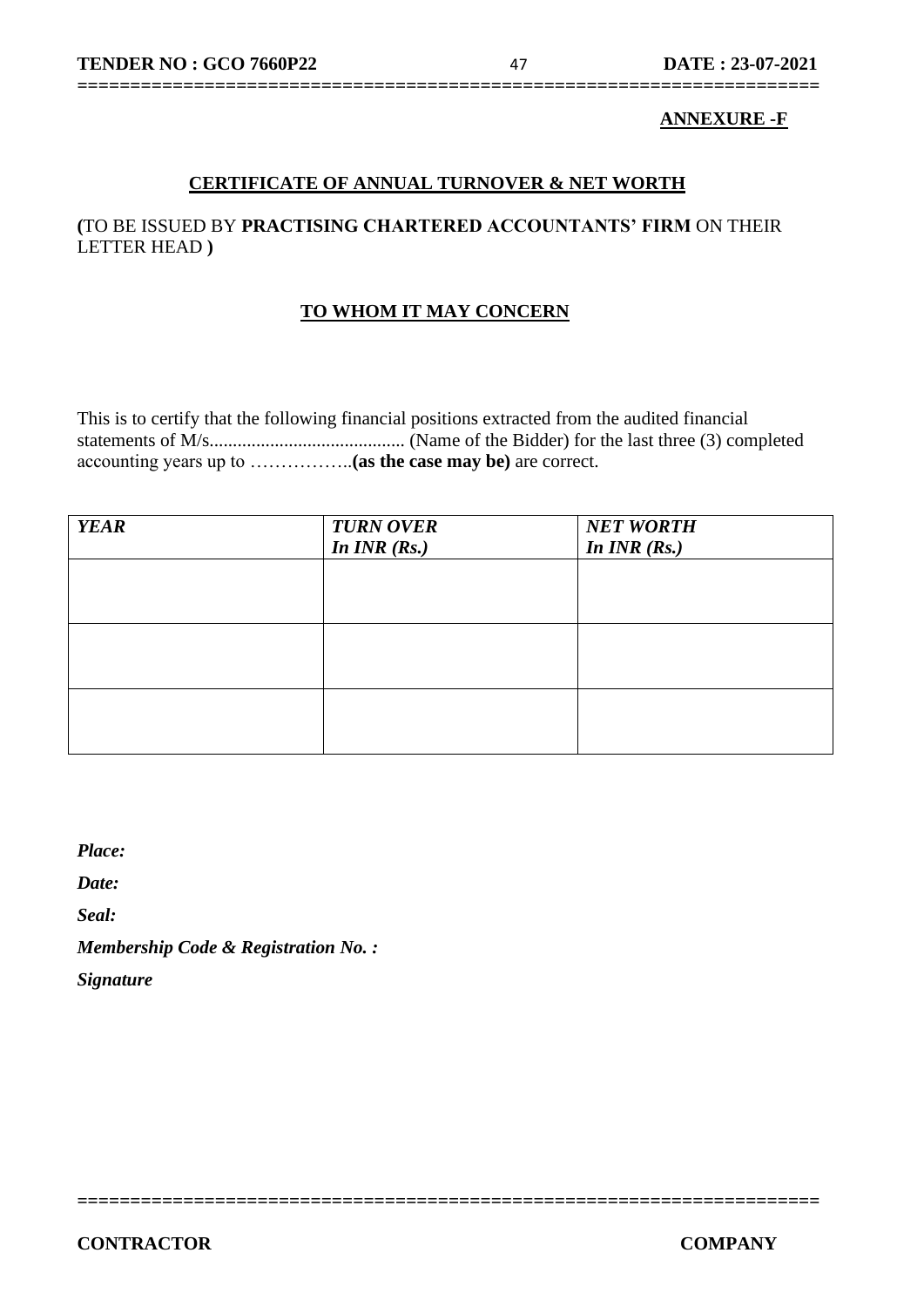#### **ANNEXURE - G**

To, General Manager (F&A) PL Oil India Limited Pipeline HQ, Narangi , Guwahati ,Assam-781171

Dear Sir,

Sub: E–Payments vide RTGS/NEFT

I/We request and hereby authorise you to execute E-Payment vide RTGS/NEFT modes to My /Our Bank account as per the details given below:

**======================================================================**

#### (A) BANK DETAILS

- 1. Bank A/c No. ( Must Enclose Cancelled Cheque)
- 2. Account Type Saving Bank/ Current Account
- 3. Bank Branch
- 4. Bank Address
- 5. IFSC Code
- 6. MICR No.

#### (B) VENDOR DETAILS :

- 1. Vendor Code ( See the vendor code given in the PO/Contract)
- 2. Name
- 3. PAN No. (Must enclosed self-attested photo copy of PAN Card )
- 4. Address with Mobile/Telephone No.
- 5. VAT TIN No.
- 6. CST Regn. No.
- 7. GST Regn. No.
- 8. Central Excise Regn.No.
- 9. Email ID

I/We hereby declare that the particulars given above are correct and complete. I/We confirm that I/we shall bear the charges, if any levied by my/our bank for the credit in our above account through NEFT. If the transaction is delayed or lost because of incomplete or incorrect information, we would not hold the company responsible.

Thanking you,

| Date:    | Authorised Signatory & Stamp |
|----------|------------------------------|
|          |                              |
| $\cdots$ |                              |

**======================================================================** 

#### Bank Certificate

We confirm that the details given above are correct as per our records.

Date: **Official** 

Place: Signature, Code & Stamp of Authorised Bank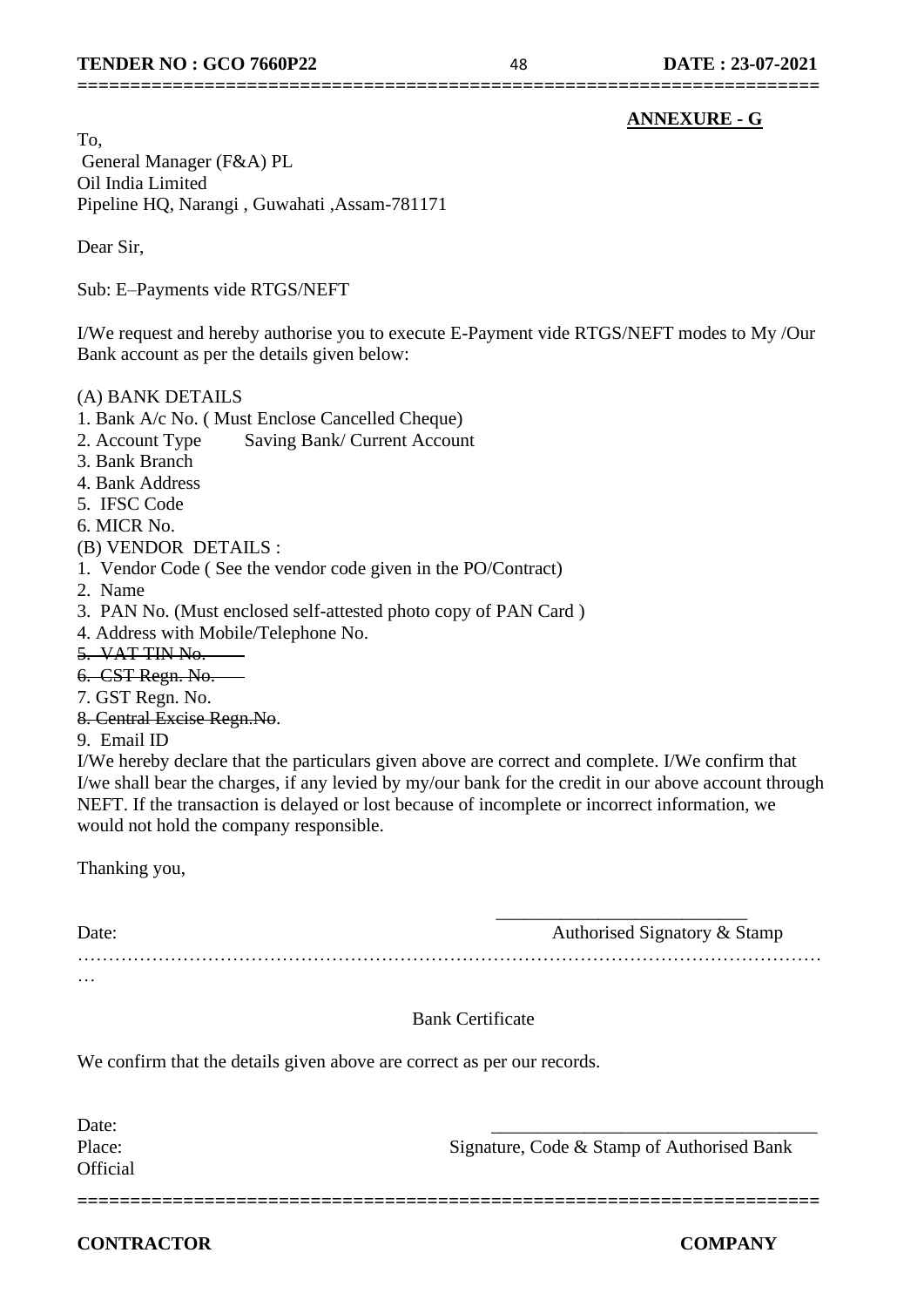#### **ANNEXURE - H**

#### **Format of Undertaking by Bidders towards submission of authentic information/ documents**

*(To be typed on the letter head of the bidder)*

**======================================================================**

To, **General Manager (Contracts)-PL** Oil India Limited Pipeline HQ, Narangi , Guwahati ,Assam-781171

Subject: Undertaking of Authenticity of Information/documents submitted

Refer : Tender No…………………..Dated…………………

Sir/Madam

With reference to our quotation against your above-referred tender, we hereby undertake that no fraudulent information/documents have been submitted by us.

We take full responsibility for the submission of authentic information/documents against the above cited bid.

We also agree that, during any stage of the tender/contract agreement, in case any of the information/documents submitted by us are found to be false/forged/fraudulent , OIL has right to reject our bid at any stage including forfeiture of our EMD and/or PBG and/or cancel the award of contract and/or carry out other penal action on us, as deemed fit.

Yours faithfully,

For (type name of the firm here)

Signature of Authorised Signatory

Name:

Designation:

Phone No:

Place:

Date:

(Affix seal of the Organization here, if applicable)

\*\*\*\*\*\*\*\*\*\*\*\*\*\*\*\*\*